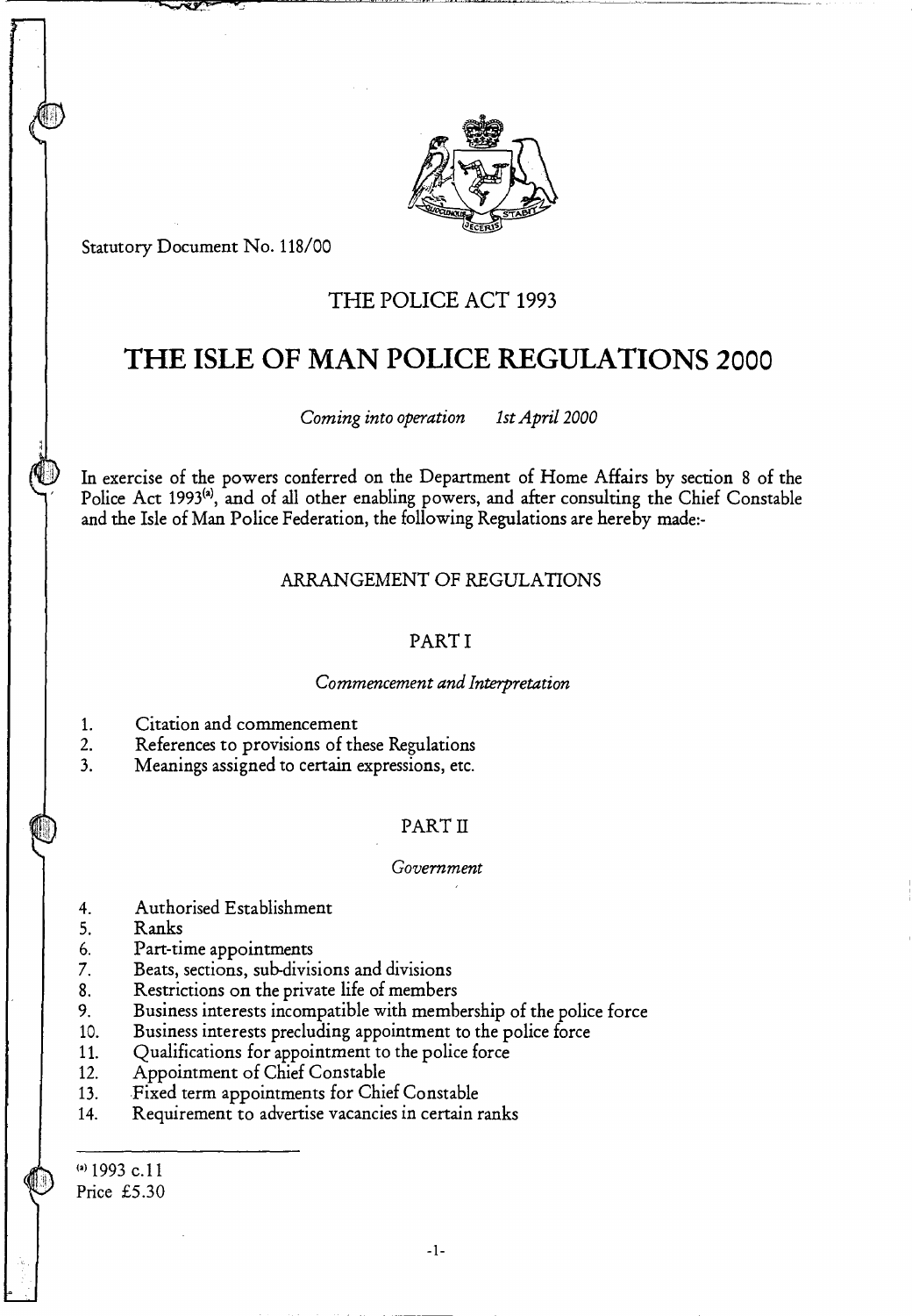- 15. Probationary service in the rank of constable<br>16. Discharge of probationer
- Discharge of probationer
- 17. Retirement
- 18. Contents of personal records
- 19. Transfer of personal records<br>20. Personal record of member l
- Personal record of member leaving force
- 21. Fingerprints

# PART III

# *Duty, Overtime and Leave*

- 22. Duty to carry out lawful orders
- 23. Work not required to be performed
- 24. Normal daily period of duty
- 25. Meaning of "day" in Part III
- 26. Variable shift arrangements<br>27. Rostering of duties
- Rostering of duties
- 28. Overtime
- 29. Public holidays and rest days for ranks below inspector
- 30. Public holidays and rest days for inspectors and chief inspectors
- 31. Public holidays and monthly leave days for ranks above chief inspector
- 32. Travelling time treated as duty<br>33. Meetings of Police Federation t
- Meetings of Police Federation treated as police duty
- 34. Annual leave
- 35. Sick leave
- 36. Leave for ante-natal care<br>37. Maternity leave
- 37. Maternity leave<br>38. Paternity leave
- Paternity leave
- 39. University Scholars

# PART IV

# *Pay*

- 40. Rate of pay<br>41. Temporary
- 41. Temporary salary<br>42. Reckoning of serv
- 42. Reckoning of service in the Royal Ulster Constabulary<br>43. Reckoning by constables of service in certain constabul
- Reckoning by constables of service in certain constabularies
- 44. Reckoning of service in an airport constabulary
- 45. Reckoning by constables of overseas police service
- 46. Pay during sick leave<br>47. Pay during maternity
- 47. Pay during maternity leave<br>48. Deductions from pay of soc
- 48. Deductions from pay of social security benefits<br>49. Calculation of monthly, weekly and daily pay
- Calculation of monthly, weekly and daily pay
- 50. Pay day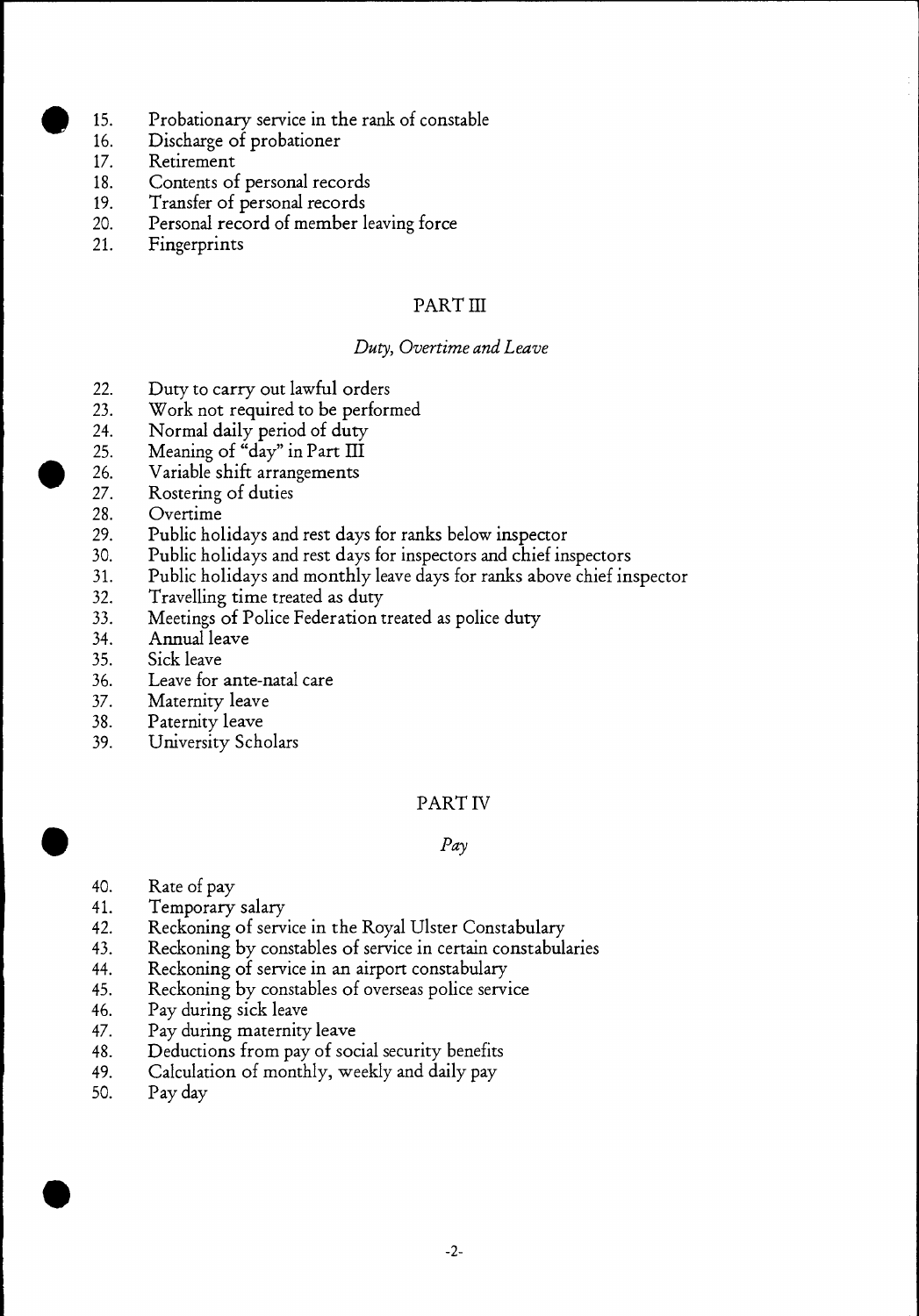# PART V

## *Allowances and other Emoluments*

- 51. Restriction on payment of allowances
- 52. Restriction on payments for private employment of police
- 53. Removal allowance
- 54. Plain clothes allowances
- 55. Detective expenses allowance<br>56. Subsistence and refreshment a
- Subsistence and refreshment allowances
- 57. Advances to cover expenses when away on duty
- 58. Motor vehicle allowances
- 59. Dog handler's allowance
- 60. Allowance in respect of medical charges
- 61. Allowance for recurring escort duty, etc.<br>62. Continuance of allowances when membe
- Continuance of allowances when member ill
- 63. Allowances in respect of periods of suspension
- 64. University Scholars

# PART VI

#### *Uniform and Equipment*

- 65. Issue of uniform and equipment
- 66. Re-issue of uniform and equipment
- 67. Ownership of uniform and equipment
- 68. Replacement of uniform and equipment

# PART VII

#### *Revocations and Savings*

69. Revocations and savings

#### SCHEDULES

- Schedule 1 Modification for part-time service (reg. 6)
- Schedule 2 Restrictions on the private life of members of the police force (reg. 8)<br>Schedule 3 Modification for variable shift arrangements (reg. 26)
- Modification for variable shift arrangements (reg. 26)
- Schedule 4 Annual leave (reg. 34)
- Schedule 5 University Scholars (reg. 3, 39, 40, 64)<br>Schedule 6 Determination of pay (reg. 40)
- Schedule 6 Determination of pay (reg. 40)<br>Schedule 7 Effect of disciplinary action on
- Schedule 7 Effect of disciplinary action on pay and allowances (reg. 40, 63)<br>Schedule 8 Subsistence and refreshment allowances (reg. 56)
- Schedule 8 Subsistence and refreshment allowances (reg. 56)<br>Schedule 9 Motor vehicle allowances (reg. 58)
- Motor vehicle allowances (reg. 58)
- Schedule 10 Dog handler's allowance (reg. 59)<br>Schedule 11 Issue of uniform and equipment (
- Issue of uniform and equipment (reg. 65)
- Schedule 12 Revocations and savings (reg. 69)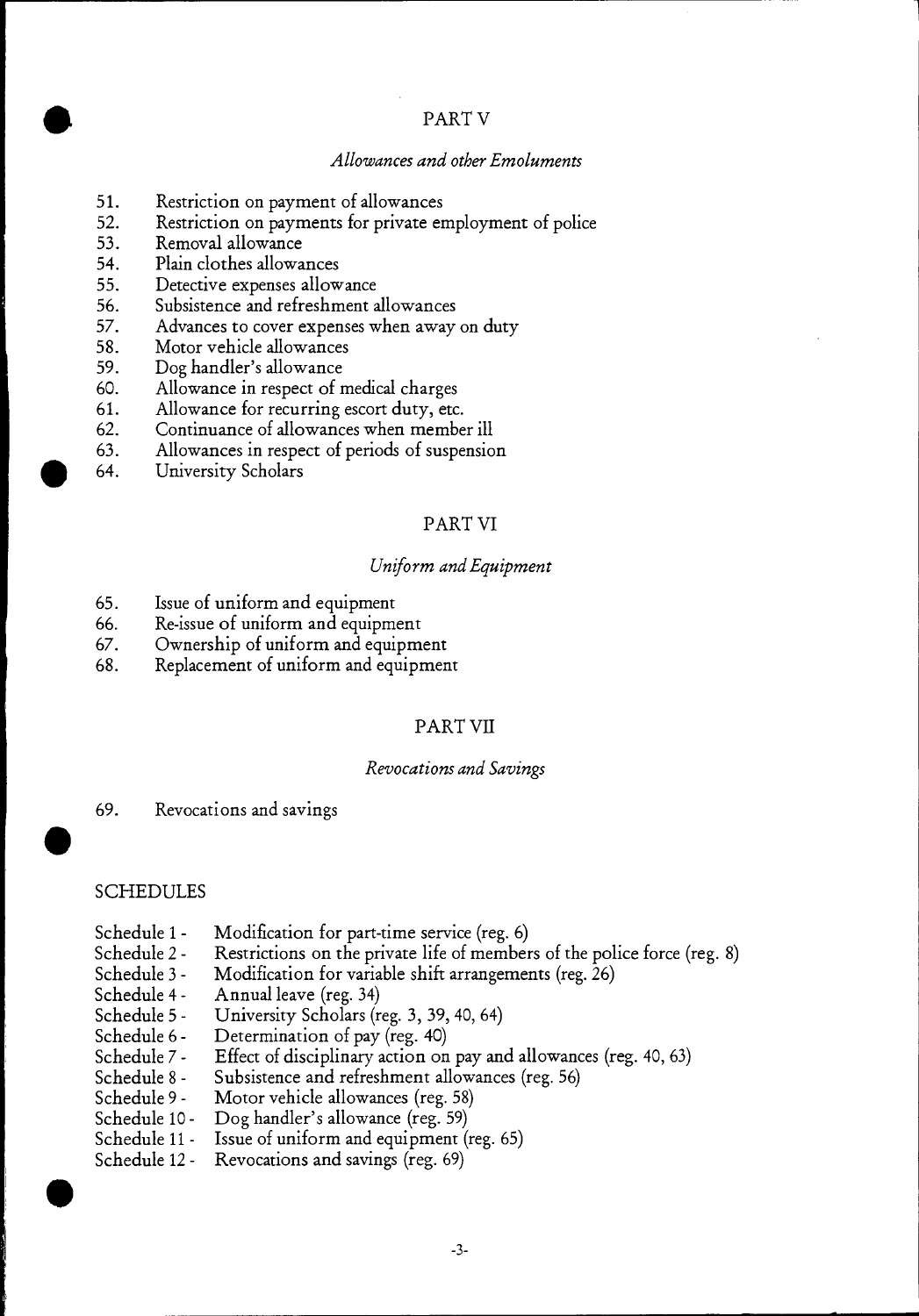# PART I

#### *Commencement and Interpretation*

## Citation and commencement

**AI)** 

1. These Regulations may be cited as the Isle of Man Police Regulations 2000 and shall come into operation on 1' April 2000.

#### References to provisions of these Regulations

2. In these Regulations, unless the context otherwise requires, a reference to a regulation shall be construed as a reference to a regulation contained in these Regulations, a reference to a Schedule shall be construed as a reference to a Schedule to these Regulations, a reference to a paragraph shall be construed as a reference to a paragraph in the same regulation or, as the case may be, the same Part of the same Schedule and a reference to a sub-paragraph shall be construed as a reference to a sub-paragraph contained in the same paragraph.

#### Meanings assigned to certain expressions, etc.

3. (1) In these Regulations, unless the context otherwise requires -

"Civil Service" means the Isle of Man Civil Service or the Civil Service of the Crown in any part of the United Kingdom;

"the Department" means the Department of Home Affairs;

"the Discipline Regulations" means the regulations relating to discipline from time to time in force under section 8(1) of the Police Act 1993;

"the Federation Board" means the Federation Board mentioned in regulation 1(2) of the Police Federation Regulations 2000;

"maternity leave" has the meaning assigned thereto by regulation 37(1);

"member of the police force" includes such a member who is suspended under the Discipline Regulations;

"overseas policeman" has the same meaning as in the Police Pensions Regulations;

"pensionable service" has the same meaning as in the Police Pensions Regulations;

"the Police Pensions Regulations" means the regulations from time to time in force under the Police Pensions Act 1976 (an Act of Parliament), as applied to the Island pursuant to section 3(1) of the Superannuation Act 1984;

"the Promotion Regulations" means the regulations relating to qualification and selection for promotion from time to time in force under section 8 of the Police Act 1993;

"public holiday" means Christmas Day, the 26th December (if it falls on a Saturday or a Sunday), the 1st January (if it so falls), Good Friday or a bank holiday;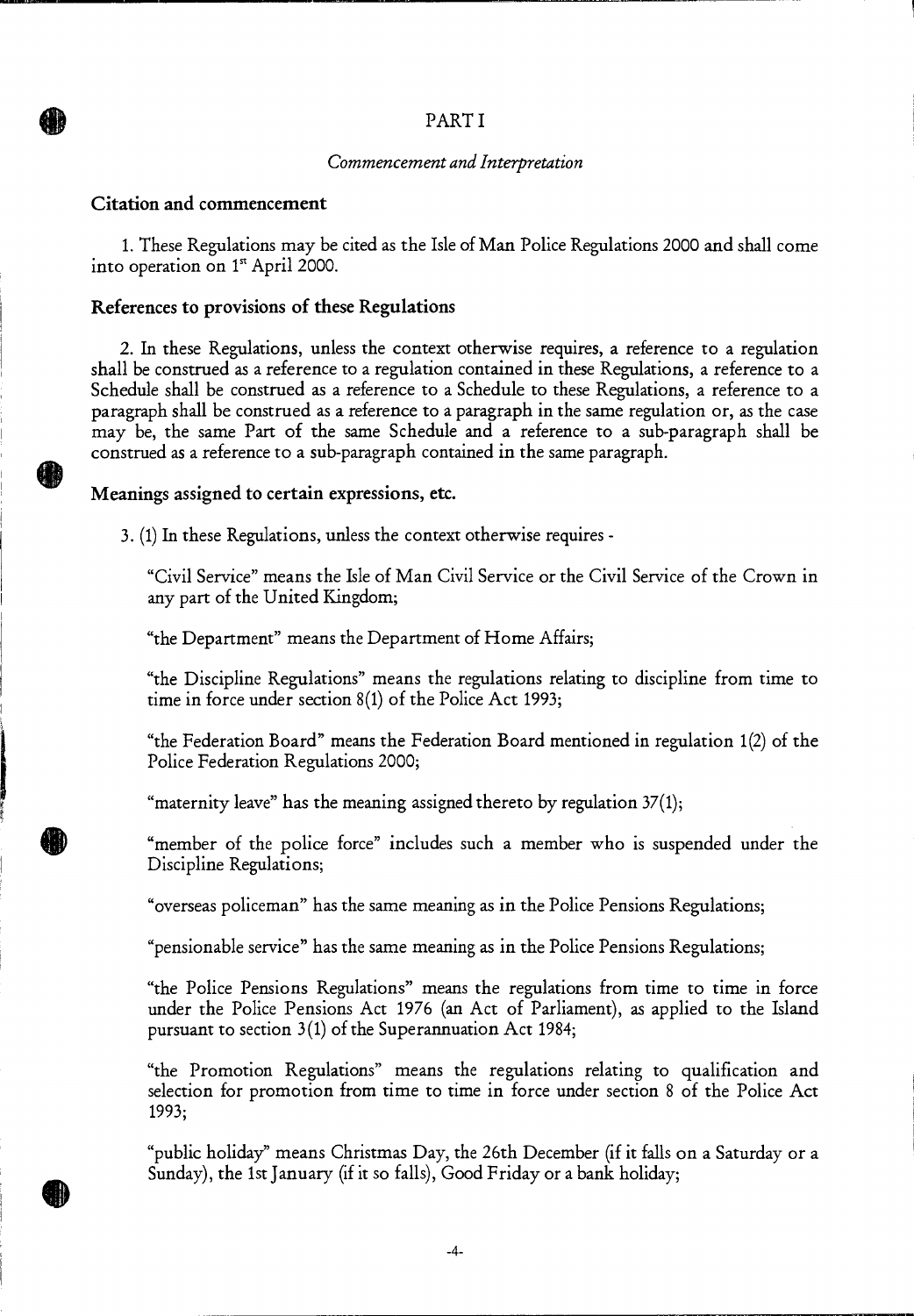"reversionary member of a home police force" has the same meaning as in the Police Pensions Regulations;

"rostered rest day" has the meaning assigned thereto by regulation 27(1);

"university scholar" and, in relation to such a scholar, "course" and "study" have the meanings respectively assigned to them in paragraph 1 of Schedule 5.

(2)In these Regulations, unless the context otherwise requires, a reference to a police force shall include a reference to a police force maintained under the Police Act 1996 (an Act of Parliament), the Royal Ulster Constabulary maintained under the Constabulary (Northern Ireland) Act 1922 (an Act of the Northern Ireland Parliament) and a police force maintained under the Police (Scotland) Act 1967 (an Act of Parliament).

(3)In these Regulations a reference to an aerodrome constabulary is a reference to such a constabulary within the meaning of the Aviation Security Act 1982 (an Act of Parliament); and a reference to a rank in such a constabulary corresponding to a rank in a police force is a reference to a rank in that constabulary designated for the purposes hereof by the Secretary of State as the rank corresponding to the rank in question.

(4) Nothing in these Regulations shall be construed as authorising pay or allowances payable to any person to be reduced retrospectively.

#### PART II

#### *Government*

#### **Authorised Establishment**

4. The authorised establishment of the several ranks of the police force and any changes thereto shall be subject to the approval of the Council of Ministers and shall be sufficient to provide for the carrying out of police duties under responsible supervision in each tour of duty.

#### **Ranks**

5. The ranks of the police force shall be known by the following designations -

Chief Constable; Superintendent; Chief Inspector; Inspector; Sergeant; Constable.

#### **Part-time appointments**

6. (1) The Chief Constable may, after consultation with the Federation Board, appoint persons to perform part-time service in any rank.

 $\bullet$   $\circ$ (2) A person serving as a full-time member of the police force may not be appointed to perform part-time service without his consent.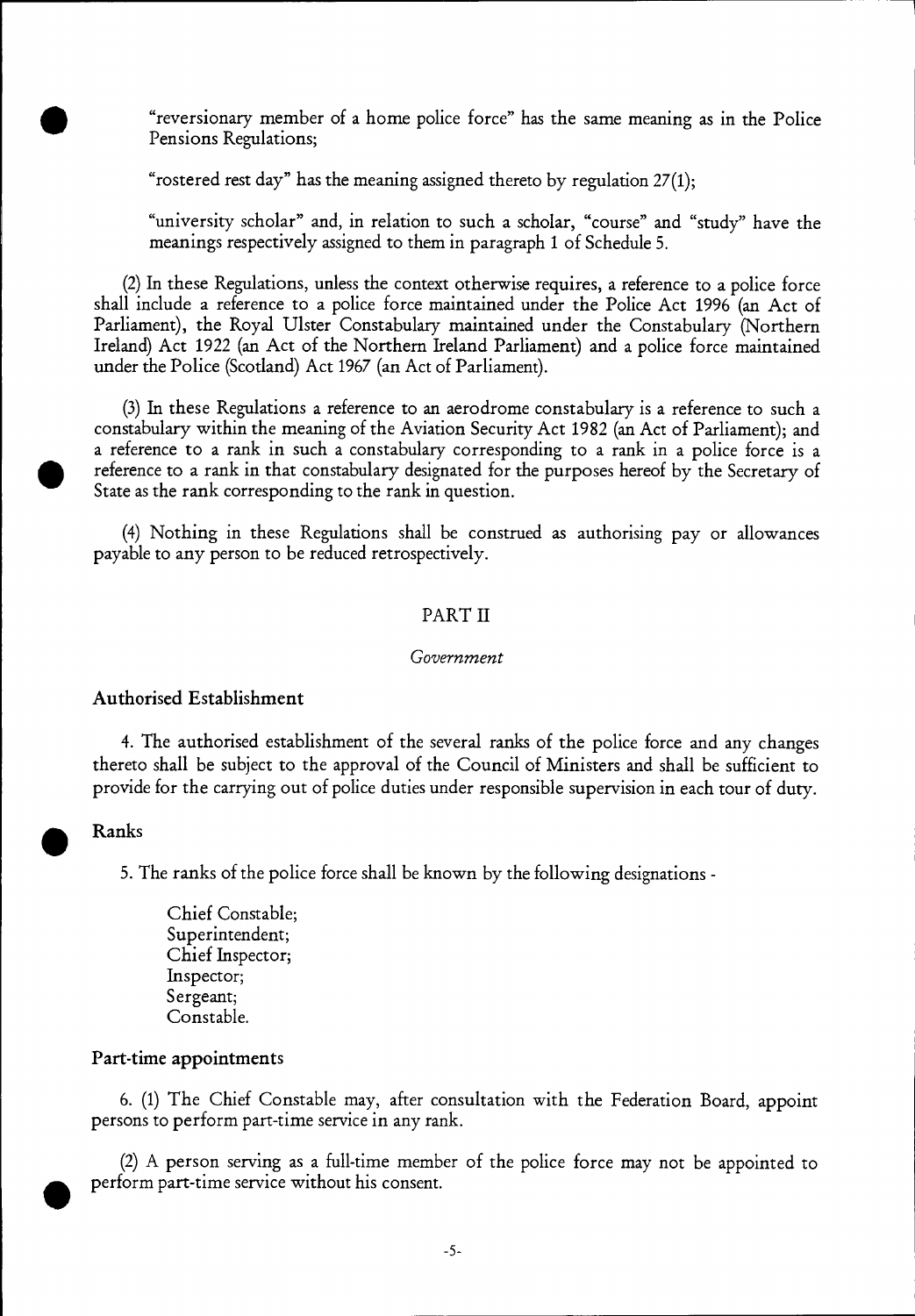$(3)$  A person may be appointed under this regulation in the rank of constable only if he has, as a full-time member of the police force, completed the period of probation in that rank that was required by regulation 15.

(4)Any appointment under this regulation in any rank above that of sergeant may only be made on terms that provide for the holder to share with one other person appointed under this regulation in the rank in question the performance of duties that would otherwise fall to be performed by a single person appointed in that rank as a full-time member of the force; if either of the persons sharing the duties ceases to hold his appointment and is not replaced, the other continues to hold the rank in which he was appointed under this regulation but is to be treated as having become a full-time member of the force.

(5)In this regulation "full-time member" means a member appointed otherwise than under this regulation.

(6)In relation to persons appointed under this regulation to perform part-time service these Regulations have effect with the modifications set out in Schedule 1.

#### **Beats, sections, sub-divisions and divisions**

**KI)** 

7. The area to which a constable is assigned for duty either generally or for a particular period of hours shall be known as a beat; a number of beats grouped for supervision by a sergeant or an inspector shall be known as a section; a number of sections grouped for supervision by an inspector or chief inspector shall be known as a division.

#### **Restrictions on the private life of members**

8. The restrictions on private life contained in Schedule 2 shall apply to all members of the police force; and no restrictions other than those designed to secure the proper exercise of the functions of a constable shall be imposed by the Department or the Chief Constable on the private life of members of the police force except such as may temporarily be necessary or as may be approved by the Department, and any such restriction temporarily imposed shall be reported forthwith to the Department.

#### **Business interests incompatible with membership of the police force**

9. (1) If a member of the police force or a relative included in his family proposes to have, or has, a business interest within the meaning of this regulation, the member shall forthwith give written notice of that interest to the Chief Constable unless that business interest was disclosed at the time of his appointment as a member of the force.

(2) On receipt of a notice given under paragraph (1), the Chief Constable shall determine whether or not the interest in question is compatible with the member concerned remaining a member of the force and, within 28 days of the receipt of that notice, shall notify the member in writing of his decision.

(3)Within 10 days of being notified of the Chief Constable's decision as aforesaid, or within such longer period as the Department may in all the circumstances allow, the member concerned may appeal to the Department against that decision by sending written notice of his appeal to the Department.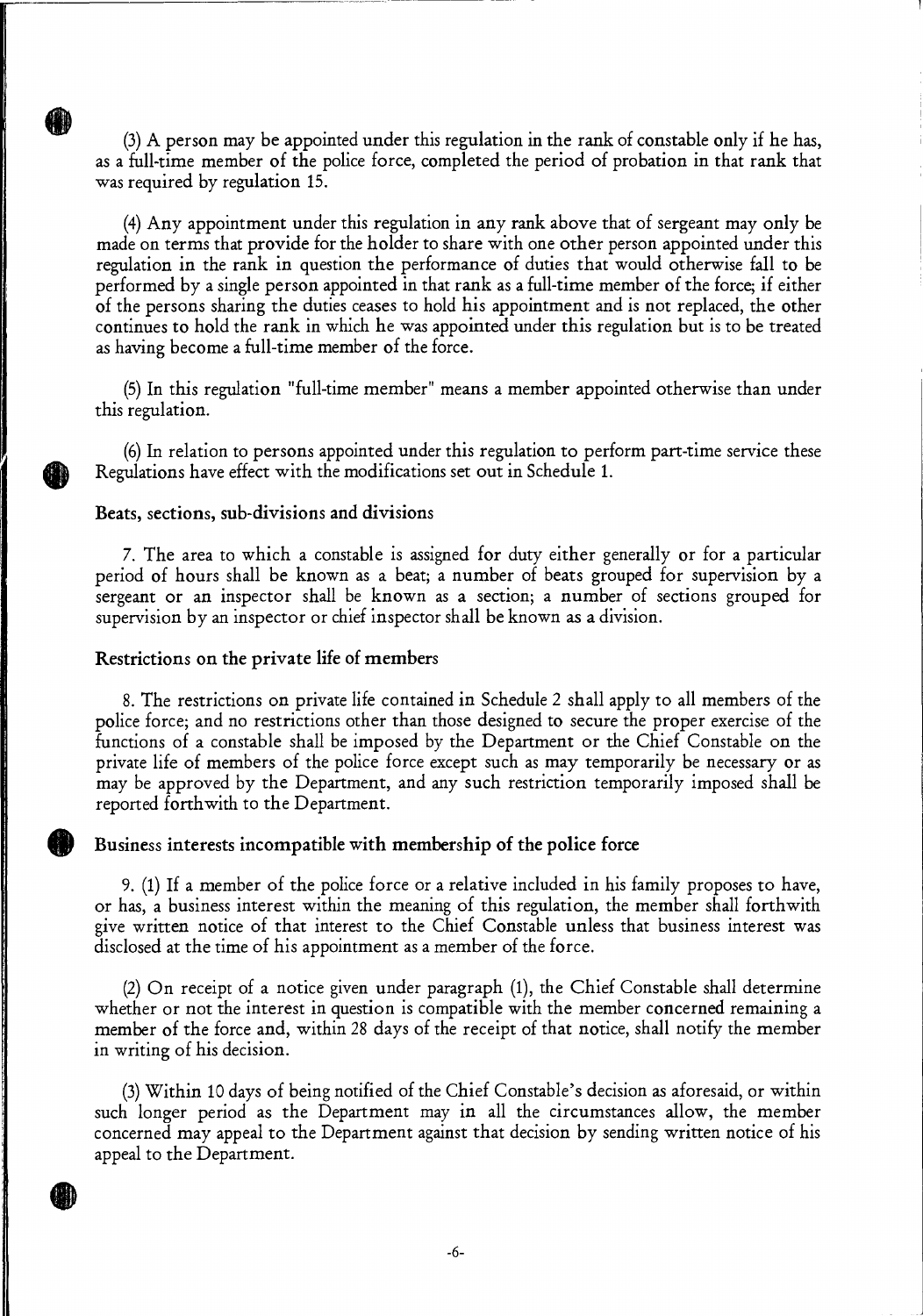(4) Upon receipt of such notice, the Department shall forthwith require the Chief Constable to submit to it, within the next following 10 days, a notice setting out the reasons for his decision and copies of any documents on which he relies in support of that decision; and the Department shall send to the member concerned copies of such notice and documents and shall afford him a reasonable opportunity, being in no case less than 14 days, to comment thereon.

the Department shall, within 28 days of receiving his comments on the notice and any other period afforded for making comments if none have by then been received, give him written documents submitted by the Chief Constable under paragraph (4), or of the expiration of the notice of their determination of the appeal but, where they have upheld the decision of the (5) Where a member of the police force has appealed to the Department under paragraph (3) Chief Constable and, within 10 days of being so notified or within such longer period as the Department may in all the circumstances allow, the member makes written request to the Department for the reference of the matter to the Council of Ministers, the matter shall be so referred and, unless and until the determination of the Department is confirmed by the Council of Ministers, it shall be of no effect and in particular, no action in pursuance thereof shall be taken under paragraph (6).

(6) Where a member of the police force, or a relative included in his family, has a business interest within the meaning of this regulation which the Chief Constable has determined, under paragraph (2), to be incompatible with his remaining a member of the force and either the member has not appealed against that decision under paragraph (3) or, subject to paragraph (5), on such appeal, the Department has upheld that decision, then, the Chief Constable may, subject to the approval of the Department, dispense with the services of that member; and before giving such approval, the Department shall give the member concerned an opportunity to make representations and shall consider any representations so made.

(7) For the purposes of this regulation, a member of the police force or, as the case may be, a relative included in his family, shall have a business interest if -

- (a) the member holds any office or employment for hire or gain (otherwise than as a member of the police force) or carries on any business;
- (b) a shop is kept or a like business carried on by the member's spouse (not being separated from him) at any premises in the Isle of Man or by any relative included in his family at the premises at which he resides; or
- (c) the member, his spouse (not being separated from him) or any relative included in his family living with him holds, or possesses a pecuniary interest in, any such licence or permit as is mentioned in paragraph (8);

and a reference to a relative included in a member's family shall include a reference to his spouse, parent, son, daughter, brother or sister.

 $(8)$  The licence or permit referred to in paragraph  $(7)(c)$  is a licence or permit granted under the Licensing Act 1995, the Music and Dancing Act 1961 or Part 2 of the Gaming, Betting and Lotteries Act 1988.

•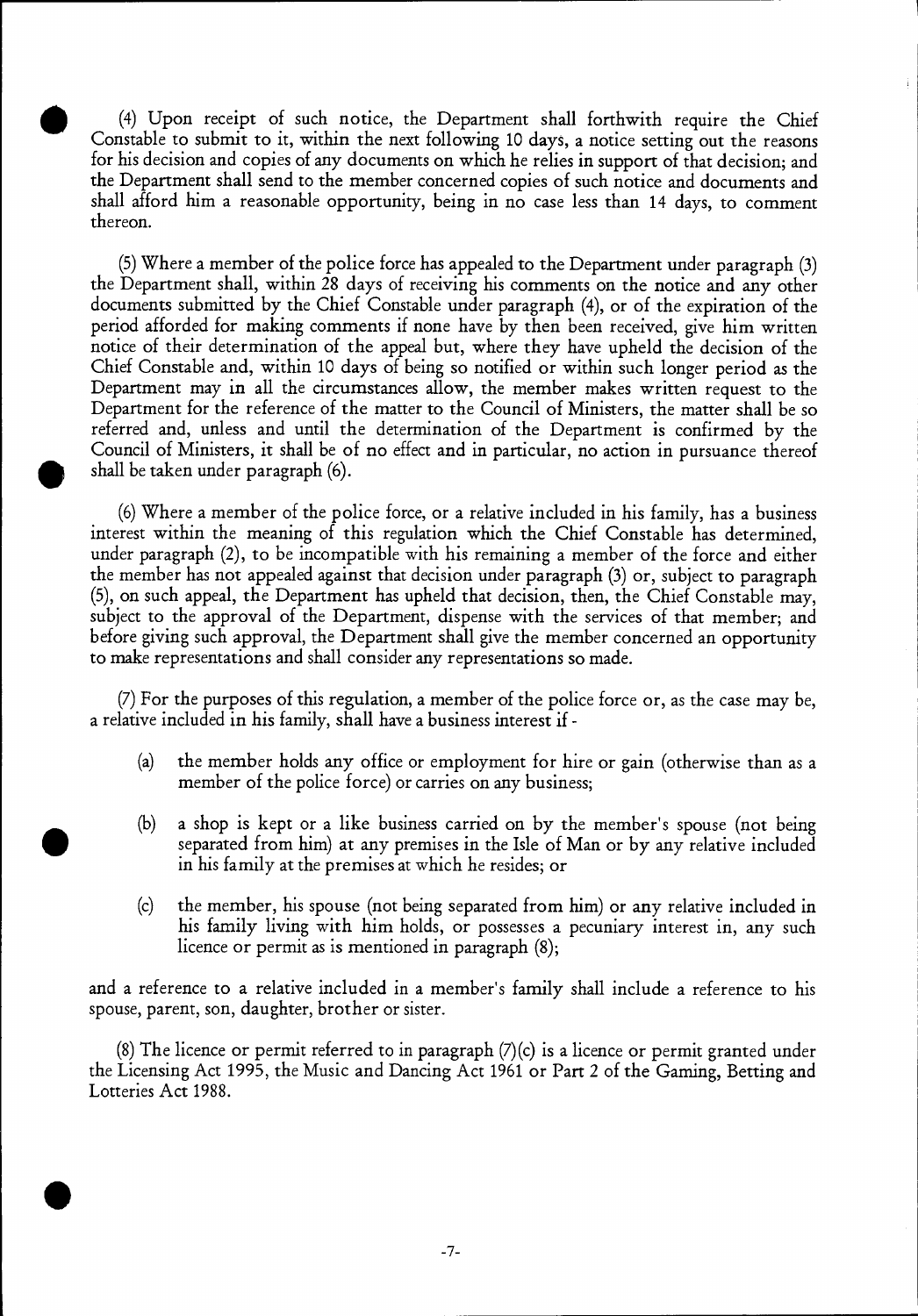(9)If a member of the police force or a relative included in his family has a business interest within the meaning of this regulation and, on that interest being notified or disclosed as mentioned in paragraph (1), the Chief Constable has, by written notice, required the member to furnish particulars of such changes in that interest, as respects its nature, extent or otherwise, as may be mentioned in the notice then, in the event of any such change in that interest being proposed or occurring, this regulation shall have effect as though the changed interest were a newly proposed, or newly acquired, interest which has not been notified or disclosed as aforesaid.

(10) In its application to the Chief Constable, this regulation shall have effect as if -

- (a) for any reference therein to the Chief Constable there were substituted a reference to the Department;
- (b) for any reference in paragraph (3), (5) or (6) to an appeal there were substituted a reference to a request for reconsideration; and
- (c) the references in paragraph (6) to the approval of the Department were omitted;

but the Department shall not dispense with the services of the Chief Constable under this regulation without giving him an opportunity of making representations and shall consider any representations so made.

## **Business interests precluding appointment to the police force**

PI.

10. (1) Save in so far as the Chief Constable may allow at the request of the candidate concerned, a person shall not be eligible for appointment to the police force if he or a relative included in his family has a business interest within the meaning of regulation 9, and paragraphs (7) and (8) thereof shall apply for the purposes of the interpretation of this regulation as they apply for the purposes of that regulation.

(2) In its application to a candidate for appointment as Chief Constable, paragraph (1) shall have effect as if for any reference to the Chief Constable there were substituted a reference to the Department.

# **Qualifications for appointment to the police force**

**11.(1)** A candidate for appointment to the police force -

- (a) must produce satisfactory references as to character, and, if he has served in any police force, in the armed forces, in the civil service or as a seaman, produce satisfactory proof of his good conduct while so serving;
- (b) must have attained the age of 18 years 6 months;
- (c) must be certified by a registered medical practitioner approved by the Department to be in good health, of sound constitution and fitted both physically and mentally to perform the duties on which he will be employed after appointment;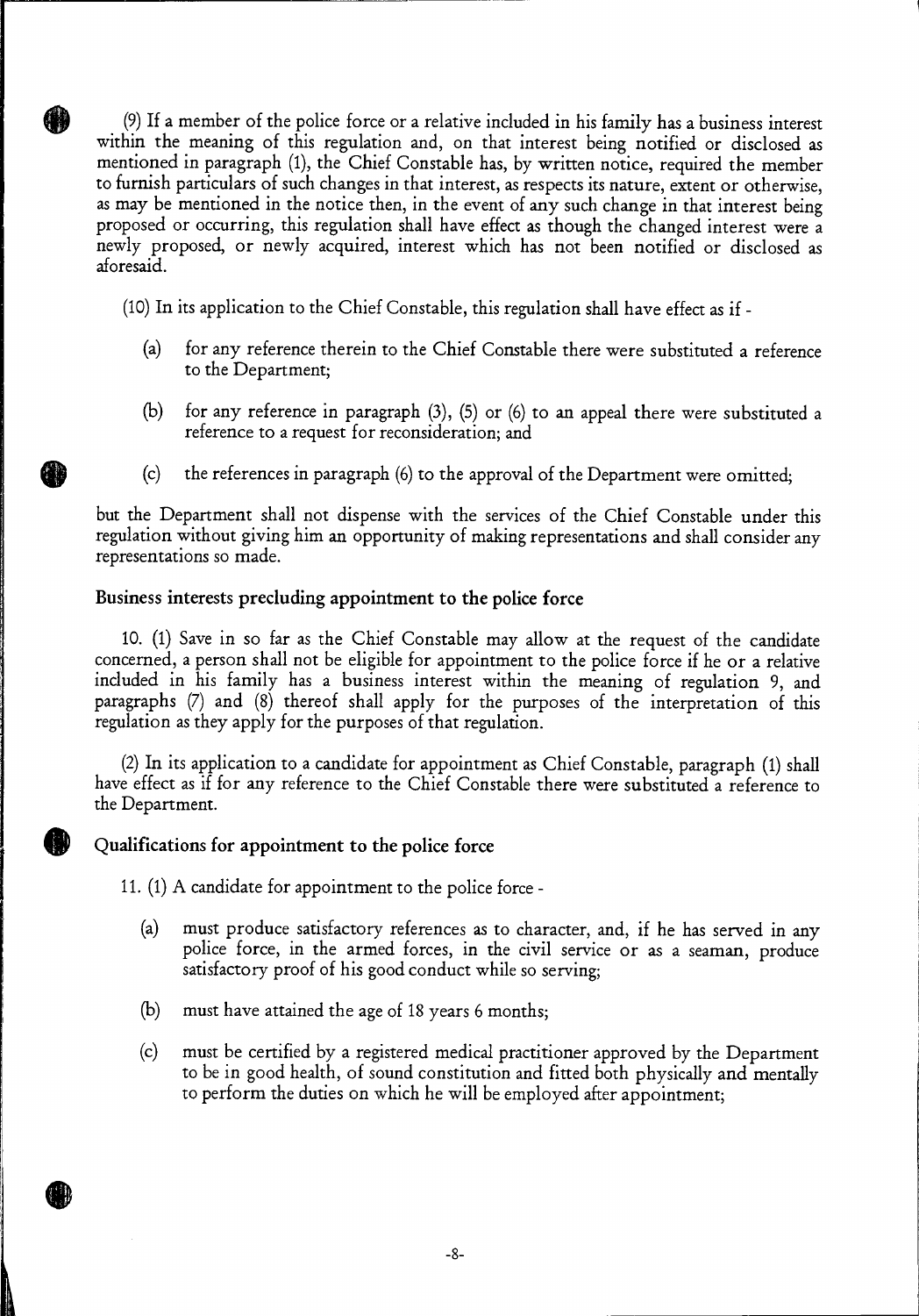- (d) must, if a candidate for appointment in the rank of constable, satisfy the Chief Constable that he is sufficiently educated by passing a written or oral examination in reading, writing and simple arithmetic, or an examination of a higher standard, as may be prescribed by the Chief Constable;
- (e) must, if a candidate for appointment in the rank of sergeant, or inspector, be qualified for promotion to such rank in accordance with the provisions of the Promotion Regulations;
- (f) must give such information as may be required as to his previous history or employment or any other matter relating to his appointment to the police force;
- shall be given a notice in terms approved by the Department drawing attention to the conditions of service contained therein. (g)

(2) For the purposes of this regulation -

- (a) "armed forces" means the naval, military or air forces of the Crown including any women's service administered by the Defence Council, and
- "seaman" has the same meaning as in the Merchant Shipping Act 1894 (an Act of Parliament). (b)

#### **Appointment of Chief Constable**

12. Subject to section 2 of the Police Act 1993 and regulations 10 and 11, no person shall be appointed as Chief Constable unless, for a period of not less than two years he holds or has held the rank of superintendent or above in the or some other police force.

#### **Fixed term appointments for Chief Constable**

13. (1) This regulation applies to every appointment of a person to the rank of Chief Constable.

(2) Subject to paragraphs (3) to (6), an appointment to the rank of Chief Constable shall be for a term of not less than four years and not more than seven years.

(3) The term of an appointment to which this regulation applies may be for a period of less than four years with the consent of the Council of Ministers.

(4) The term of an appointment to which this regulation applies may, with the consent of the Council of Ministers, be extended by agreement for a single period not exceeding one year where the extension cannot be made under paragraph (5) and, in the opinion of the Council of Ministers, the particular circumstances in which such an extension is sought are such as to justify it.

(5) The term of an appointment to which this regulation applies may be extended by agreement for a period or periods up to the time when the person appointed -

(a) has completed 30 years' pensionable service for the purposes of the Police Pensions Regulations, or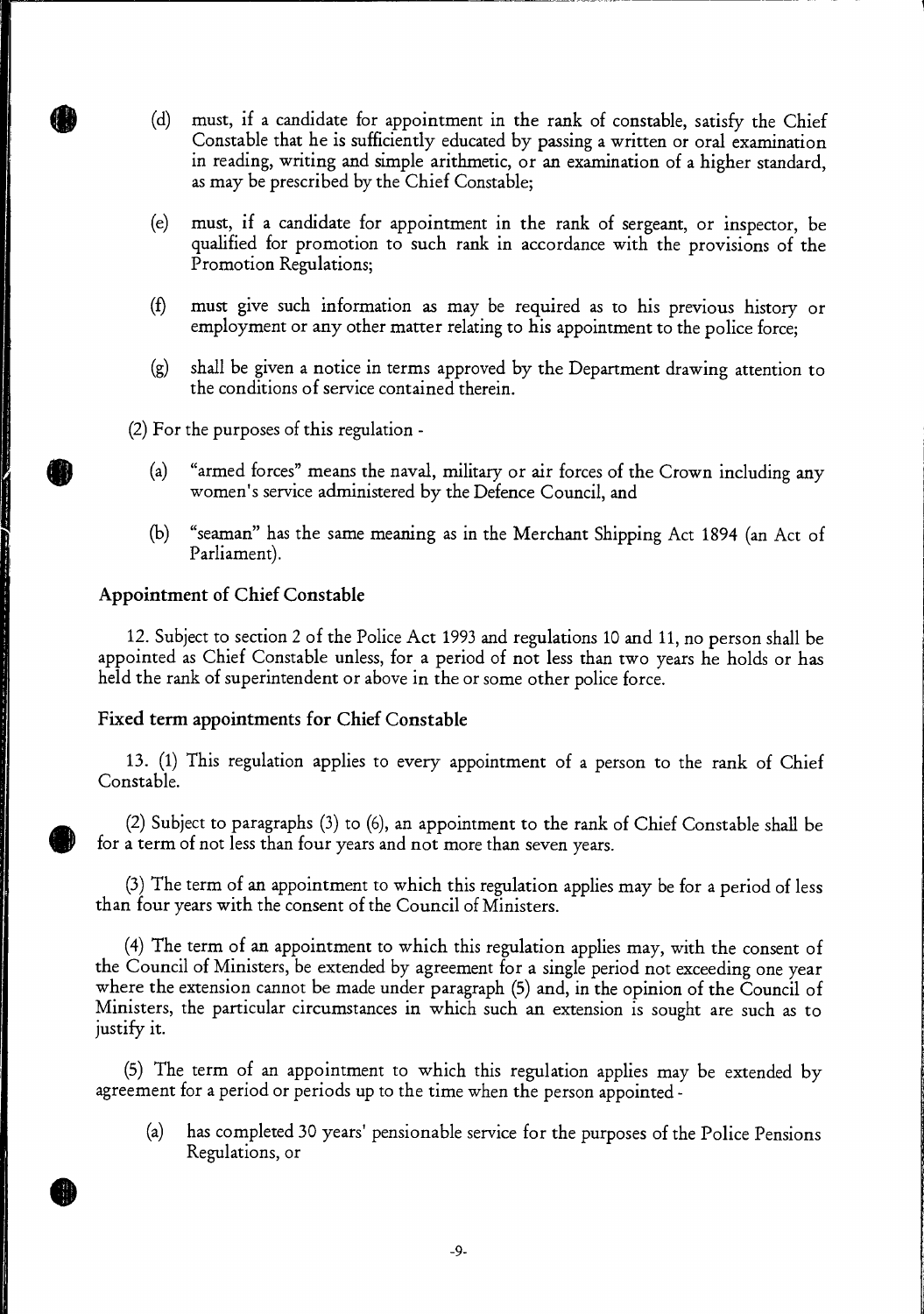(b) has completed 25 years' pensionable service for those purposes and has attained the age of 50,

whichever is the earlier.

(6) This regulation is without prejudice to any provision whereby a term of appointment comes to an end on dismissal and to regulation 17(1) (retirement) and the provisions referred to in regulation 17(3).

(7) A person does not cease to be eligible for an appointment to which this regulation applies by reason only of the fact that he has completed an appointment for a term determined in accordance with this regulation.

## Requirement to advertise vacancies in certain ranks

14. (1) Subject to paragraph (4), where a vacancy exists in the rank of Chief Constable, a notice of the vacancy which complies with paragraph (2) shall be published by the Department.

(2) The notice referred to in paragraph (1) must -

- (a) invite applications to fill the vacancy;
- (b) be published in
	- (i) not less than one newspaper, or
	- (ii) not less than one journal which deals with police matters,

circulating throughout the United Kingdom and the Isle of Man; and

(c) specify the date, which shall not be less than three weeks after the date of the publication of the notice, by which applications must be made.

(3) Subject to paragraph (4), no appointment shall be made to fill a vacancy in the rank of Chief Constable until after the date specified in accordance with paragraph (2)(c) in a notice in respect of that vacancy.

(4) Paragraphs (1) and (3) shall not apply where -

- (a) the term of appointment of the person who currently holds the rank of Chief Constable is extended under regulation 13(4) or (5), or
- (b) that person is appointed for a further term and the conditions set out in paragraph (5) below are satisfied.

(5) The conditions referred to in paragraph (4) are that -

(a) the person who currently holds the rank of Chief Constable does so by virtue of an appointment under regulation 13;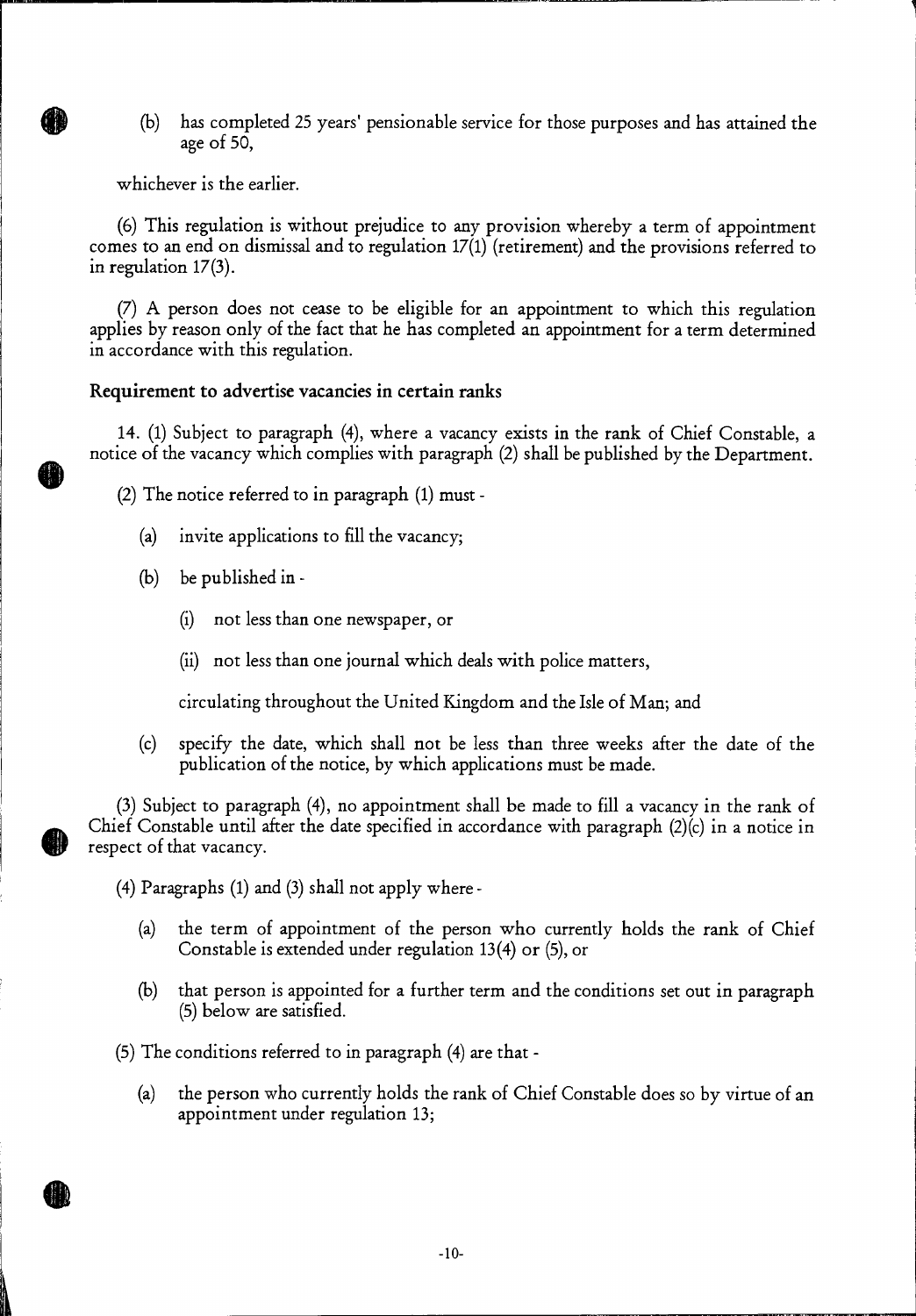- (b) the relevant appointment of that person was for a term which was less than the maximum term authorised in respect of that person by paragraph (2) of regulation 13; and
- (c) the term for which it is proposed to appoint that person (and for which that person is subsequently appointed) is such that, when taken together with -
	- (i) the term for which he was appointed by the relevant appointment, and;
	- (ii) the term for which he was appointed by any subsequent appointment,

the terms in total do not exceed the maximum term of appointment to which he could have been appointed at the time of the relevant appointment under paragraph (2) of regulation 13.

(6) In paragraph (5) "relevant appointment" means an appointment made under regulation 13 after the procedures required by paragraphs (1) and (3) of this regulation have been complied with.

#### **Probationary service in the rank of constable**

15. (1) This regulation applies to a member of the police force appointed in the rank of constable other than such a member who transferred to the force from another police force, having completed the required period of probation therein.

(2) A member of the police force to whom this regulation applies shall, unless paragraph (3) applies to his case, be on probation for the first 2 years of his service as a constable in the police force following his appointment thereto or for such longer period as the Chief Constable determines in the circumstances of a particular case.

(3) A member of the police force to whom this regulation applies who has served on probation for a period of not less than a year following a previous appointment to any other police force shall be on probation for the first year of his service as a constable in the police force following his appointment thereto or for such longer period as the Chief Constable determines in the circumstances of a particular case:

Provided that the Chief Constable may at his discretion -

- (a) reduce the period of probation, so however that the reduced period, when aggregated with the previous period of probation, shall not be less than 2 years, or
- (b) dispense with the period of probation, if the member, following his previous appointment, completed the required period of probation in the force in question.

(4) For the purposes of this regulation -

- (a) in reckoning service, any period of unpaid leave shall be disregarded;
- (b) in the case of a university scholar, in reckoning service his period of study shall be disregarded;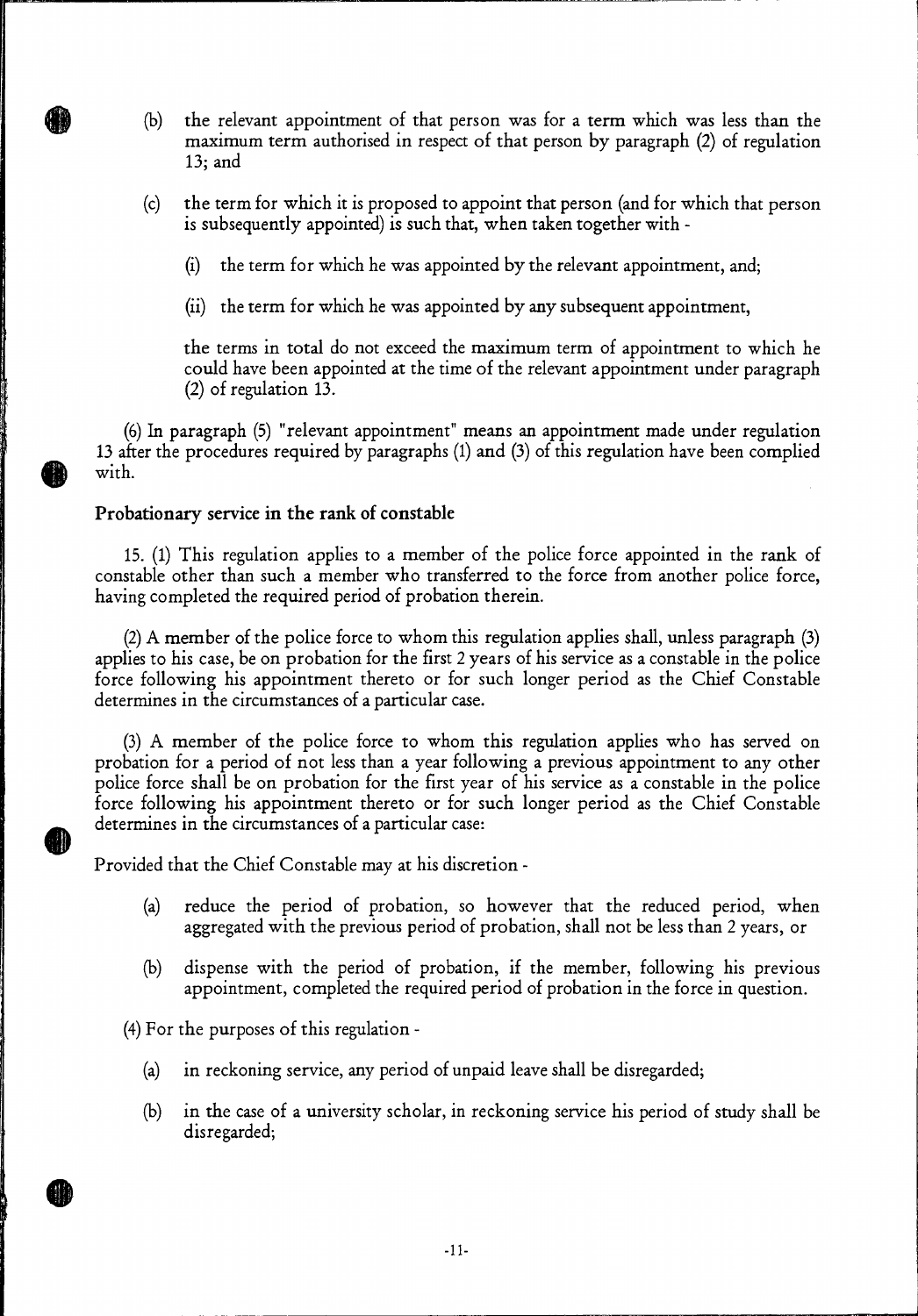- (c) in the case of a member of a police force who has been transferred thereto from a aerodrome constabulary by an order under section 30 of the Aviation Security Act 1982 (an Act of Parliament) his service in that constabulary shall be treated as if it were service in that police force;
- (d) in reckoning service in the case of a female member of the police force who has taken one or more periods of maternity leave -
	- (i) where that leave has been for more than fourteen weeks, the first fourteen weeks whilst on maternity leave shall be treated as if it were service in the police force;
	- (ii) where that leave has been for less than fourteen weeks, any period spent on maternity leave shall be treated as if it were service in the police force.

#### **Discharge of probationer**

HĐ

16. (1) Subject to the provisions of this regulation, during his period of probation in the force the services of a constable may be dispensed with at any time if the Chief Constable considers that he is not fitted, physically or mentally, to perform the duties of his office, or that he is not likely to become an efficient or well conducted constable.

(2)A constable whose services are dispensed with under this regulation shall be entitled to receive a month's notice or a month's pay in lieu thereof.

(3)A constable's services shall not be dispensed with in accordance with this regulation and any notice given for the purposes thereof shall cease to have effect if he gives written notice to the Department of his intention to retire and retires in pursuance of the said notice on or before the date on which his services would otherwise be dispensed with; and such a notice taking effect on that date shall be accepted by the Department notwithstanding that less than a month's notice is given.

(4)Where a constable has received a notice under this regulation that his services are to be dispensed with and he gives written notice of his intention to retire and retires under paragraph (3), he shall nevertheless be entitled to receive pay up to and until the date on which the month's notice he has received would have expired or where he has received or is due to receive a month's pay in lieu of notice he shall remain entitled to that pay notwithstanding the notice he has given under paragraph (3).

#### **Retirement**

17. (1) Without prejudice to the provisions mentioned in paragraph (3), a member of the police force may retire only if he has given to the Department one month's written notice of his intention to retire or such shorter notice as may have been accepted by the Department:

Provided that, while suspended under the Discipline Regulations, a member may not, without the consent of the Chief Constable, give notice for the purposes of this regulation or retire in pursuance of a notice previously given.

(2) In the case of the Chief Constable, paragraph (1) shall have the effect as if -

(a) for "one month's" there is substituted "three month's"; and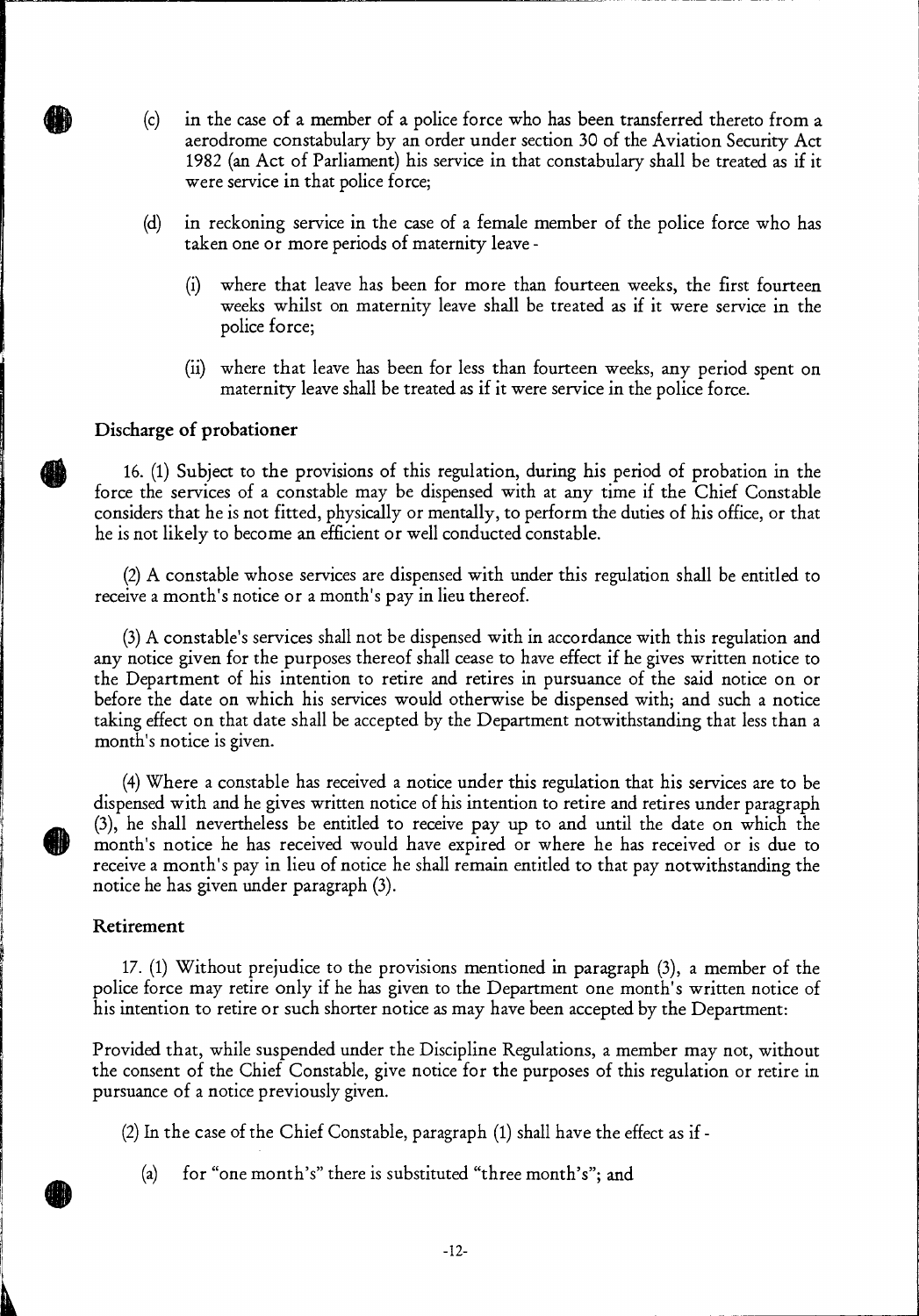(b) for the reference to "Chief Constable" there is substituted "Department".

(3) The provisions referred to in paragraph (1) are -

- any provisions relating to retirement in the interests of efficiency and effectiveness; (a)
- the provisions of the Police Pensions Regulations relating to compulsory retirement, and; (b)
- (c) the provisions of the Discipline Regulations relating to resignation as an alternative to dismissal.

#### Contents of personal records

ÆA

18. (1) The Chief Constable shall cause a personal record of each member of the police force to be kept.

(2) The personal record shall contain -

- (a) a personal description of the member;
- (b) particulars of the member's place and date of birth;
- (c) particulars of his marriage (if any) and of his children (if any);
- (d) a record of his service (if any) in any branch of Her Majesty's naval, military or air forces or in the civil service;
- (e) a record of his service (if any) in any other police force and of his transfers (if any) from one police force to another;
- a record of whether he passed or failed to pass any qualifying examination at which he was a candidate; (f)
- a record of his service in the police force including particulars of all promotions, postings, removals, injuries received, periods of illness, commendations, rewards, punishments other than cautions, and the date of his ceasing to be a member of the police force with the reason, cause or manner thereof: (g)

Provided that -

- (i) a punishment of a fine or of a reprimand shall be expunged after 3 years free from punishment other than a caution;
- (ii) any other punishment shall be expunged after 5 years free from punishment other than a caution,

but in the case of a period free from punishment other than a caution which expired before 1st January 1989 only if the member so requests.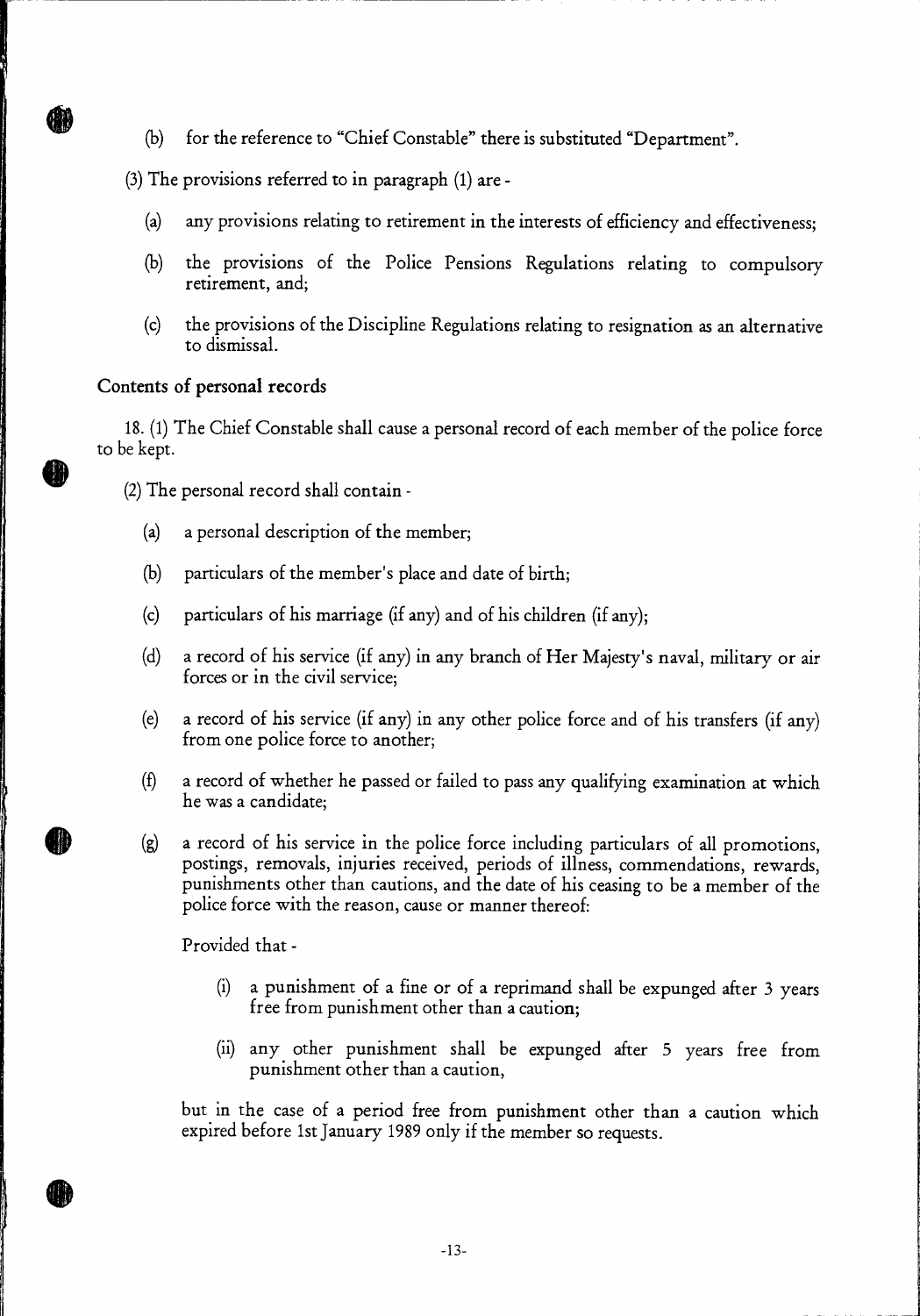(3) A member of the police force shall, if he so requests, be entitled to inspect his personal record.

#### **Transfer of personal records**

19. Where a member of the police force transfers to another police force his personal record shall be transferred to the chief officer of police of that other police force.

#### **Personal record of member leaving force**

20. (1) Where a member of the police force ceases to be a member of the police force the member shall, unless he transfers to another police force, be given a certificate showing his rank and setting out the period of his service in the police force and in any other police force.

**.** (2)The Chief Constable may append to the certificate any recommendation which he feels justified in giving, such as that -

his conduct was exemplary;

his conduct was very good;

his conduct was good.

(3)Where a member of the police force ceases to be a member of the police force, otherwise than by transferring to another police force, his personal record shall be kept for such time as the Chief Constable may think fit and shall then be destroyed.

#### **Fingerprints**

21. (1) Every member of the police force shall in accordance with the directions of the Chief Constable have his fingerprints taken.

(2)Fingerprints of members of the police force taken in accordance with paragraph (1) shall be kept separate from the fingerprints of persons whose fingerprints have been taken otherwise than in accordance with that paragraph.

(3)The fingerprints of a member of the police force taken in accordance with paragraph (1) and all copies and records thereof shall be destroyed on his ceasing to be a member of the force, except that, where by reason of a transfer he becomes a member of another force, his fingerprints and all copies and records thereof shall be transferred to the chief officer of police of that other police force.

#### PART III

#### *Duty, Overtime and Leave*

#### **Duty to carry out lawful orders**

22. Every member of the police force shall carry out all lawful orders and shall at all times punctually and promptly perform all appointed duties and attend to all matters within the scope of his office as a constable.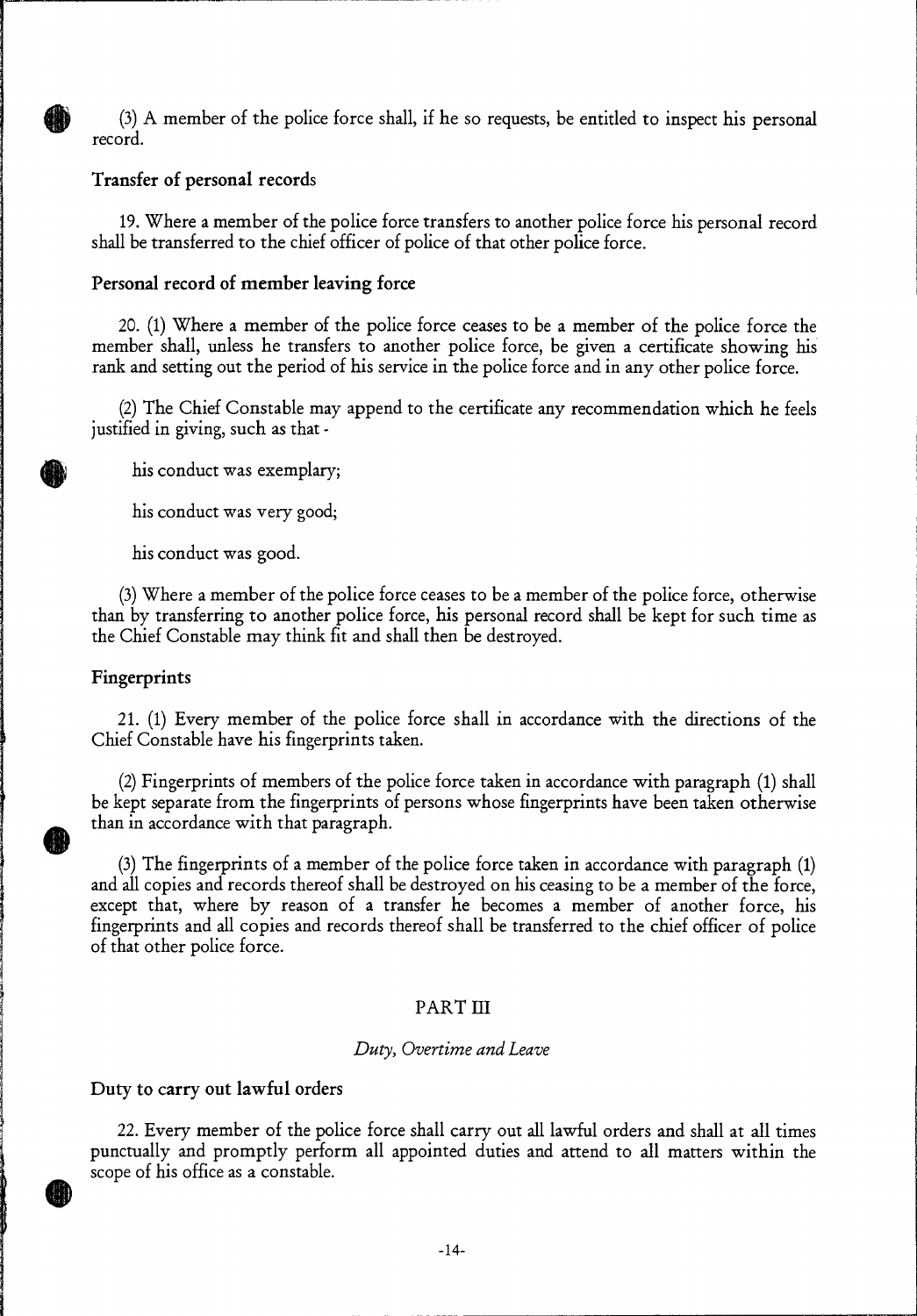# **Work not required to be performed**

A

23. A member of the police force shall not be required to perform -

- (a) the regular duty of cleaning or any part of the cleaning of a particular police station which the Department has directed is not a duty which the police may be required to perform;
- $(b)$  any other work not connected with police duty which, in the opinion of the Department, the police may not properly be required to perform.

## **Normal daily period of duty**

24. (1) This regulation applies to every member of the police force below the rank of inspector who is not assigned to duties which the Department has specially excepted from the provisions of this regulation.

(2) The normal daily period of duty (including the period for refreshment referred to in paragraph (3)) of a member of the police force to whom this regulation applies shall be 8 hours.

(3) As far as the exigencies of duty permit -

- (a) the normal daily period of duty shall be performed in one tour of duty; and
- (b) subject to paragraph **4** of Schedule 4, an interval of 45 minutes shall be allowed for refreshment.

(4) Where a member is required to perform his normal daily period of duty in more than one tour of duty and does not travel to and from his home between tours, an interval for refreshment and rest shall normally be included at the beginning or end of one of those tours.

#### **Meaning of "day" in Part III**

25. (1) In this Part of these Regulations, "day", in relation to members of the police force, means a period of 24 hours commencing at such time or times as the Chief Constable shall fix and the Chief Constable may fix different times in relation to different groups of members.

(2) In discharging his functions under paragraph (1), the Chief Constable shall have regard to the wishes of the Federation Board.

#### **Variable shift arrangements**

26. (1) This regulation applies to members of the police force below the rank of inspector appointed otherwise than under regulation 6 (part-time appointments).

(2) The Chief Constable may bring into operation variable shift arrangements agreed by him with the Federation Board for all members to whom this regulation applies or for any particular class of such members.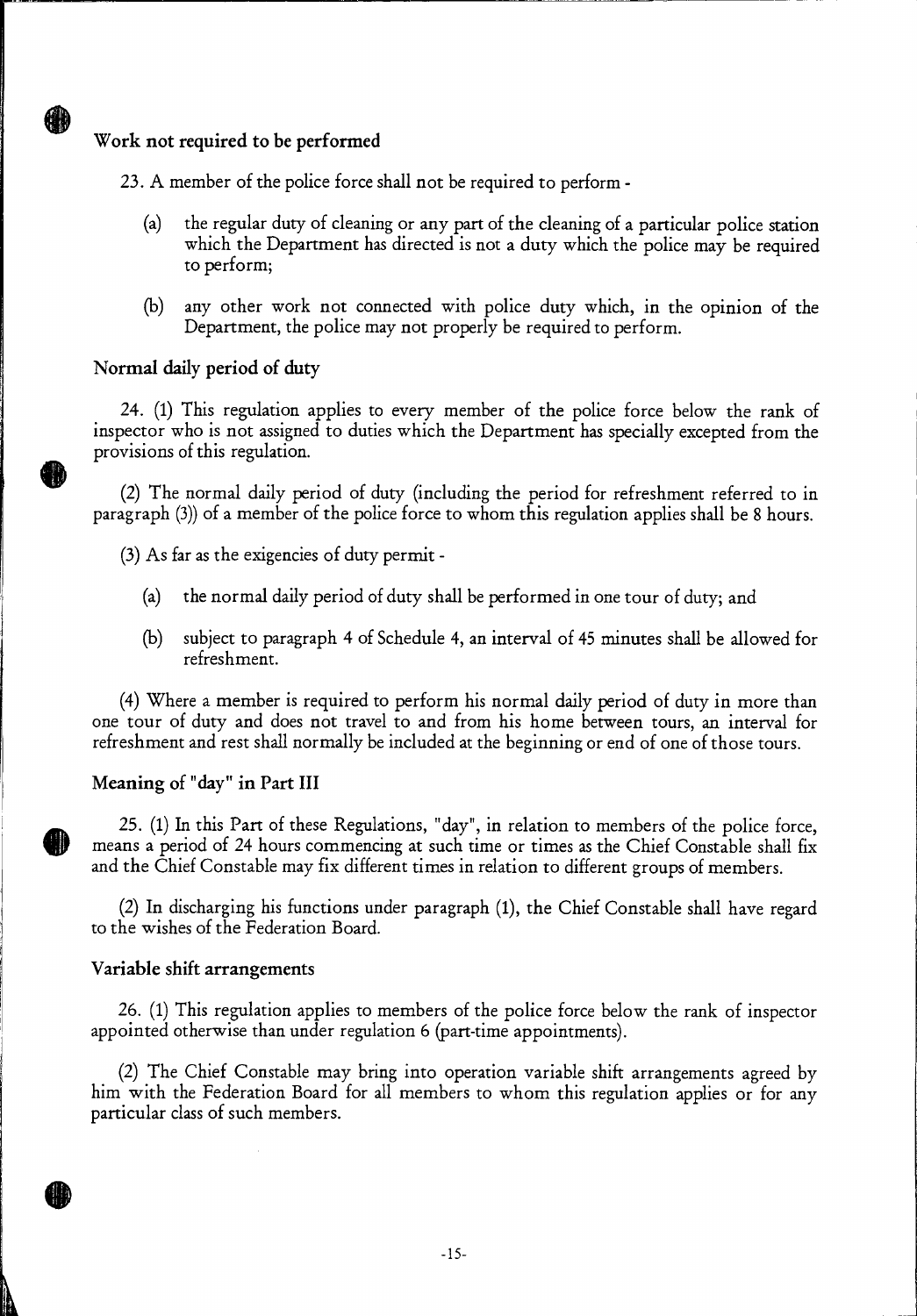(3) Variable shift arrangements must provide, as respects members for whom they are in operation -

- (a) for hours of duty equivalent to those resulting from the application of regulations 24(2) and 29(2), and
- (b) for annual leave equivalent to that resulting from the application of regulation 34(1) and Schedule 4,

to other members of the police force.

(4) In relation to members of the police force for whom variable shift arrangements are in operation these Regulations have effect with the modifications set out in Schedule 3.

#### **Rostering of duties**

27. (1) The Chief Constable shall cause to be published, in accordance with this regulation, annual duty rosters for members of the force below the rank of inspector and in these Regulations -

- (a) a reference to a rostered rest day is to be construed, in relation to a member of the police force who is required to do duty on that day, as a reference to a day which according to the duty roster was, immediately before he was so required to do duty, to have been a rest day for the member; and
- (b) a day off granted in lieu of a rostered rest day shall be treated as a rostered rest day.

(2) Each such roster shall be published at intervals not exceeding 12 months and not later than one month before the date on which it is to come into force.

(3) Each such roster shall set out, for the 12 months following the date on which it comes into force, in relation to each member of the force to which it relates -

- (a) his rest days;
- (b) those days, being public holidays, on which he may be required to do duty; and;
- (c) the times at which his scheduled daily periods of duty are to begin and end.

(4) Subject to paragraph (5), a duty roster shall make provision for -

- (a) an interval of not less than 8 hours between the ending of each of a member's daily periods of duty and the beginning of the next; and
- (b) an interval between each of his rostered rest days not exceeding 7 days;

unless the Federation Board agrees otherwise.

(5) Where, owing to the exigencies of duty, it is necessary to alter a duty roster, the officer responsible for making the alteration shall endeavour, so far as practicable, to avoid thereby requiring a member to do **an** additional daily period of duty such that the condition in paragraph (4)(a) would not be satisfied in relation thereto.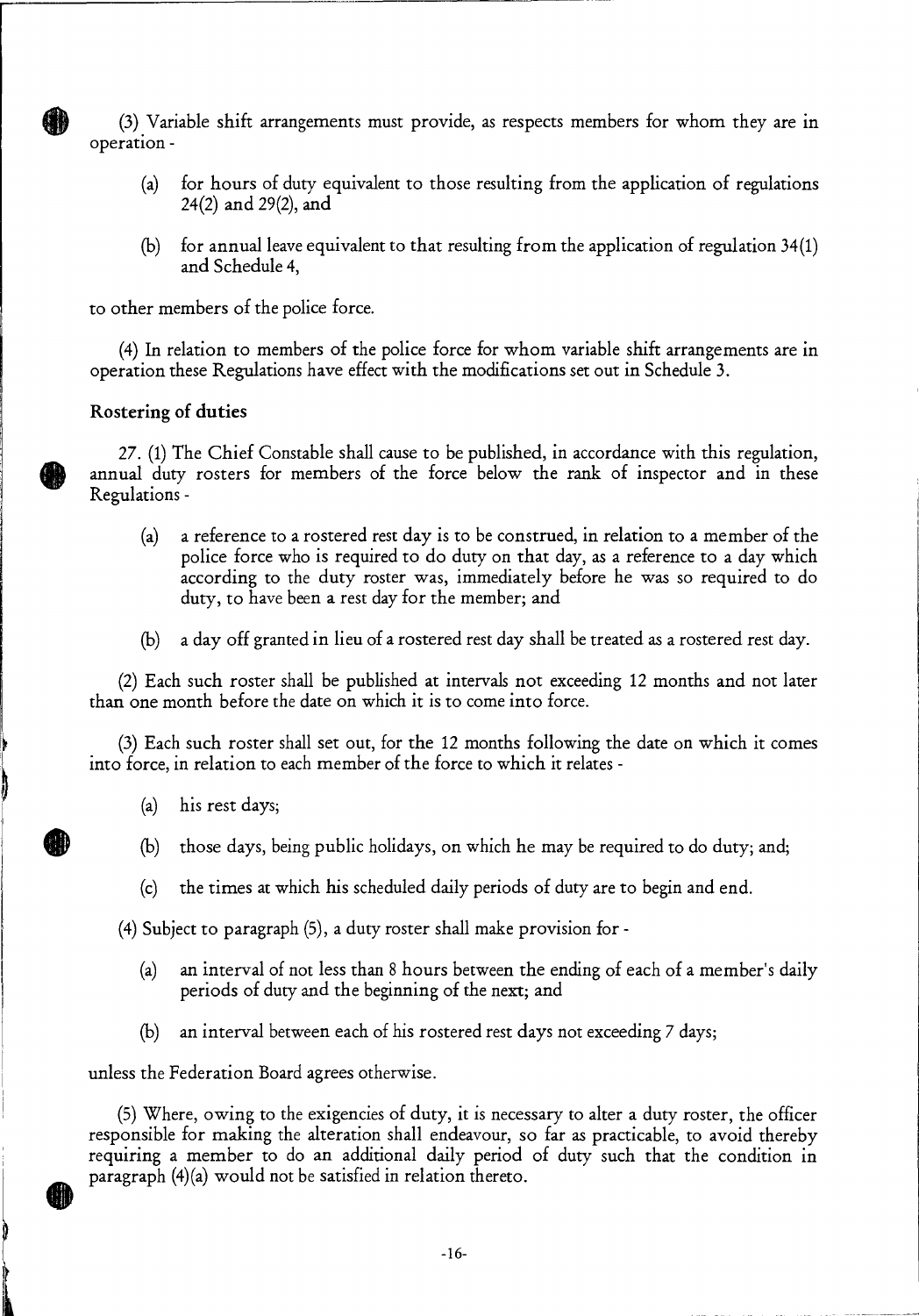#### Overtime

⋒

28. (1) Subject to, and in accordance with, the provisions of this regulation a member of the police force below the rank of inspector shall be compensated in respect of time -

- (a) for which he remains on duty after his tour of duty ends, or
- (b) for which he is recalled between two tours of duty, or
- (c) which forms part of a tour of duty which he is required to begin earlier than the rostered time without due notice and on a day when he has already completed his normal daily period of duty;

and such time is referred to hereafter in these Regulations as "overtime".

(2) Such a member shall not be compensated under this regulation for overtime for which he receives an allowance or time off under regulation 29 (public holidays and rest days for ranks below inspector) or regulation 61 (allowance for recurring escort duty, etc.).

(3) Subject to paragraphs (4) and (6), a member of the police force below the rank of inspector shall be granted an allowance in respect of each week at the rate of a twenty-fourth of a day's pay for each completed period of 15 minutes of overtime worked by him on any occasion during that week, except that on each of the first four occasions on which overtime in respect of which the member was not informed as mentioned in paragraph (6) is worked during a week 30 minutes of the overtime worked is to be disregarded.

(4)Where such a member, before the expiry of any pay period, elects in respect of specified overtime worked by him during the weeks ending within that period, to be granted in lieu of an allowance time off subject to and in accordance with paragraph (5), and in accordance therewith receives time off in respect of any overtime, no allowance in respect thereof shall be payable under paragraph (3).

(5) Subject to the exigencies of duty, where by virtue of an election under paragraph (4) time off falls to be granted to a member in respect of any overtime worked by him in any week then, within such time (not exceeding 3 months) after that week as the Chief Constable may fix, he shall grant to the member time off equal, subject to paragraph (6), to the period of that overtime worked by him during that week and, in addition, for each completed 45 minutes of such overtime, an additional 15 minutes off.

(6) For the purposes of paragraphs (3) and (5), no account shall be taken of any period of less than 30 minutes of overtime worked on any occasion other than a period of 15 minutes of overtime in respect of which the member was informed at the commencement of his tour of duty that he would be required to remain on duty after his tour of duty ended.

(7)In computing any period of overtime for the purposes of this regulation -

- (a) where the member is engaged in casual escort duty, account shall be taken only of
	- (i) time during which he is in charge of the person under escort,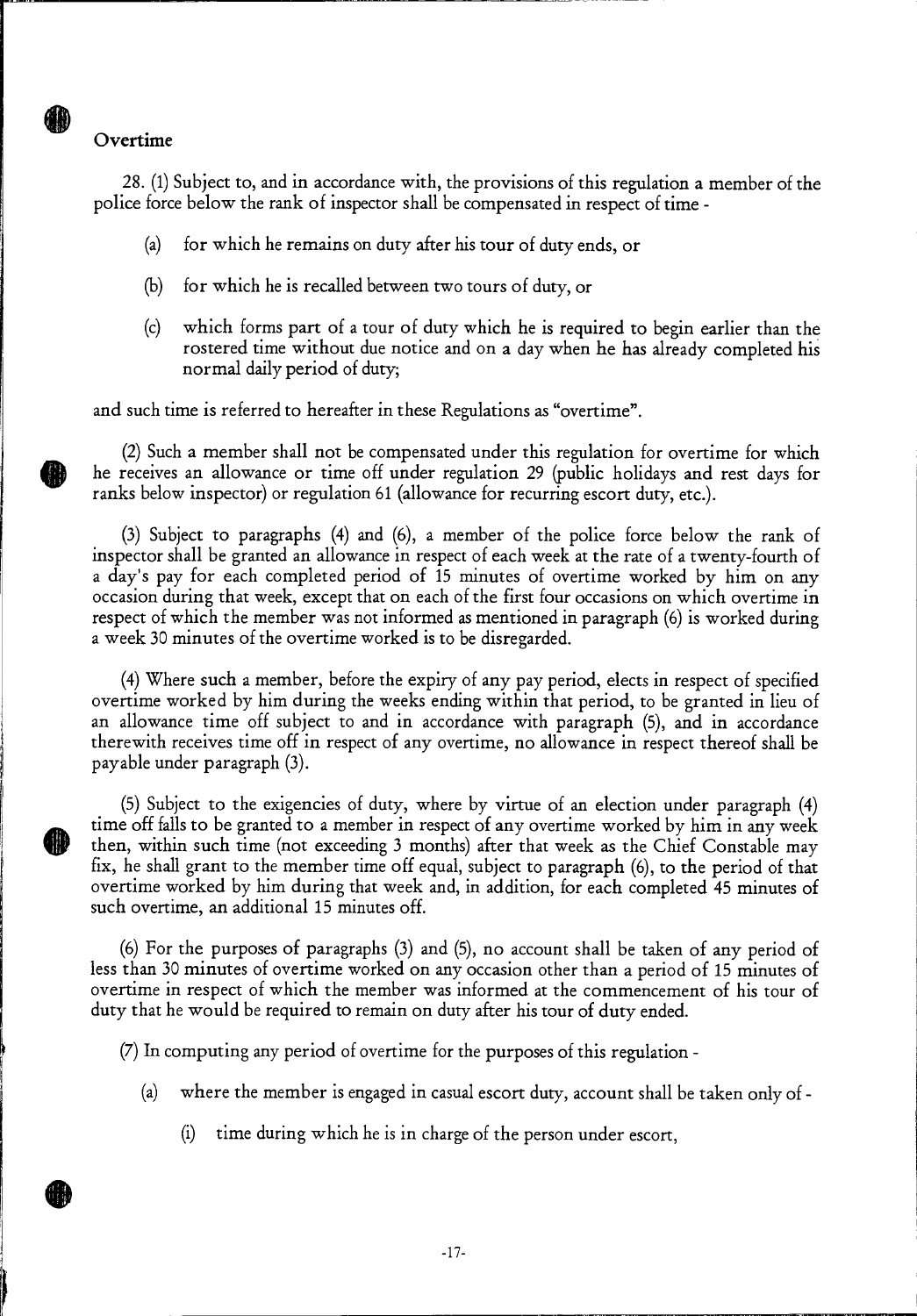- (ii) such other time as is necessarily spent in travelling to or from the place where the member is to take charge of, or hand over, the person under escort, as the case may be, and
- (iii) any other time that may be allowed by the Chief Constable, so however, that, if the member is so engaged overnight and has proper sleeping accommodation, whether in a train or otherwise, the Chief Constable may exclude such period not exceeding eight hours, during which the member is not in charge of the person under escort, as he considers appropriate in the circumstances;
- (b) subject to sub-paragraph (d), where the tour or tours of duty does not or do not amount in the aggregate to more than the normal daily period of duty, no account shall be taken of any overtime except so much as together with the tour or tours of duty exceeds the normal daily period of duty;
- (c) where a member is recalled to duty between two rostered tours of duty and is entitled to reckon less than 4 hours of overtime in respect of any period for which he is recalled, disregarding any overtime reckonable by virtue of regulation 32 (travelling time treated as duty), he shall be deemed to have worked for such period 4 hours of overtime in addition to any overtime reckonable by virtue of regulation 32; and
- (d) where the time at which a member is required to begin a rostered tour of duty is brought forward without due notice so that he is required to begin that tour of duty on a day on which he has already completed his normal daily period of duty, the time for which he is on duty before the rostered commencement time -
	- (i) shall be reckonable as overtime, and
	- (ii) shall be taken into account as part of that tour of duty.

(8) For the purposes of this regulation -

"a day's pay" means the member's pay for the week in question divided by 5;

"due notice" means notice given at least 8 hours before the revised starting time of the rostered tour of duty in question;

"member recalled to duty" does not include a member who is only warned to be in readiness for duty if required;

*"*normal daily period of duty" shall be construed in accordance with regulation 24;

"pay period" means the period for which, in pursuance of regulation 50, a member is paid;

*"*week" means the period of 7 days beginning with such day as is fixed by the Chief Constable.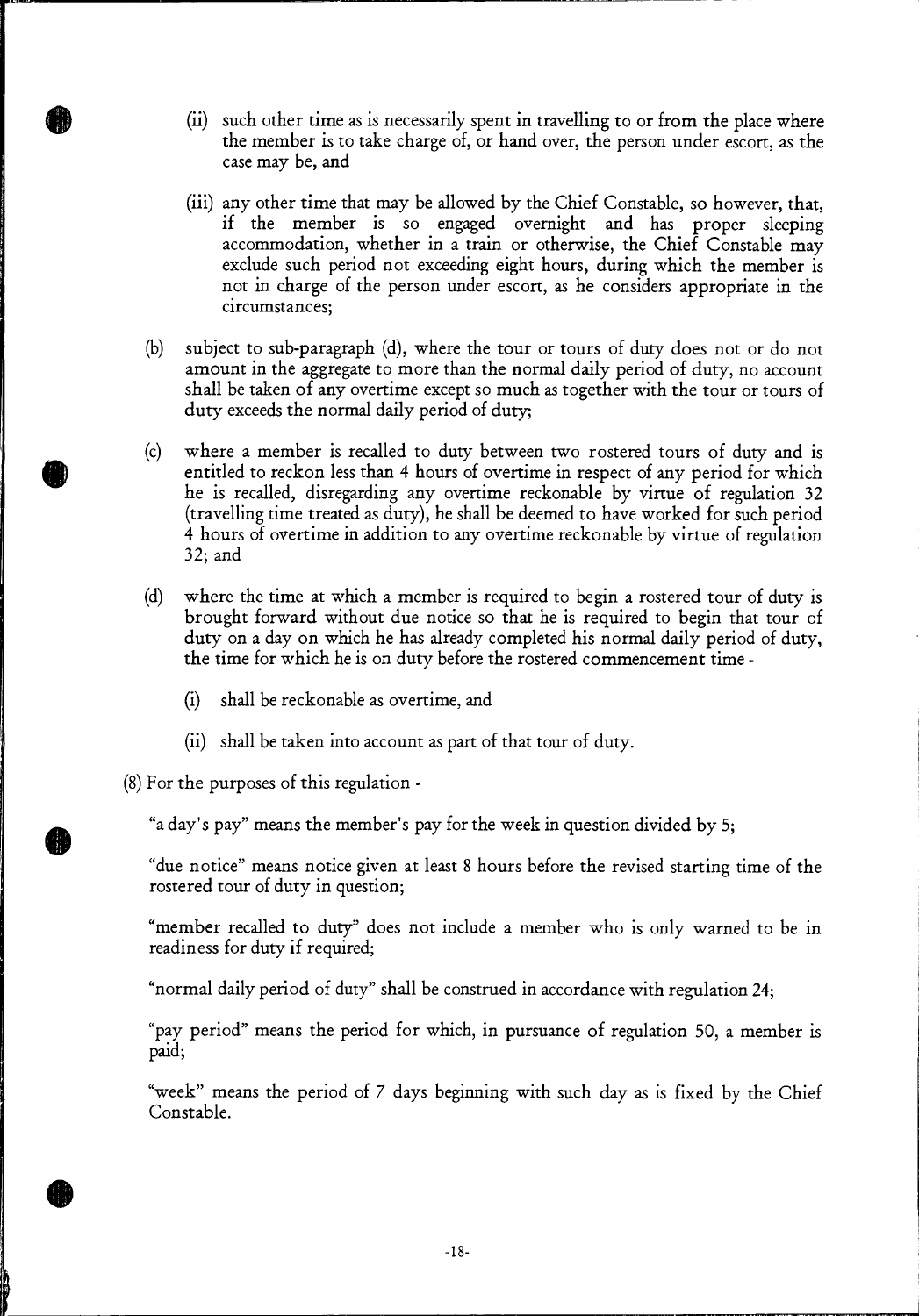# **Public holidays and rest days for ranks below inspector**

29. (1) This regulation applies to every member of the police force below the rank of inspector.

(2) Subject to the following provisions of this regulation, a member shall, so far as the exigencies of duty permit, be allowed a day's leave on each public holiday and be granted rest days at the rate of two rest days in respect of each week.

(3)A member shall, if required to do duty on a day which is a rostered rest day, be granted -

- (a) where he receives less than 15 days' notice of the requirement, an allowance at the appropriate rest-day rate; or
- (b) in any other case, another rest day, which shall be notified to him within 4 days of notification of the requirement.

(4) The appropriate rest-day rate is, for each completed 15 minutes of duty on a rostered rest day, the fraction of a day's pay specified in paragraph (5).

(5) The fraction is -

**.** 

**I** 

- (a) where the member received less than 8 days' notice of the requirement, one sixteenth; and
- (b) in any other case, three sixty-fourths.

(6) A member shall, if required to do duty on a day which is a public holiday, be granted -

- (a) where he receives less than 8 days' notice of the requirement
	- (i) an allowance at the appropriate rate and, in addition,
	- (ii) another day off in lieu thereof, which shall be notified to him within 4 days of notification of the requirement, and which shall be treated for the purposes of this regulation as a public holiday;
- (b) in any other case, an allowance at the appropriate rate.

(7) A member who is required to do duty on a day which is a public holiday or a rostered rest day may, within 28 days of the day in question, elect to receive, in lieu of an allowance as mentioned in paragraph  $(3)(a)$  or paragraph  $(6)(a)$  or  $(b)$ , time off equal -

- (a) in the case of a day which is a public holiday, to double, and
- (b) in the case of a rostered rest day
	- (i) where the member received less than 8 days' notice of the requirement, to double, and
	- (ii) in any other case, to one and a half times,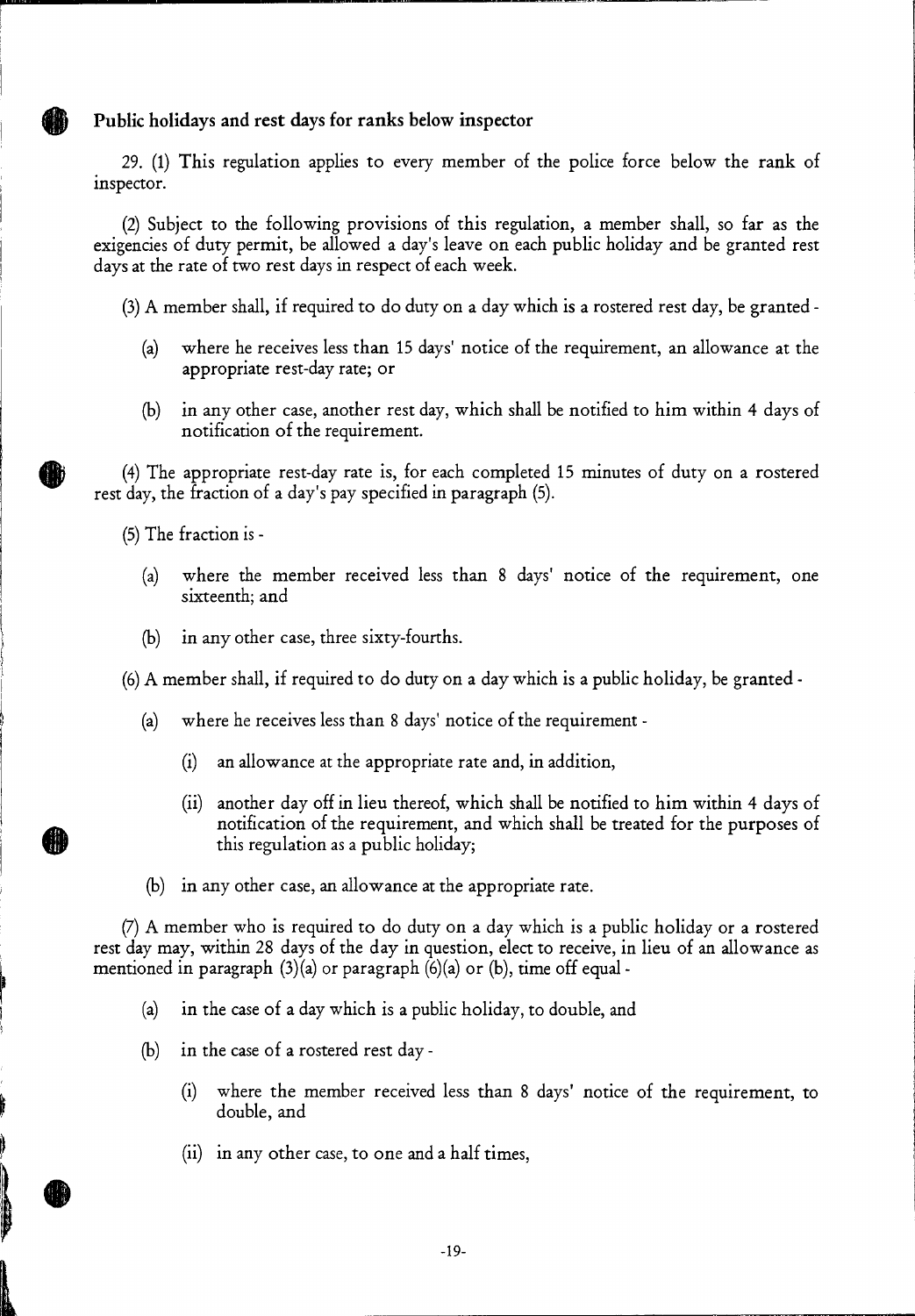the period of completed quarters of an hour of duty on the day in question.

(8) Where such a member who is required to do duty on a day which is a public holiday or a rostered rest day has elected to receive time off as mentioned in paragraph (7), the Chief Constable shall, subject to the exigencies of duty, grant such time off within such time (not exceeding 3 months) as he may fix, and subject to such time off being taken, no allowance in respect of the day in question shall be payable under paragraph (3)(a) or, as the case may be, paragraph  $(6)(a)$  or  $(b)$ .

(9) Subject to paragraph (10), for the purposes of this regulation -

- (a) a member of the police force who is paid a dog handler's allowance shall not be treated as required to do duty by reason only of his being required to care for the dog;
- (b) "a day's pay" means a week's pay at the rate at which the member was paid on the day in question divided by five;
- (c) "the appropriate rate" means a sixteenth of a day's pay for each completed 15 minutes of duty done on a public holiday;
- (d) a reference to a day which is a public holiday is to be construed, in relation to the member concerned, as a reference to a day within the meaning of regulation 25(1) commencing at any time on the calendar date of the public holiday in question;
- (e) "week" means a period of 7 days beginning with such day as is fixed by the Chief Constable;
- (f) where a member is required to do duty, or is recalled to duty, for a period of less than 4 completed hours on a day which is a public holiday or a rostered rest day, such period or, as the case may be, each such period, shall be treated as though it were a period of 4 completed hours, except that a period of not more than one hour of duty on a rostered rest day shall, if it immediately follows a period for which he was on duty as part of a normal daily period of duty, count as the number of periods of 15 minutes actually completed;
- (g) where a member is required to do duty on a day which is a public holiday or on a rostered rest day, his period of duty shall include (save for the purposes of subparagraph (f)) the time occupied by him in going to, and returning from, his place of duty, not exceeding such reasonable limit as may be fixed by the Chief Constable, save that, for the purposes of this sub-paragraph, there shall be disregarded any period of time so occupied -
	- (i) which together with the member's period of duty exceeds 6 hours, or
	- (ii) which is treated as a period of duty under regulation 32 (travelling time treated as duty).

(10) Where it is at his own request that a member works on a day which is a public holiday or a rostered rest day he shall not be treated for the purposes of this regulation as having been required to do duty on that day but shall be granted another day off in lieu thereof, which shall be treated as a public holiday or a rostered rest day as the case may be.

 $\bullet$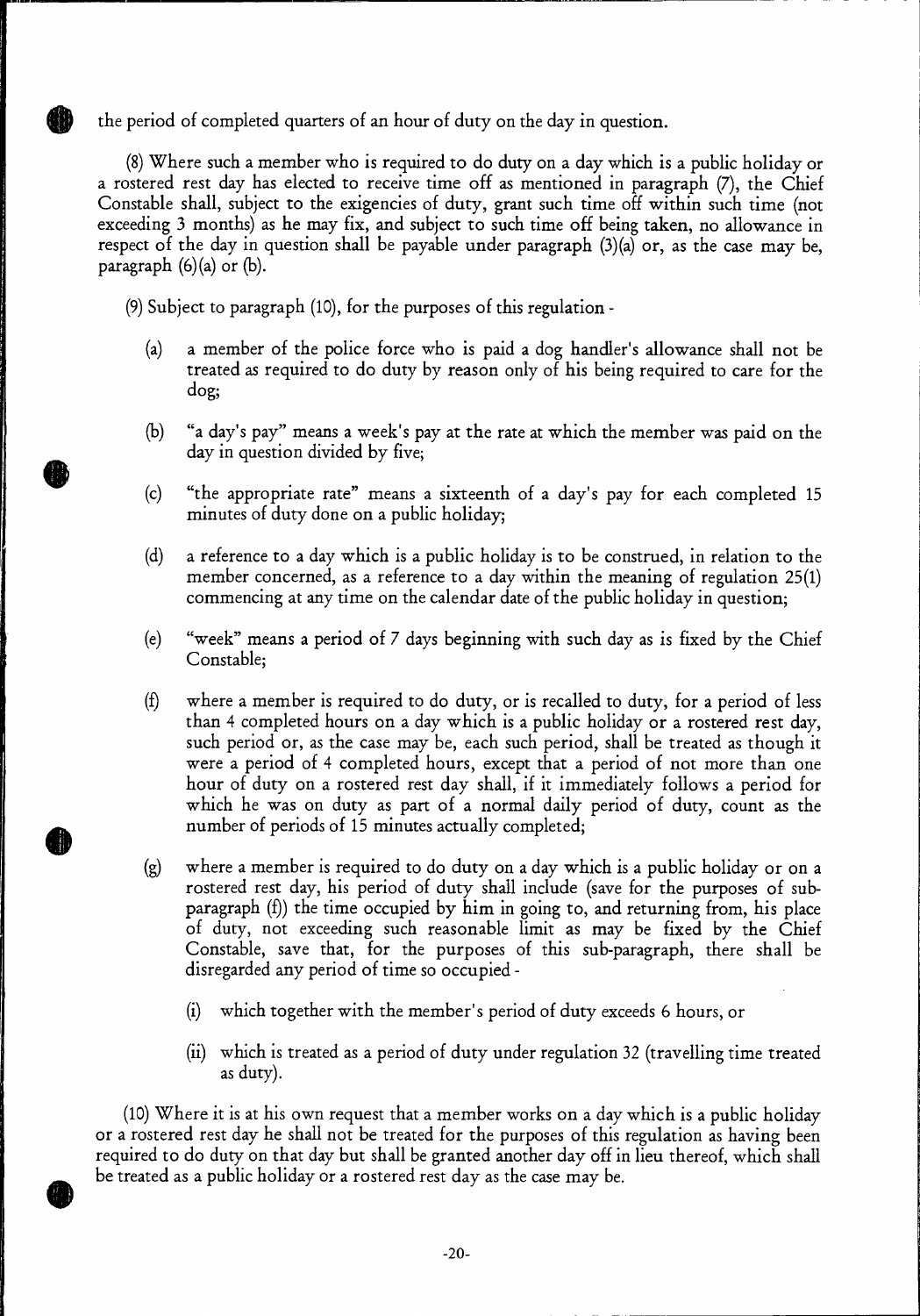# **Public holidays and rest days for inspectors and chief inspectors**

30. (1) This regulation applies to every member of the police force of the rank of inspector or chief inspector.

(2) Such a member shall, so far as the exigencies of duty permit, be allowed a day's leave on each public holiday and be granted rest days at the rate of two rest days in each week.

(3)Where the exigencies of duty have precluded -

10

- (a) the allowance of a day's leave on a public holiday, or
- (b) the grant in any week of two rest days,

to such a member, he shall, during the next following twelve months and so far as the exigencies of duty permit, be allowed or (as the case may be) granted a day's leave in lieu of any such day not allowed or granted.

## **Public holidays and monthly leave days for ranks above chief inspector**

31. (1) This regulation applies to every member of the police force of, or above, the rank of superintendent, including the Chief Constable.

(2) Such a member shall, so far as the exigencies of duty permit, be allowed a day's leave on each public holiday and be granted in each month -

- (a) in the case of a superintendent, 8 monthly leave days;
- (b) in the case of the Chief Constable, 1 1/2 monthly leave days.

(3) Where the exigencies of duty have precluded -

- (a) the allowance of a day's leave on a public holiday, or
- (b) the grant in any month of eight monthly leave days,

to a superintendent, he shall, during the next twelve months and so far as the exigencies of duty permit, be allowed or (as the case may be) granted a day's leave in lieu of any such day not allowed or granted.

(4) Where the exigencies of duty have precluded the allowance of a day's leave on a public holiday to the Chief Constable, he shall, during the next three months and so far as the exigencies of duty permit, be allowed a day's leave in lieu of any such day not allowed.

(5) For the purposes of this regulation "month" means that period of 28 days beginning with such day as is fixed by the Chief Constable.

#### **Travelling time treated as duty**

32. (1) This regulation applies where a member of the police force is -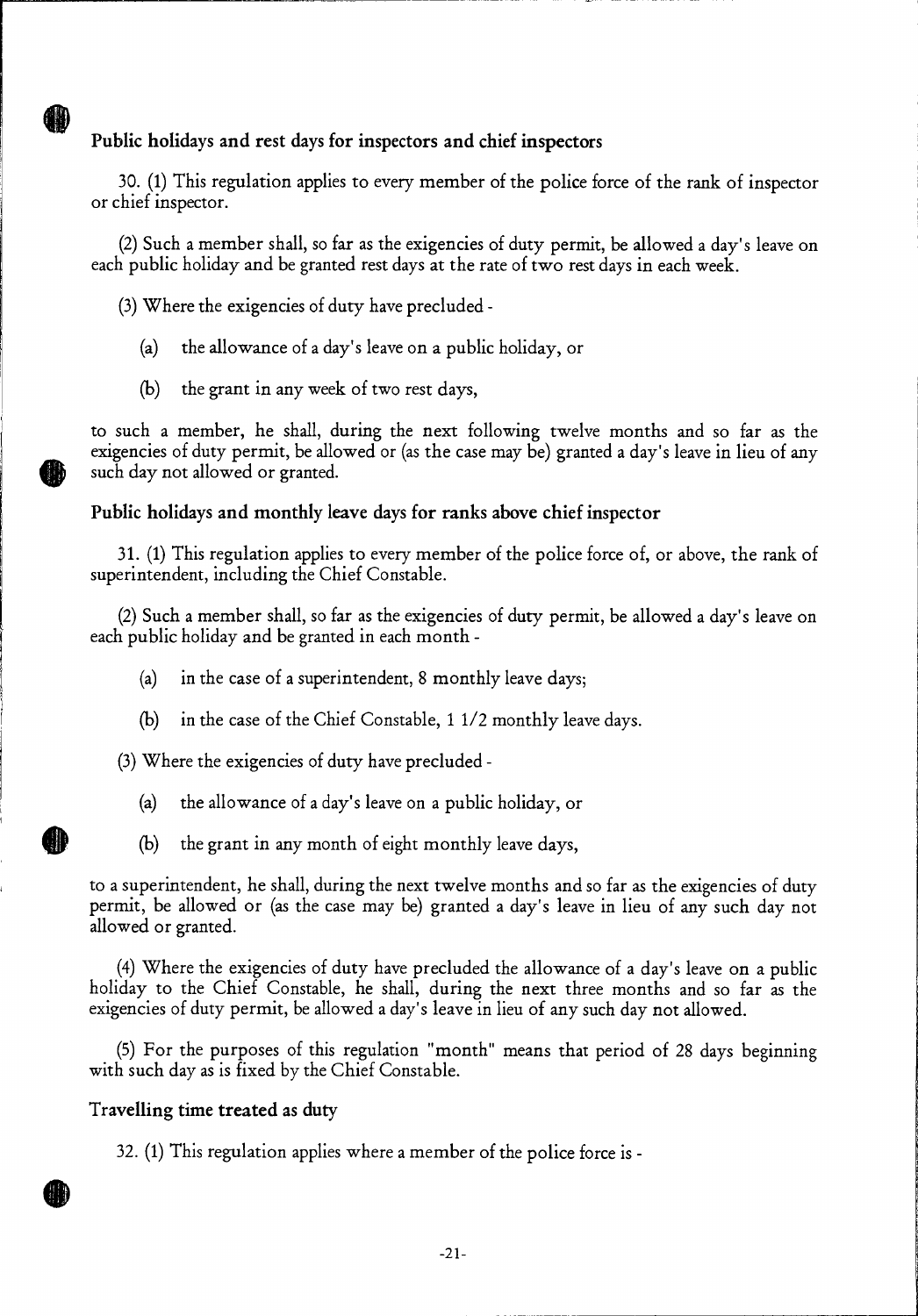- (a) required to perform his normal daily period of duty in more than one tour of duty, or
- (b) recalled to duty between two tours of duty,

and travels to and from his home between tours or, as the case may be, in consequence of his recall (in this regulation referred to as "relevant travelling").

(2) In computing any period of overtime for the purposes of regulation 28 or any period of duty for the purposes of regulation 29 (save for the purposes of paragraph (9)(f) thereof) the time occupied by such a member in relevant travelling, not exceeding such reasonable limit as may be fixed by the Chief Constable, shall be treated as a period of duty.

(3) For the purposes of regulation 58, the use of a motor vehicle for relevant travelling shall be treated as such use for the purpose of duties performed by the member concerned.

(4) Relevant travelling expenses shall be treated as expenses incurred in the execution of duty and, unless they are expenses in respect of which an allowance is payable under these Regulations, the member concerned shall be reimbursed those expenses to the extent that they do not exceed such reasonable limit as the Department may fix.

#### **Meetings of Police Federation treated as police duty**

33. (1) The attendance of a member of the police force at one of the following meetings of the Police Federation, that is to say, a quarterly meeting of the Federation Board, the annual meeting of a central conference or a women's regional conference shall be treated as an occasion of police duty.

(2) Subject to the approval of the Chief Constable, the attendance of a member of the police force at an additional meeting of the Federation Board of the Police Federation or at a meeting of a committee of the board shall be treated as an occasion of police duty.

(3) Subject to the approval of the Department, the attendance of a member of the police force at a meeting of the Police Federation, other than such a meeting as is mentioned in paragraph (1) or (2), shall be treated as an occasion of police duty.

#### **Annual leave**

34. (1) Every member of the police force shall, so far as the exigencies of duty permit, be granted annual leave in accordance with Schedule 4.

(2) The annual leave of a member of the police force shall be additional to the days upon which he is not required to perform police duties in accordance with -

- (a) regulation 29, in the case of a member below the rank of inspector, or
- (b) regulation 30 or 31, in the case of a member of, or above, that rank;

and a member below the rank of superintendent shall, so far as the exigencies of duty permit, be allowed to take his annual leave in one period continuous with such days as aforesaid falling within the period in which he desires to take annual leave.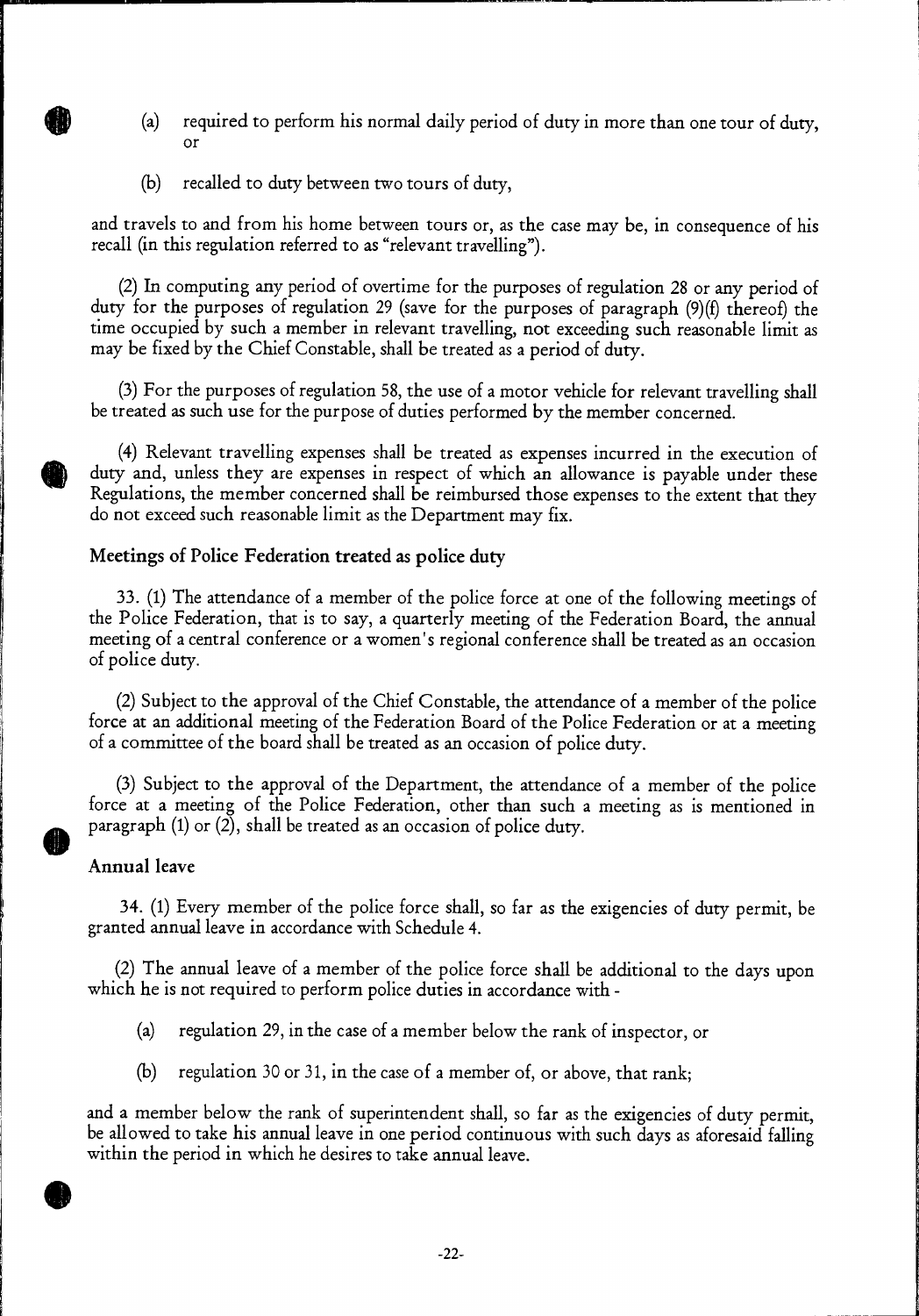Sick leave

35. (1) A member of the police force shall not be entitled to be absent from duty on account of injury or illness unless a registered medical practitioner has certified him to be unfit for duty:

Provided that -

- (a) with the consent of the Department, a member may be so absent without such certificate of unfitness where the period of unfitness for duty does not exceed 7 days, including any day on which, even if he were fit to do so, he would not have been required to perform police duty;
- (b) if, notwithstanding such certificate of unfitness for duty, a registered medical practitioner appointed or approved by the Department has examined the member and considers him to be fit for duty, the Department shall, if the medical practitioner who issued the certificate of unfitness for duty agrees, within 28 days of the difference of opinion coming to their attention arrange for a third registered medical practitioner to examine the member and to report in writing to the other two medical practitioners concerned; the third registered medical practitioner shall be acceptable to the medical practitioner who issued the certificate of unfitness for duty and to the medical practitioner who has examined the member on behalf of the Department, except that in the event of a failure to agree, the Department may appoint such third medical practitioner as it considers appropriate; and if the third registered medical practitioner certifies the member to be fit for duty, or if the medical practitioner who issued the certificate of unfitness for duty does not agree to such further examination, the member shall no longer be entitled to be absent from duty.

(2) This regulation applies to a member who is in quarantine as it applies to a member who is ill and any reference to fitness or unfitness for duty shall be construed accordingly.

#### **Leave for ante -natal care**

36. (1) A female member of the police force who is pregnant and who, on the advice of a registered medical practitioner, registered midwife or registered health visitor, has made an appointment to attend at any place for the purpose of receiving ante-natal care shall, subject to the following provisions of this regulation, have the right not to be unreasonably refused special leave from duty to enable her to keep the appointment.

(2) Subject to paragraph (3), the Chief Constable shall not be required by virtue of this regulation to permit a female member of the police force to take special leave from duty to keep an appointment unless, if he requests her to do so, she produces for his inspection -

- (a) a certificate from a registered medical practitioner, registered midwife or registered health visitor stating that she is pregnant, and
- (b) an appointment card or other document showing that the appointment has been made.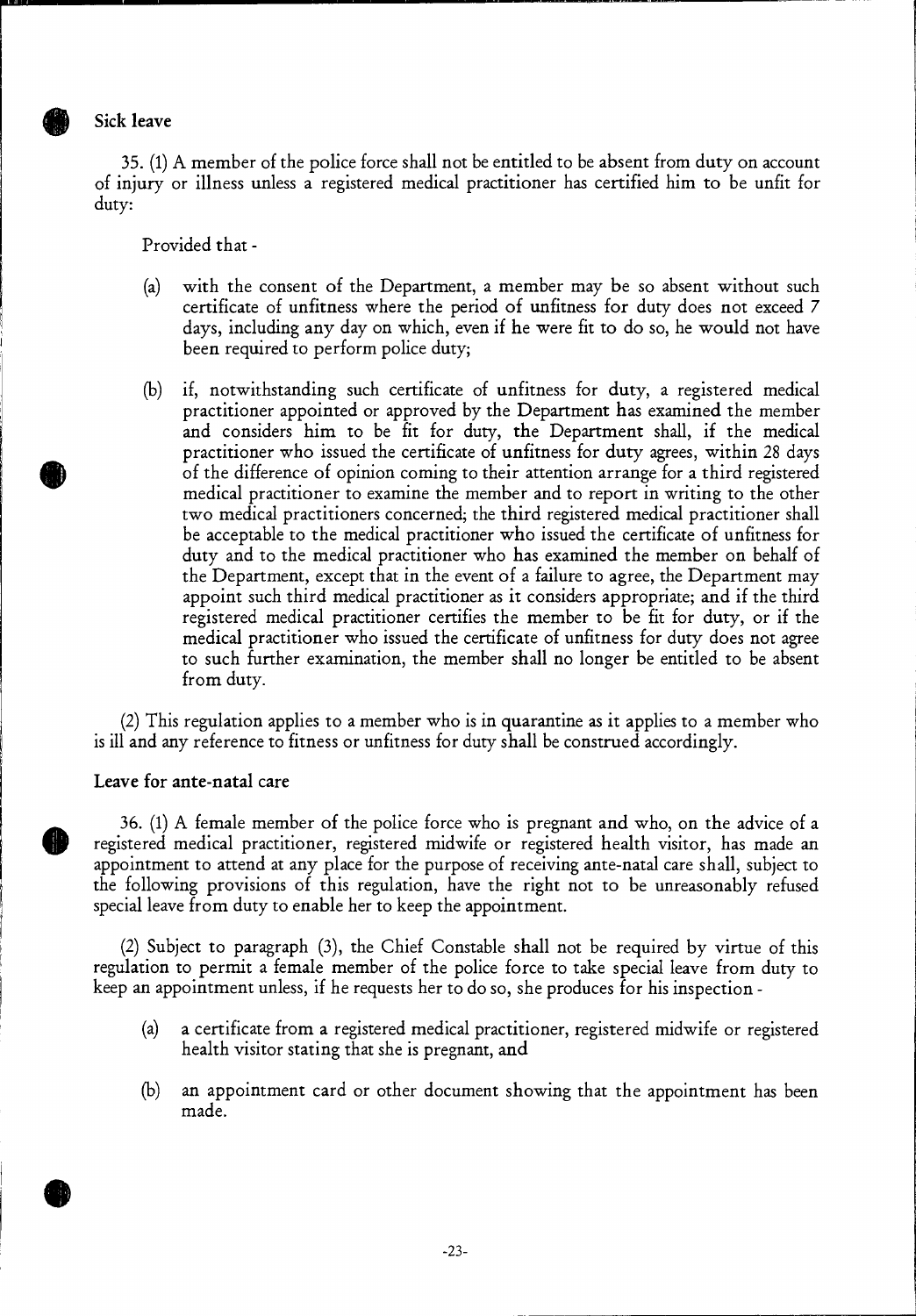(3) Paragraph (2) shall not apply where the female member of the police force's appointment is the first appointment during her pregnancy for which she seeks permission to take special leave from duty in accordance with paragraph (1).

(4) A period of special leave from duty taken in accordance with paragraph (1) shall be treated as a period of duty.

## **Maternity leave**

37. (1) In this regulation -

"expected date of birth" means, subject to paragraph (4), the date given in accordance with paragraph  $(2)(b)$ ;

"maternity leave" means leave taken in accordance with the provisions of this regulation by a qualified member of the police force during the maternity period;

"maternity period", in relation to such a member, means the period beginning six months before the probable date of birth of the member's child, as given under paragraph  $(2)(b)$  or, as the case may be, paragraph  $(4)$ , and ending nine months after the date so given; and

"qualified member" means a member of the police force who qualifies under paragraph  $(2).$ 

(2) Subject to the following provisions of this regulation, a female member of the police force qualifies for maternity leave when she has given to the Chief Constable notice stating -

- (a) that she is pregnant;
- (b) the probable date of the birth of her child; and
- (c) the date on which she intends to commence maternity leave or, where she proposes to take more than one period of maternity leave before the probable date of the birth of her child, the proposed dates of those periods.

(3) A female member of the police force does not qualify for maternity leave where the Chief Constable has requested a certificate from a registered medical practitioner, registered midwife or registered health visitor setting out the matters referred to in paragraph (2)(a) and (b) and she fails to produce such a certificate.

(4) Where a certificate produced under paragraph (3) sets out a different date as the probable date of the birth of the child of the female member of the police force from the date given in accordance with paragraph (2)(b), the date given in the certificate shall have effect in place of the date given in the notice.

(5) A female member of the police force who is pregnant shall give the notice required by paragraph (2) as soon as reasonably practicable after she becomes aware of the probable date of birth of her child.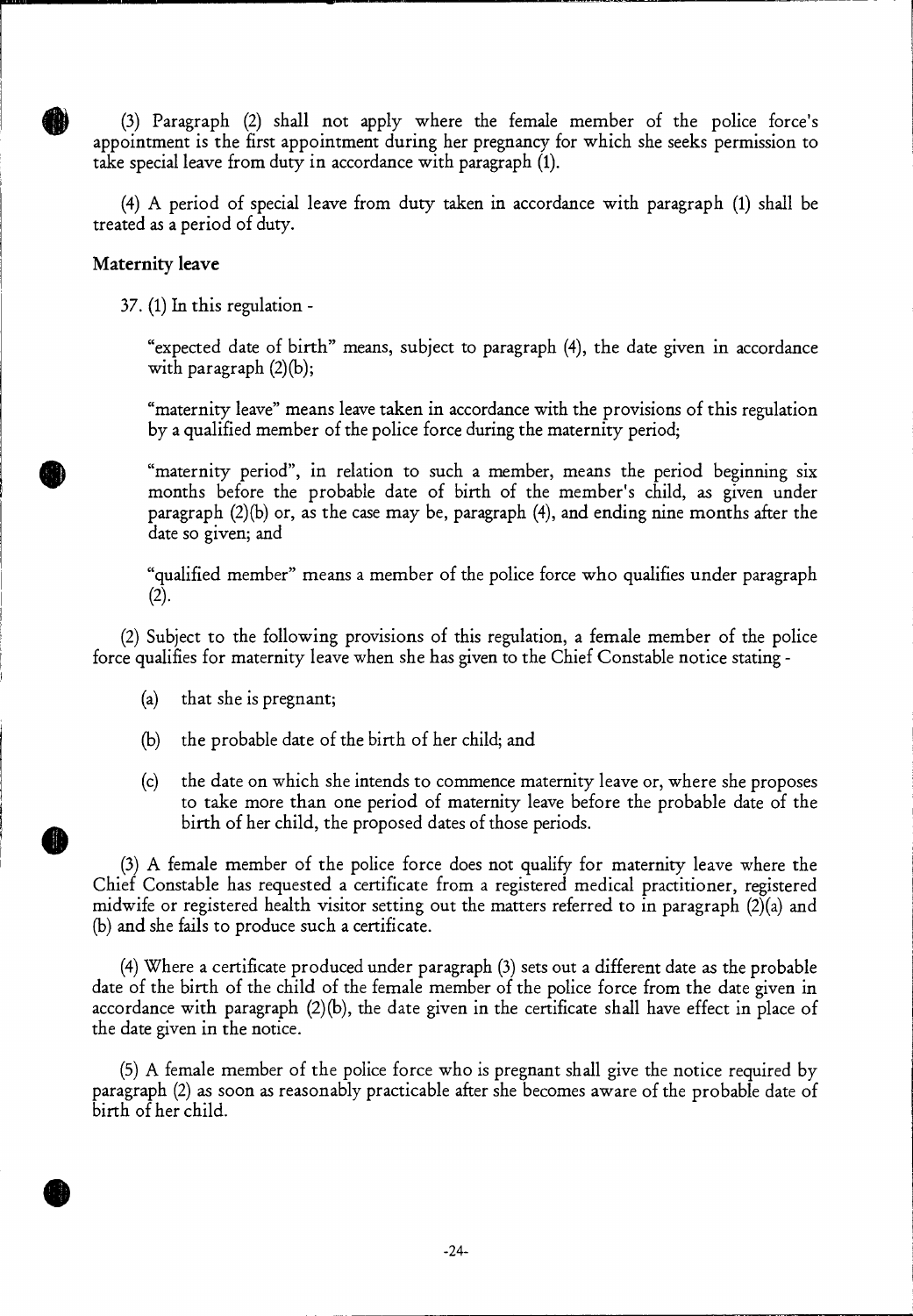$\bigoplus$ (6) The date or dates given in accordance with paragraph  $(2)(c)$  may be amended by a subsequent notice to the Chief Constable, provided that not less **than** 21 days' notice is given of the qualified member's intention to return to duty.

(7) A qualified member shall commence maternity leave no later than the date given in accordance with paragraph (2)(b) and, subject to paragraphs (8) and (9), the leave shall continue until the last day of the maternity leave.

(8)Where a qualified member intends to return to duty before the end of the maternity period after taking maternity leave, she shall give to the Chief Constable not less than 21 days' notice of her intention.

(9) A notice under paragraph (8) may be subsequently revoked; and any such revocation shall be without prejudice to the giving of another notice under that paragraph of an intention to return to duty before the end of the maternity period.

 $\bullet$ (10) During any period of maternity leave, a qualified member shall not be entitled to any sick leave under regulation 35.

(11) In paragraph (10) "period of maternity leave" means the period -

- (a) beginning on
	- (i) the date given in accordance with paragraph  $(2)(c)$  as the date on which the qualified member intends to commence maternity leave or, where she proposes to take more than one period of such leave, the first of those dates, or
	- (ii) where that date or, as the case may be, the first of those dates has been amended by a subsequent notice under paragraph (6), that date; and
- (b) ending on
	- (i) where a notice has been given under paragraph (8) and has not been subsequently revoked, the date so given; or
	- (ii) where no such notice has been given or remains in force, the last day of the maternity period.

#### **Paternity leave**

38. (1) So far as the exigencies of duty permit, a male member of the police force shall be granted 2 days' paternity leave during the relevant part of a woman's maternity period.

(2) A woman's maternity period is one beginning with the later of -

- (a) the date on which she is certified by a registered medical practitioner to be pregnant, and
- the date 6 months before the one estimated by that practitioner as being the probable date of birth, (b)

 $\bullet$   $\bullet$ and ending 9 months after the birth of the child.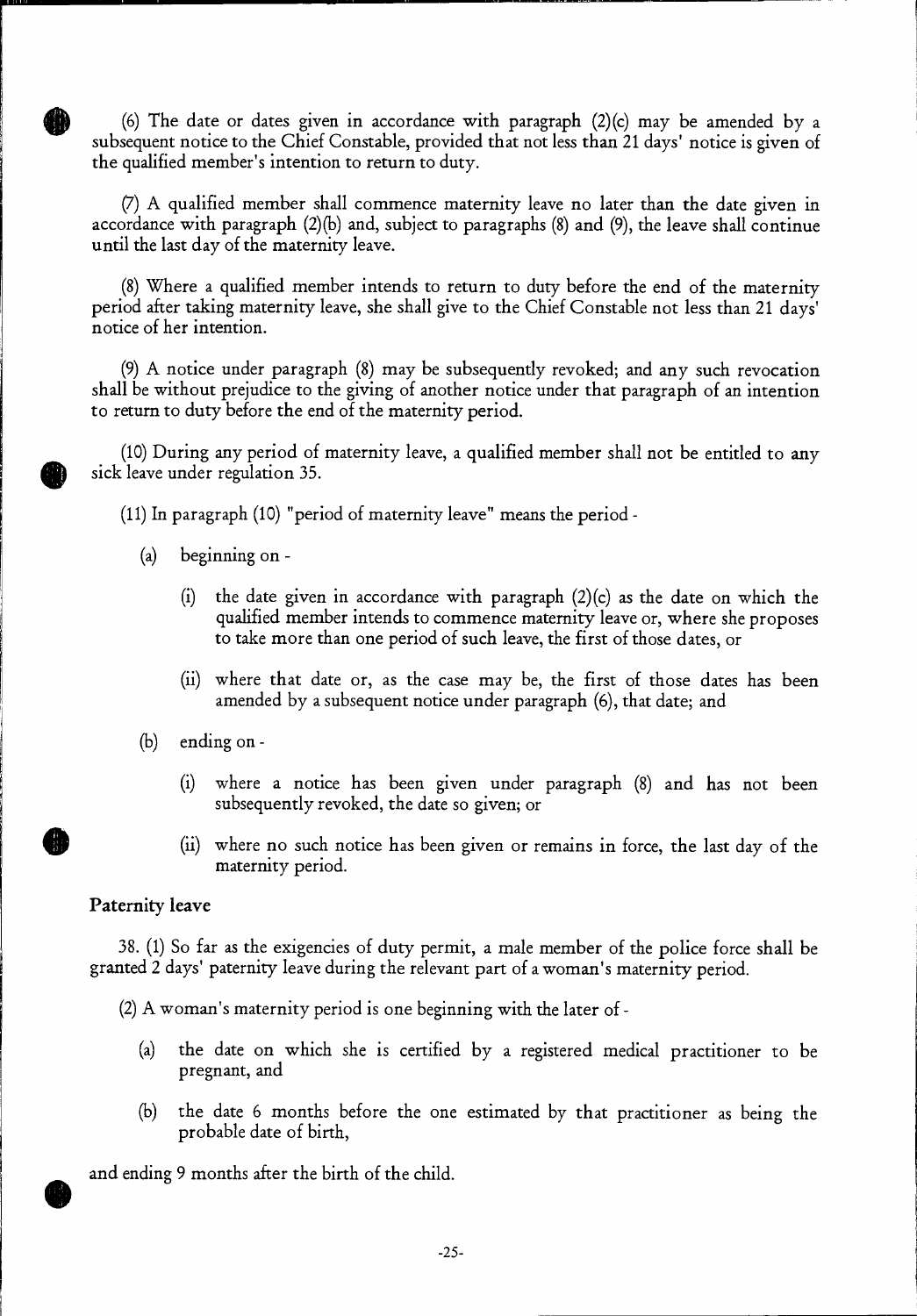(3) The relevant part of a woman's maternity period is any part during which -

- (a) the member is married to and not separated from her, or
- (b) they are not married to each other but are living together as husband and wife.

## **University scholars**

II)

39.This Part of these Regulations shall have effect in relation to a university scholar subject to the provisions of paragraph 2 of Schedule 5.

# PART IV

## *Pay*

# **Rate of pay**

40. (1) Schedule 6 shall have effect for determining the pay of members of the police force.

(2) Subject to regulations 43, 44 and 45, in reckoning the service of a member of the police force in any rank for the purposes of pay, account shall be taken of all his service in that rank, whether in that or another police force; and service in a higher rank, on temporary promotion thereto or otherwise, shall be treated as if it had been service in that rank.

(3)For the purposes of this regulation in reckoning a member's service in any rank -

- (a) that service shall be treated as unbroken by, and including, any period of service in Her Majesty's forces which he is entitled to reckon as pensionable service;
- (b) except where the Department in the circumstances of a particular case otherwise determine, no account shall be taken of any previous service in that rank which terminated in his reduction in rank as a punishment but any previous service in a higher rank which so terminated shall be treated as if it had been service in the rank to which the member was reduced;
- (c) no account shall be taken of any performance of the duties of that rank in respect of which a temporary salary is payable under regulation 41;
- (d) any period of unpaid leave shall be disregarded;
- (e) any service performed pursuant to an appointment under regulation 6 (part-time appointments) shall be multiplied by the factor which was the appropriate factor within the meaning of regulation 3(5) or (6) as it applied to him by virtue of paragraph 1 of Schedule 1;
- (f) in the case of a female member of the police force who has taken one or more periods of maternity leave -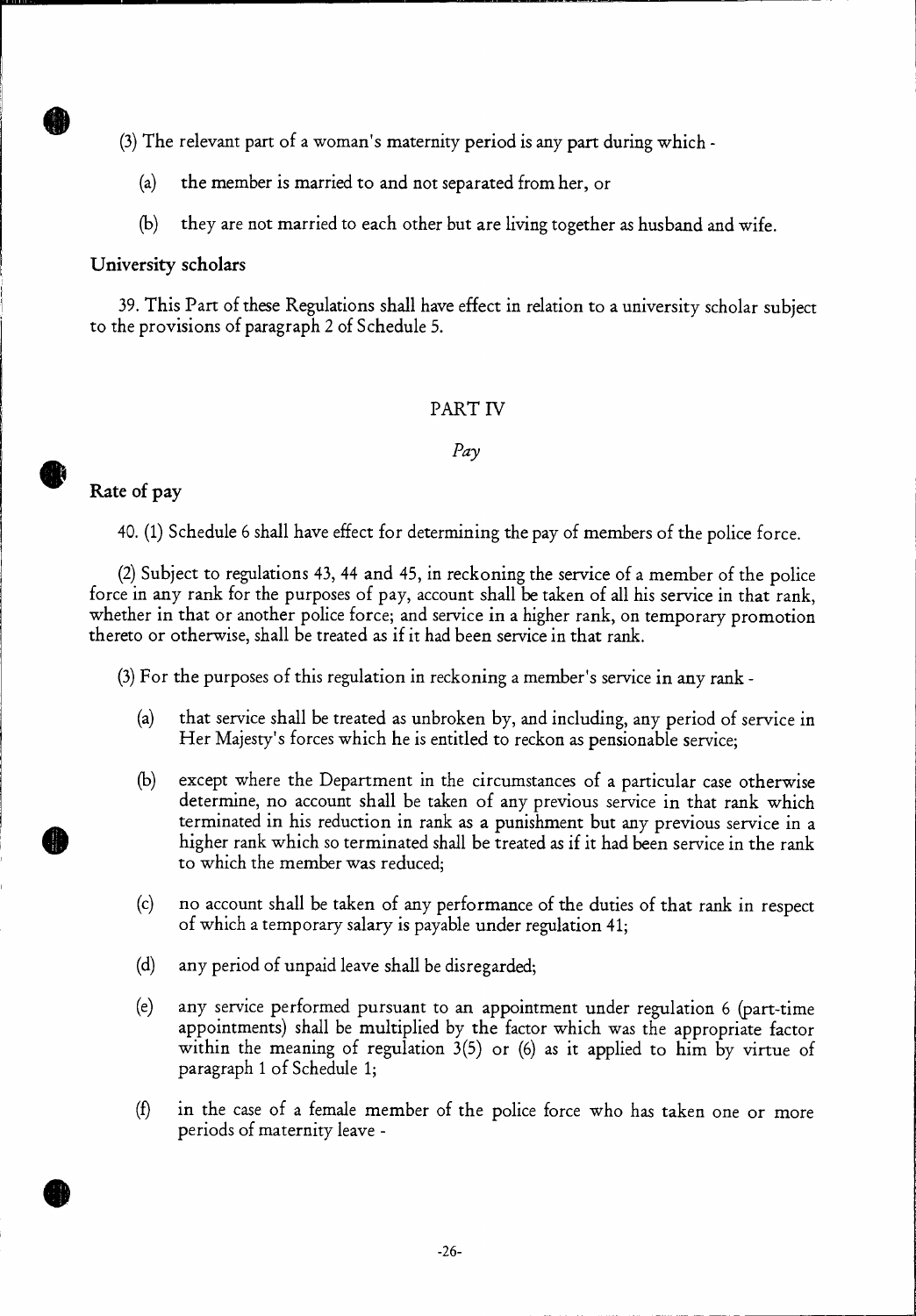- (i) where that leave has been for more than fourteen weeks, account shall be taken of the first fourteen weeks whilst on maternity leave;
- (ii) where that leave has been for less than fourteen weeks, account shall be taken of any period spent on maternity leave;

and, in the case of a member of the police force of a rank higher than that of chief inspector, paragraph (2) shall have effect subject to any contrary agreement so far as it relates to the reckoning of previous service in that or another force.

(4)Nothing in this regulation shall affect the operation of any provisions of the Discipline Regulations and, in relation to a member of the police force suspended or fined thereunder the provisions of paragraphs 1 and 3 of Schedule 7 or of paragraph 4 thereof shall have effect.

(5)Paragraph (1) and Schedule 6 shall have effect in relation to a university scholar subject to the provisions of paragraph 3 of Schedule 5.

#### Temporary salary

41. (1) A member of the police force of the rank of superintendent who is required for a continuous period exceeding 7 days to perform the duties normally performed by a member of the force of a higher rank than his own, otherwise (subject to paragraph (2)) than as the direct or indirect result of the absence of any member of the force on a monthly or other leave day granted under regulation 31, shall be paid in respect of that period, other than the first 7 days thereof, at a rate equal to the rate of pay of the member in that higher rank.

(2) Where any member of the force is absent for a continuous period comprising both -

- (a) monthly or other leave days granted under regulation 31, and
- (b) one or more annual leave days granted under regulation 34,

paragraph (1) shall have effect as if the entire continuous period of absence were a period of annual leave.<br>
(3) Subject to paragraph (5), a member of the police force below the rank of superintendent

who, in any year, has been required to perform the duties normally performed by a member of the force of a higher rank than his own for 14 complete days shall be paid in respect of each further complete day in that year on which he is required to perform such duties at a rate equal to the lowest rate of pay to which he would be entitled on promotion to the higher rank.

 $(4)$  Where -

- (a) a member of the police force below the rank of inspector is entitled to be paid under paragraph (3),
- (b) the higher rank is that of inspector or above, and
- (c) the day on which the member is required to perform the duties referred to in paragraph (3) is not a public holiday or rostered rest day,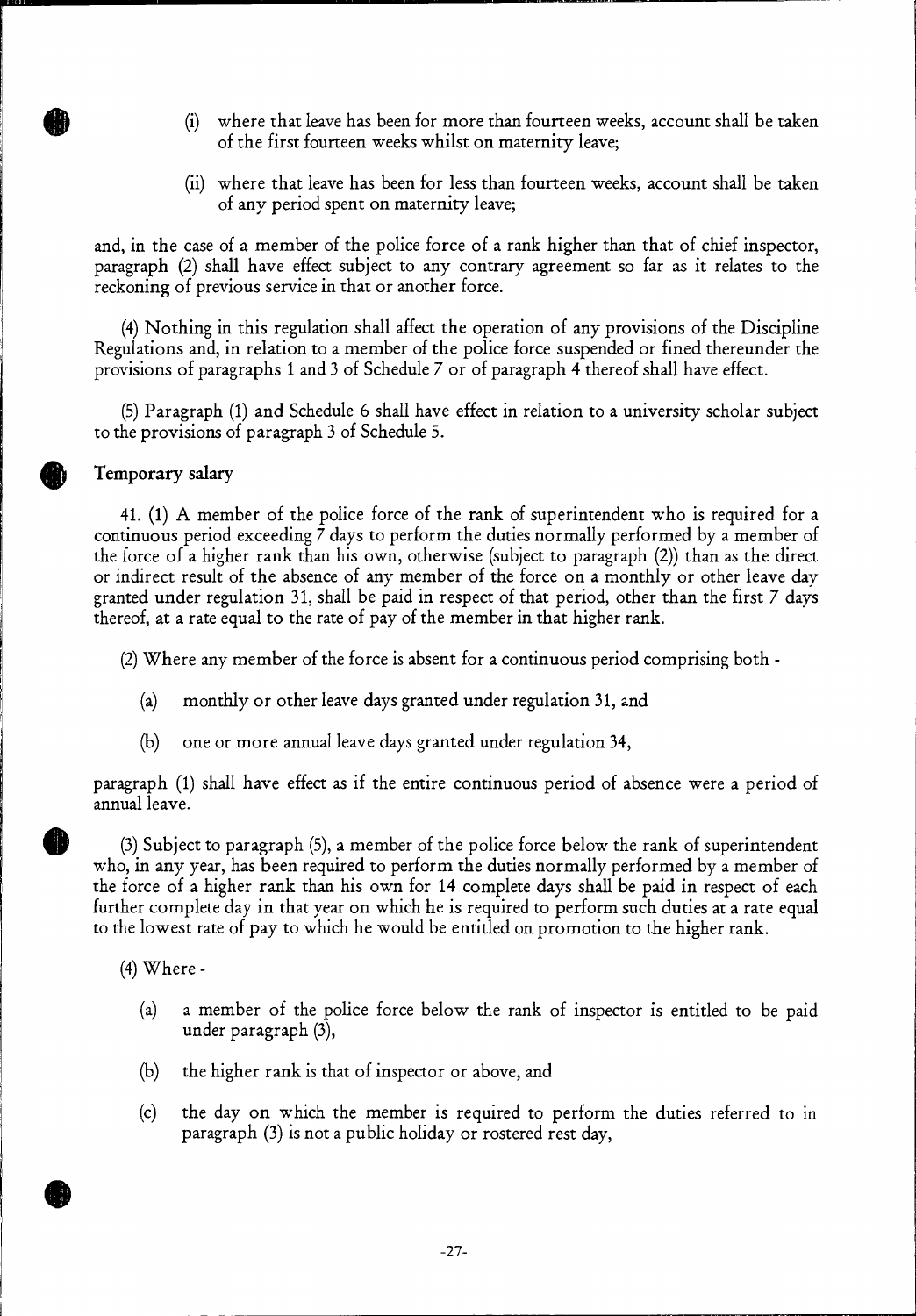there shall be no entitlement to an allowance or time off under regulation 28 in respect of such duties.

- (5) Paragraph (3) shall not apply where
	- (a) a member of the police force below the rank of inspector is required to perform the duties normally performed by a member of the force of the rank of inspector or above, and
	- (b) the day on which the member is so required to perform such duties is a public holiday or rostered rest day.
- (6) Where a member of the police force
	- (a) on his last scheduled working day in any year is required to perform the duties normally performed by a member of the force of a higher rank than his own, and
	- (b) is paid in respect of that day a temporary salary under paragraph (3), and
	- (c) on his first scheduled working day of the next following year continues for the complete day to perform such duties,

he shall be paid, in respect of the day mentioned in sub-paragraph (c) and any following complete day which together therewith forms a continuous period when he is required to perform such duties, as if that day or days had formed part of the year mentioned in subparagraph (a):

Provided that the said day or days shall be disregarded for the purposes of the application of paragraph (3) to that member in the year mentioned in sub-paragraph (c).

(7) For the purposes of this regulation "year" means a period of 12 months beginning on 1st April.

(8) For the purposes of this regulation, "day" means, in relation to a member of the police force below the rank of inspector, his normal daily period of duty.

#### **Reckoning of service in the Royal Ulster Constabulary**

42. (1) Where a member of the police force joined or rejoined the force having left the Royal Ulster Constabulary, then, for the purposes of regulation 40, his service in any rank in the Royal Ulster Constabulary shall be treated as if it were service in the corresponding rank in the police force he joined or rejoined as aforesaid:

Provided that in the case of a member of the police force of a rank higher than that of chief inspector this paragraph shall have effect subject to any contrary agreement.

(2) In this regulation, any reference to a rank corresponding to a rank in the police force is a reference to a rank in the Royal Ulster Constabulary designated by the Minister for Home Affairs for the purposes hereof as the rank corresponding to the rank in question.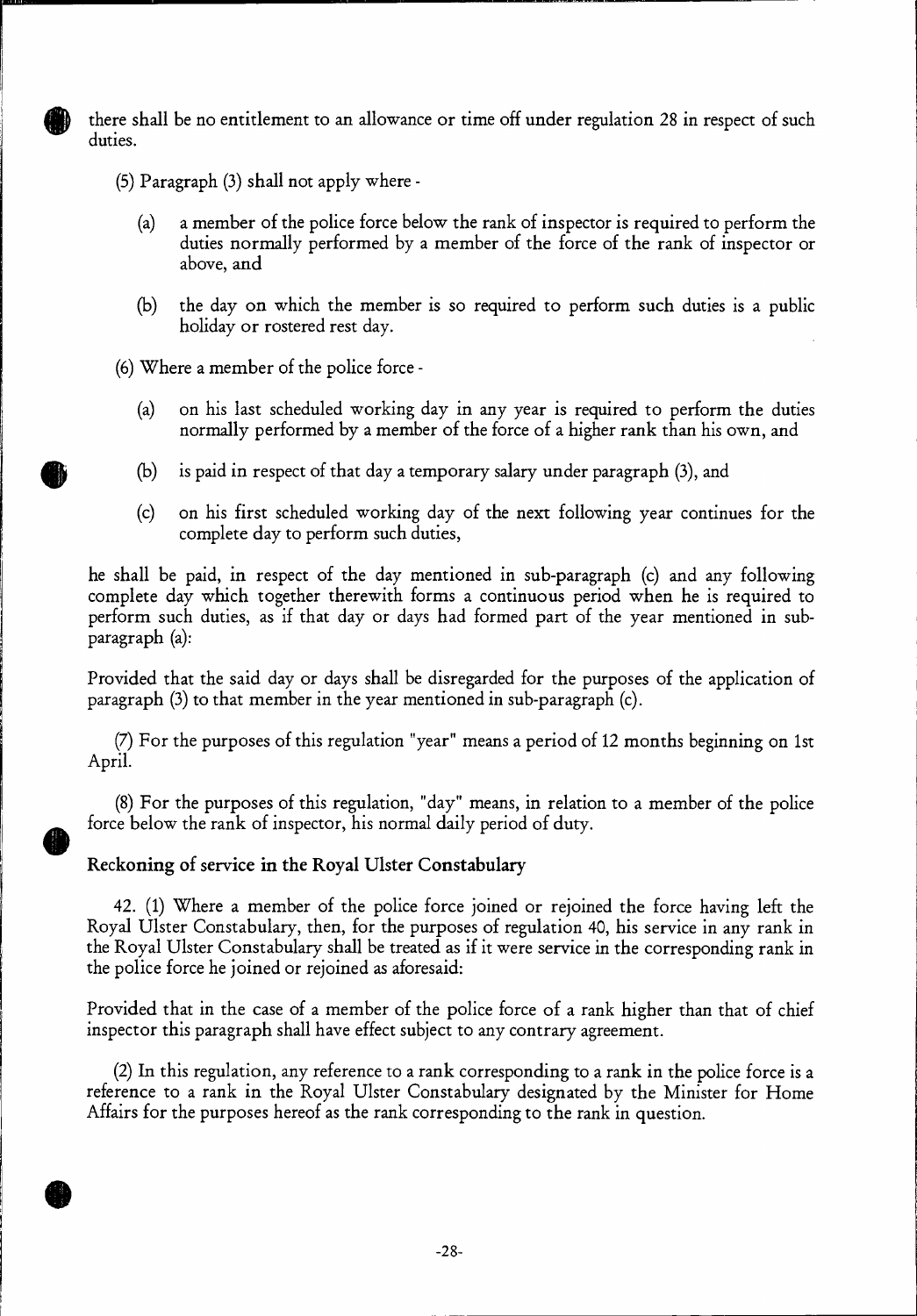# **Reckoning by constables of service in certain constabularies**

43. (1) A member of the police force of the rank of constable shall be entitled to reckon for the purposes of pay for that rank any period of service in a constabulary mentioned in paragraph (2).

- (2) The constabularies referred to in paragraph (1) are
	- (a) the Ministry of Defence Police, that is to say the force established by section 1 of the Ministry of Defence Police Act 1987 (an Act of Parliament) or, before the coming into force of that Act, comprising constables appointed under section 3 of the Special Constables Act 1923 (an Act of Parliament) on the nomination of the Defence Council or, before 1st April 1964, of the Admiralty, Army Council or Air Council;
	- (b) the Port of London Authority's police force, that is to say the force of constables appointed under section 154 of the Port of London Act 1968 (an Act of Parliament).

# **Reckoning of service in an airport constabulary**

44. Where a member of an aerodrome constabulary has been transferred to a police force by an order under section 30 of the Aviation Security Act 1982 (an Act of Parliament) then, for the purposes of regulation 40, his service in any rank in that constabulary shall be treated as if it were service in the corresponding rank in a police force.

#### **Reckoning by constables of overseas police service**

45. (1) A member of the police force of the rank of constable shall be entitled to reckon for the purposes of pay for that rank the following periods of service, that is to say, any period of -

- (a) certified overseas police service such as is mentioned in paragraph (2);
- (b) certified service in the British South Africa Police such as is mentioned in paragraph (3);
- (c) such service in a police force in the United Kingdom or the Channel Islands as is mentioned in paragraph (4),

notwithstanding that such service is not service in the rank of constable in the police force of the Isle of Man.

- (2) The reference in paragraph (1) to certified overseas police service is a reference to
	- (a) continuous service as a member of a police force in any territory or country outside the United Kingdom, being a colony, protectorate or protected state within the meaning of the British Nationality Act 1948 (an Act of Parliament), a dependent territory within the meaning of the British Nationality Act 1981 (an Act of Parliament) or, where appropriate, the territory or country wherein the colony, protectorate or protected state or dependent territory was incorporated after the inception of the service, subject to it having been certified by or on behalf of the Secretary of State that -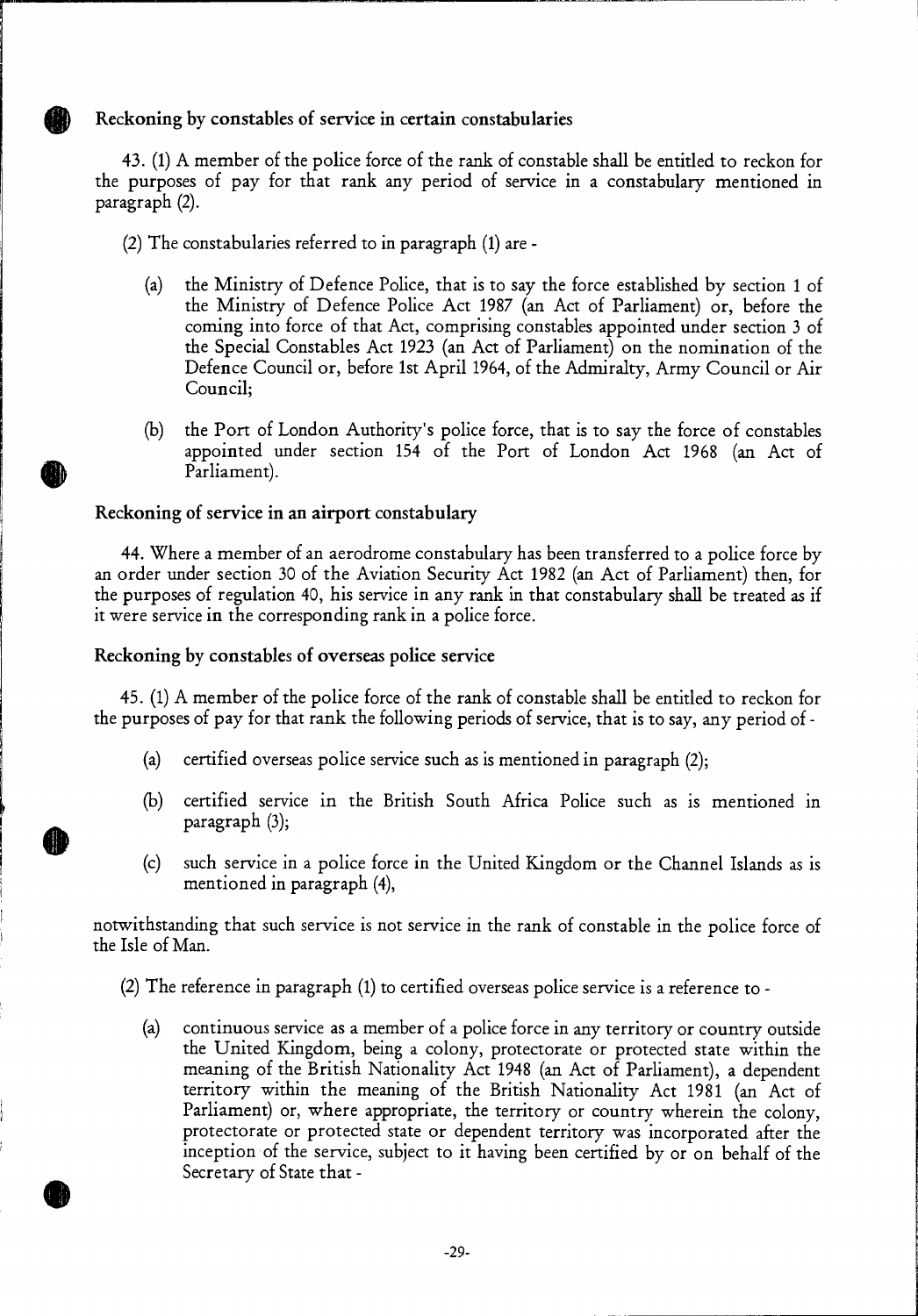- (i) the service was, at its inception, pensionable, and
- (ii) in his opinion the person concerned ceased so to serve for reasons connected with constitutional developments in the territory or country in question, or
- (b) continuous service for 6 years or more as a member of a police force outside the United Kingdom, subject to it having been certified by or on behalf of the Secretary of State that -
	- (i) the person concerned so served under a contract of service,
	- (ii) immediately before he ceased so to serve, the person concerned was, for the purposes of section 12 of the Overseas Development and Co-operation Act 1980 (an Act of Parliament), a person designated in accordance with such an agreement as is therein mentioned, and
	- (iii) in his opinion the person concerned ceased so to serve for reasons connected with constitutional developments in the territory or country in question.

(3) The reference in paragraph (1) to certified service in the British South Africa Police is a reference to continuous service as a member thereof, for a period which included 11th November 1965, up to such time, on or after that date, as the person concerned ceased to perform duties therein, subject to his having ceased to perform those duties before 2nd March 1970 and subject to it having been certified by or on behalf of the Secretary of State that he approves the application of this regulation in the case of the person concerned.

(4) The reference in paragraph (1) to service in a police force in the United Kingdom or the Channel Islands is a reference to service in -

- (a) the Island police force maintained under the Police Force (Guernsey) Law 1986;
- (b) the States of Jersey police force maintained under the Jersey Laws entitled the Police Force (Jersey) Law 1974;
- (c) a police force in England and Wales maintained under the Police Act 1996 (an Act of Parliament);
- (d) a police force in Scotland maintained under the Police (Scotland) Act 1967 (an Act of Parliament); or
- (e) the Royal Ulster Constabulary maintained under the Constabulary (Northern Ireland) Act 1922 (an Act of the Northern Ireland Parliament).

(5) A certificate given by or on behalf of -

- (a) the Secretary for Technical Co-operation before 27th November 1964, or
- (b) the Minister of Overseas Development on or after that date but before 12th November 1970,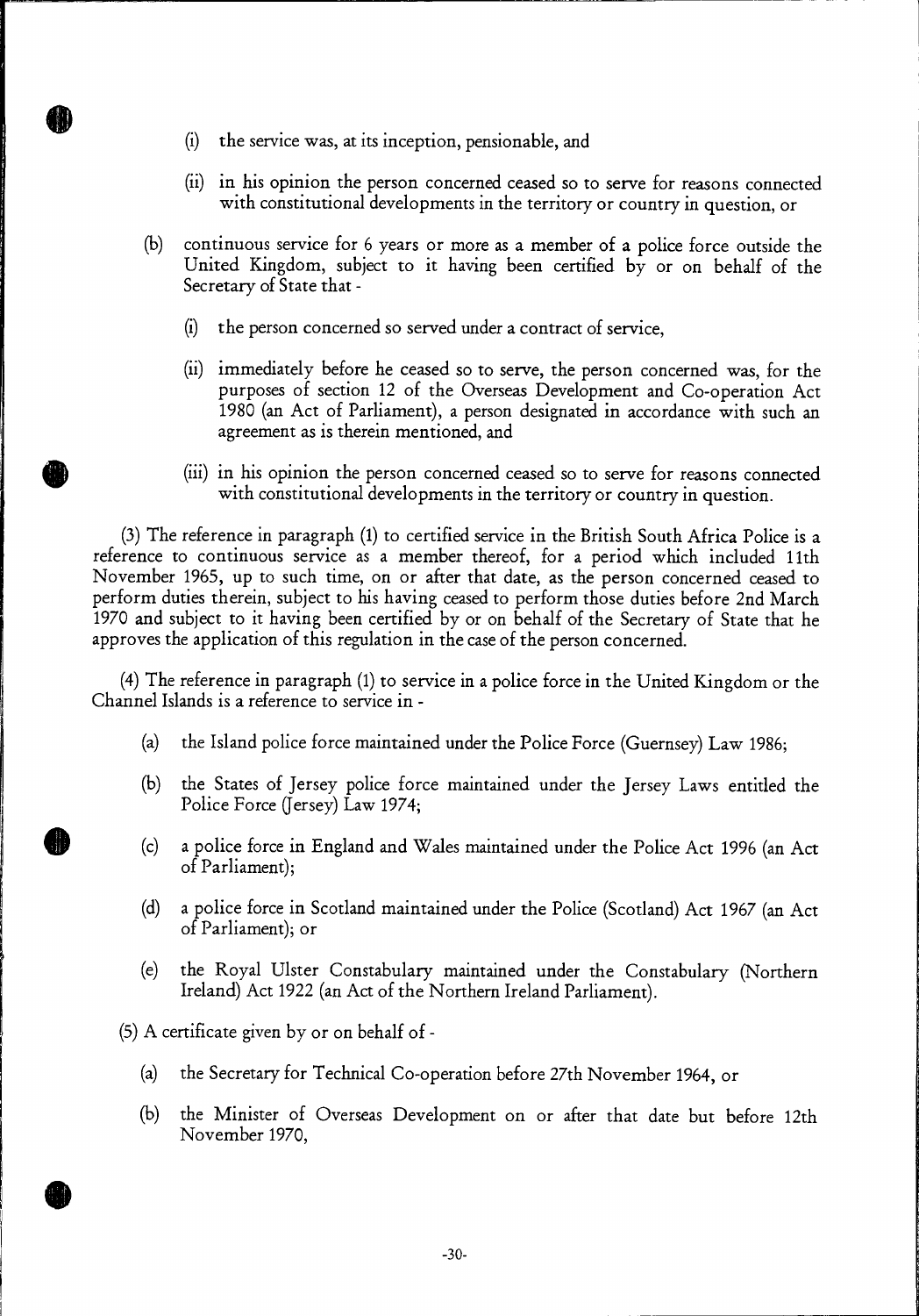shall be treated for the purposes of paragraph (2) as if it had been given by or on behalf of the Secretary of State.

# Pay during sick leave

A

46. (1) Subject to paragraphs (2) and (3), if on any relevant day a member of the police force has, during the period of 12 months ending with that day been on sick leave for 183 days, he ceases for the time being to be entitled to full pay, and becomes entitled to half pay, while on sick leave.

(2) Subject to paragraph (3), if on any relevant day a member of the police force has been on sick leave for the whole of the period of 12 months ending with that day, he ceases for the time being to be entitled to any pay while on sick leave.

(3) The Chief Constable may, with the approval of the Department, in a particular case determine that for a specified period -

- (a) a member who is entitled to half pay while on sick leave is to receive full pay, or
- (b) a member who is not entitled to any pay while on sick leave is to receive either full pay or half pay,

and may from time to time determine to extend the period.

(4) For the purposes of this regulation a relevant day is a day on which a member is on sick leave, and in this regulation -

- (a) references to a member's being on sick leave are references to his being absent from duty while entitled to be so, or with the consent of the Department, under regulation 35,
- (b) references to full pay are references to pay at the rate ascertained from regulation 40(1), and
- (c) references to half pay are references to pay at half the rate of the member's full pay.

# Pay during maternity leave

47. (1) Subject to the following provisions of this regulation, a female member of the police force who satisfies the conditions in paragraph (2) is entitled to be paid as respects the first three months of any period or periods of maternity leave in any one maternity period (as defined by regulation 37) taken in accordance with regulation 37, but is not entitled to be paid thereafter.

(2) The conditions referred to in paragraph (1) are that -

(a) at the beginning of the week in which the expected date of birth (as defined by regulation 37(1)) occurs, the female member of the police force will have served continuously for a period of not less than sixty-three weeks in the or any other police force; and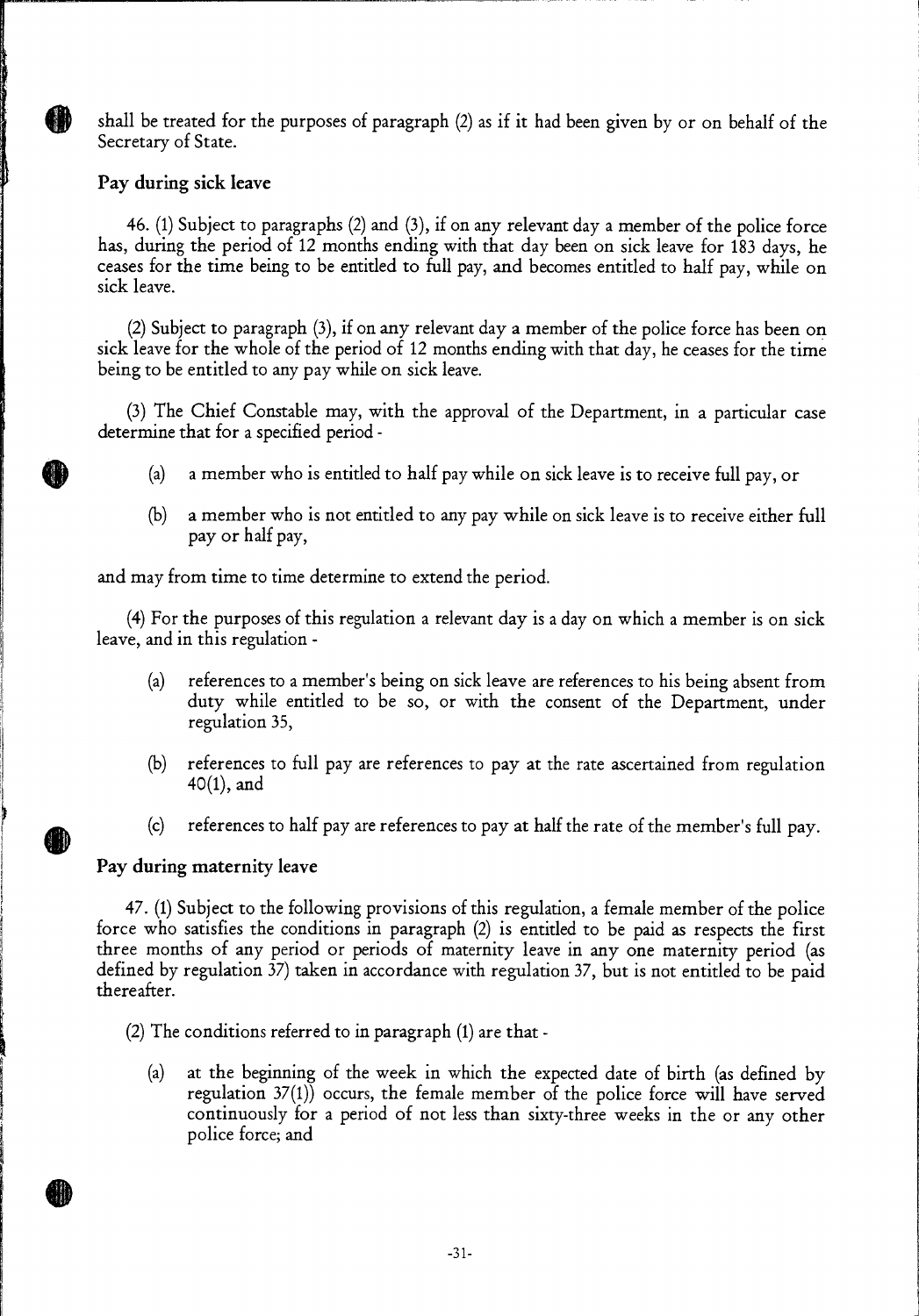- **(b) on** the date ("the relevant date") fifteen weeks before the expected date of birth (as so defined) she either -
	- (i) remains pregnant, or
	- (ii) has given birth prematurely to a baby who is alive on the relevant date.

(3) In this regulation "week" means a period of seven days beginning with Sunday.

#### **Deductions from pay of social security benefits**

48. (1) There shall be deducted from the pay of a member of the police force who is in receipt of full pay (within the meaning of regulation 46(4)(b)) the amount of any short-term or long-term incapacity benefit to which he is entitled under the Social Security (Incapacity for Work) Act 1994 (as it has effect in the Isle of  $Man$ <sup>1</sup> and for this purpose any increase for adult and child dependants shall be treated as forming part of the benefit or allowance to which it relates.

(2) For the purposes of this regulation, a policewoman who as a married woman or widow has elected to pay contributions under section 19 of the Social Security Contributions and Benefits Act 1992 (as it has effect in the Isle of Man)<sup>2</sup> at the reduced rate, shall be deemed to be entitled to any social security benefits mentioned in paragraph (1) to which she would have been entitled had she not elected to contribute at the reduced rate.

#### **Calculation of monthly, weekly and daily pay**

49. (1) A month's pay shall be calculated, for all purposes, at a monthly rate of pay determined by dividing by 12 the annual rate.

(2)A week's pay shall be calculated, for all purposes, at a weekly rate of pay determined by dividing by 52 1/6 the annual rate.

(3) A day's pay shall be calculated, except for the purposes of regulations 28 and 29, at a daily rate determined by dividing by 7 the weekly rate, determined as aforesaid.

#### **Pay day**

鰤

50. (1) Members of the police force shall be paid at such intervals as the Department may fix and the Department may fix different intervals for different classes of members.

(2)In fixing the interval for any class the Department shall have regard to the wishes of the members of that class.

(3) The Department may, if it thinks fit, pay to a member such part of his pay as the Department may determine in advance of the day on which it would otherwise be due to be paid in accordance with this regulation.

 $1$  1994 c. 18 (S.D.508/94).

 $2$  1992 c. 4 (S.D.505/94).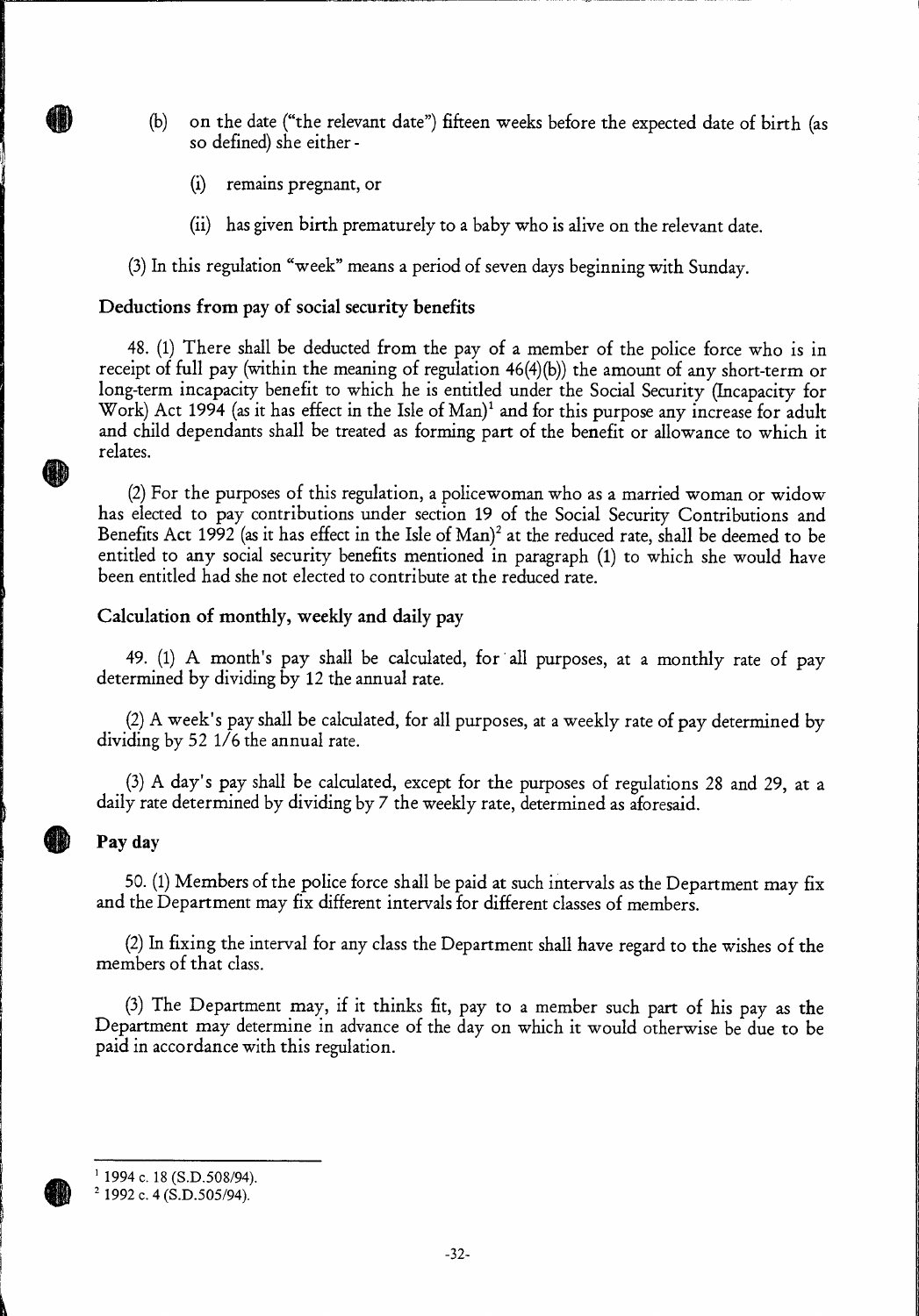# PART V

#### *Allowances and other Emoluments*

#### Restriction on payment of allowances

**AB)** 

51. (1) No allowances shall be paid to a member of the police force except as provided by these Regulations or approved by the Department, and the amounts and conditions of payment of such allowances shall be as so provided or approved.

(2) Subject to paragraph (3), nothing in this regulation shall apply to the reimbursement of expenses incurred by a member of the police force in the execution of his duty, being expenses authorised either generally or specifically by the Department in respect of which no allowance is payable under these Regulations.

(3)A member of the police force of the rank of superintendent or above who is required to travel by train in the exercise of his duty shall be entitled to travel in first-class accommodation and to be re-imbursed his expenses accordingly.

#### Restriction on payments for private employment of police

52. Without prejudice to the generality of regulation 51, a member of the police force who is engaged on duty at the request of any person who has agreed to pay the Department for the member's services shall not be entitled to any payment for those services except as provided by these Regulations; and any payments made in pursuance of that agreement shall be made by that person to the Department.

#### Removal allowance

53. (1) Where a member of the police force moves his home in circumstances to which this paragraph applies, the Department -

- (a) shall either reimburse the reasonably incurred cost of removal or carry out the removal;
- shall, where the member was the owner of his former home, reimburse expenses reasonably incurred by him in connection with the disposal thereof; (b)
- (c) shall, where the member is the owner of his new home, reimburse expenses reasonably incurred by him in connection with the acquisition thereof if -
	- (i) he was the owner of his former home, or
	- (ii) the Department, after consulting the Chief Constable, is satisfied that he could neither have been provided with a suitable house or quarters nor have been reasonably expected to find suitable rented accommodation within a reasonable distance of his normal place of duty,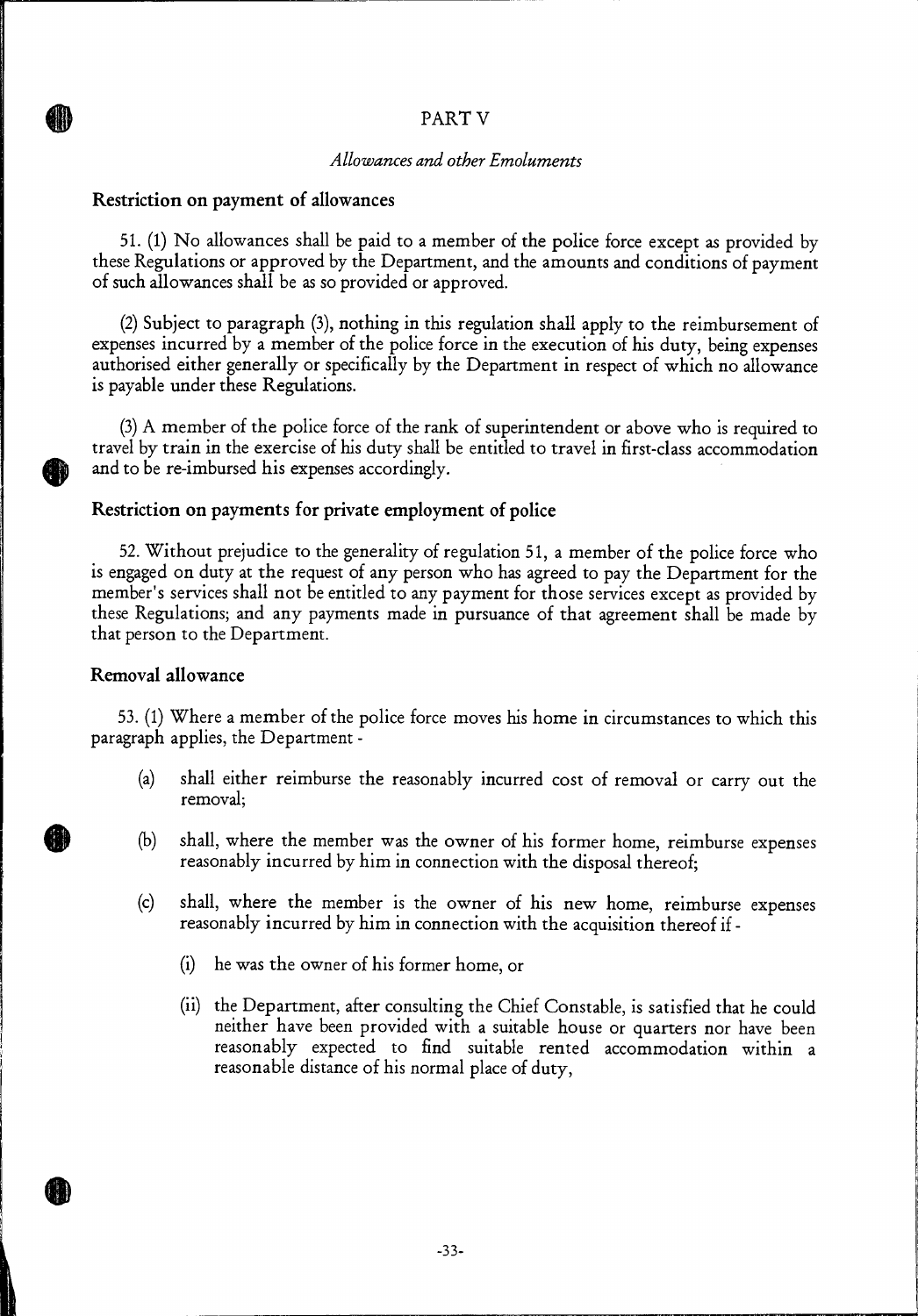so, however, that where the Department is of opinion that the member could have acquired a suitable home for a consideration less than that actually paid, they may restrict the reimbursement of expenses directly related to the consideration paid by him to expenses which would have been reasonably incurred had he paid that lesser consideration;

(d) shall reimburse the member payments made by him to meet relevant liabilities in respect of the first 26 weeks following the move and may, if it thinks fit, reimburse him such payments in respect of such further period as it may determine so, however, that where the Department is of opinion that the member has not taken all reasonable steps to reduce or terminate his liability to make such payments as aforesaid the Department may restrict the reimbursement to payments which the member would have been liable to make had he taken all such steps.

(2) Paragraph (1) applies where the member moves his home -

N)

- (a) on joining the force in the rank of Chief Constable; or
- (b) the removal is, in the opinion of the Chief Constable, due to the exigencies of police duty or is made at the request of the Chief Constable and is, in his opinion, in the interests of the efficiency of the force.

(3) For the purposes of paragraph  $(1)(d)$  relevant liabilities are -

- (a) liabilities in respect of mortgage interest or rent payable in connection with his former home; and
- (b) in respect of any days in respect of which he is liable to pay council tax or rates in respect of his former home, the amount by which any rates he is liable to pay in respect of his new home exceeds the council tax or rates that he would have been liable to pay in respect of his former home if he had not moved from it.

(4) Where the cost of removal is reimbursed or the removal is carried out by the Department under paragraph (1), then, subject to paragraph (5), in respect of expenditure incidental to the move the Department shall pay the member an allowance of the amount hereinafter provided.

(5) An allowance under paragraph (4) -

- (a) shall not be payable, where a member who has never been married moves from furnished accommodation;
- (b) shall only be payable if the Chief Constable so decides, where a member moves from unfurnished into furnished accommodation.

(6) In the case of a member who -

- (a) moves into furnished accommodation; or
- (b) moves into unfurnished accommodation but has not previously, while a member of the police force, lived in such accommodation,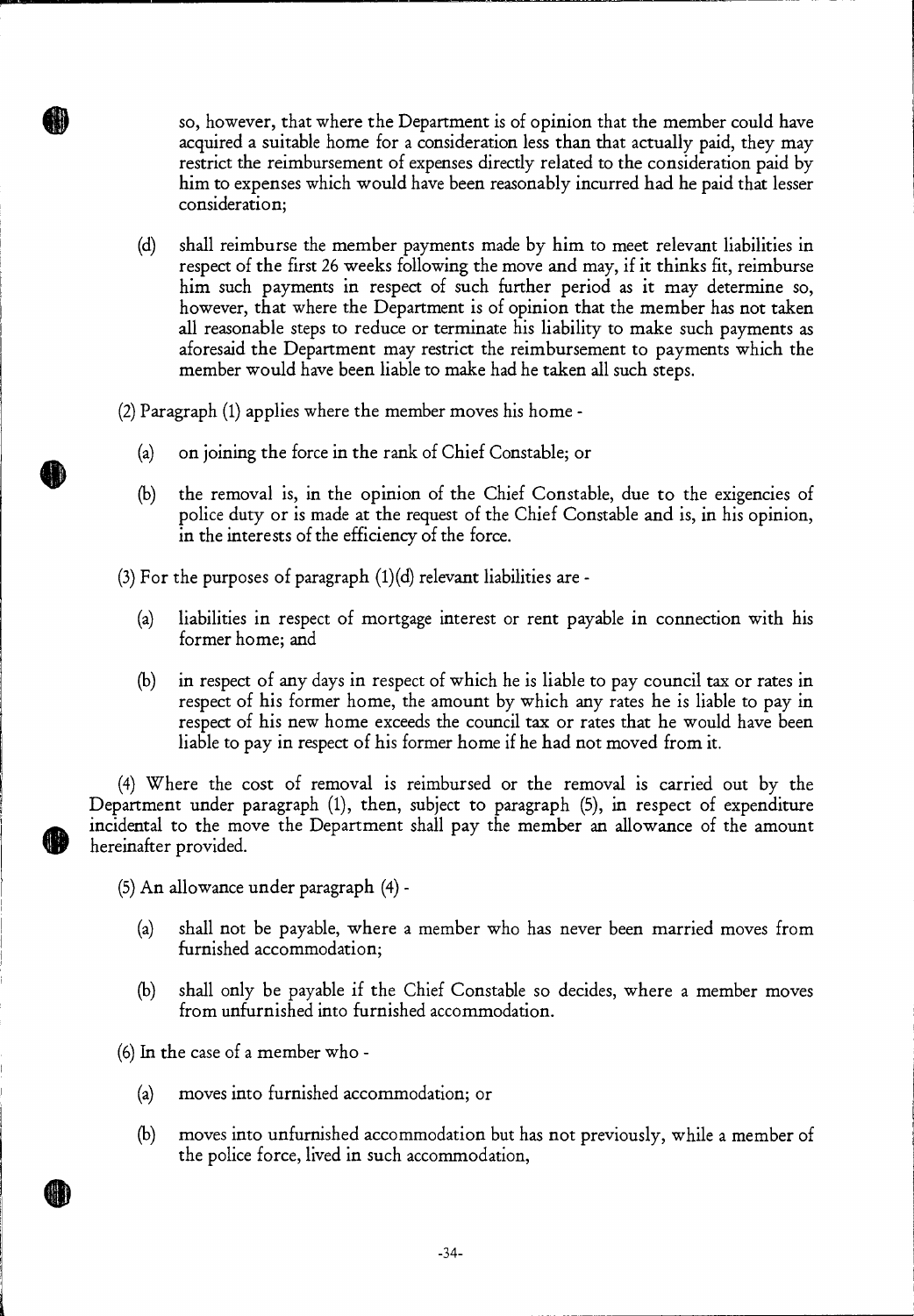the amount of the allowance under paragraph  $(4)$  shall be  $f$ 20.

(7) In the case of any other member the amount of the allowance under paragraph (4) shall not exceed  $f_11,524$  nor be less than the minimum amount mentioned in paragraph (8) but, subject as aforesaid, shall equal the aggregate of the following amounts -

- (a) the amount of the expenditure incidental to the move reasonably incurred by the member, and
- where he satisfies the Department that, in consequence of the move, he has failed to benefit, in whole or in part, from expenditure reasonably incurred by him prior to the move (other than such payments as are referred to in paragraph  $(1)(d)$ ), the whole or the proportionate part of that expenditure so far as it is not recoverable by him. (b)
- (8) The minimum amount referred to in paragraph (7) shall be
	- (a) where the member holds, or is transferring to be appointed in, the rank of Chief Constable, such amount as may be determined by the Department;
	- where he holds, or is transferring to be appointed in, the rank of superintendent, £129; (b)
	- (c) where he holds, or is transferring to be appointed in, the rank of inspector or chief inspector,  $f<sub>102</sub>$ ;
	- (d) where he holds, or is transferring to be appointed in, any rank lower than inspector,  $f_{.}82$ .

(9) Where a member of the police force has been requested by the Chief Constable, in the interests of the efficiency of the force, to move his home, and -

- (a) the member has, in consequence, in connection with the contemplated disposal of his home and acquisition of a new home, incurred any expenses; and
- (b) he would, if he had moved his home, have been reimbursed those expenses by the Department in pursuance of paragraph (1)(b) or (c); but
- (c) in consequence of a subsequent decision of the Chief Constable, the member does not in fact move his home,

he shall be entitled, notwithstanding that he has not moved his home, to be reimbursed those expenses by the Department.

(10) In this regulation -

dH

(a) any reference to an owner of any property is a reference to an occupier thereof whose interest therein is either a freehold interest or a leasehold interest which is neither a yearly or shorter tenancy nor a furnished tenancy, and

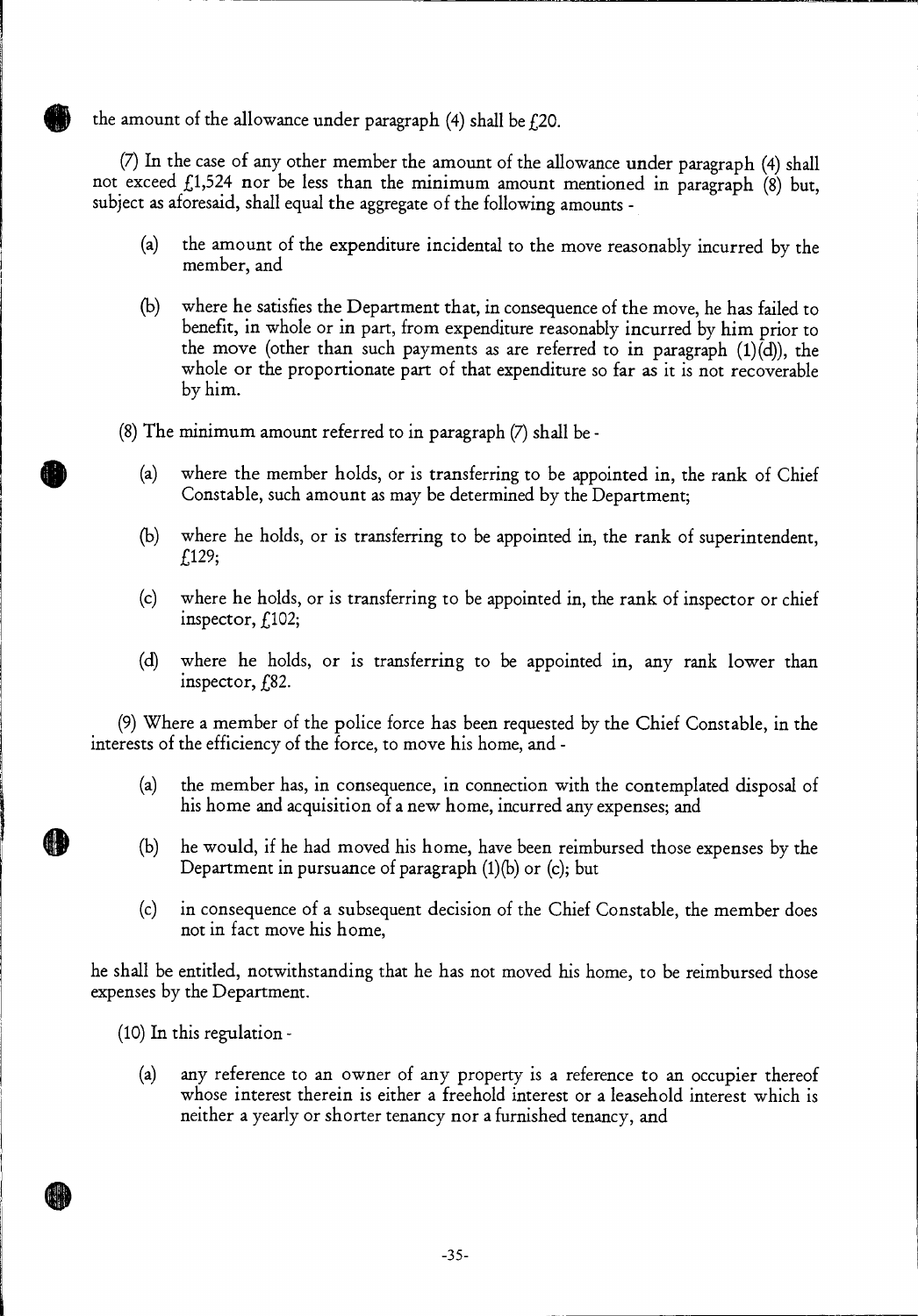(b) with the redemption, transfer or taking out of a mortgage; and any reference to expenses incurred in connection with the acquisition of any property shall be construed as also including expenses in connection with the contemplated acquisition of a property other than that acquired. auctioneer's, solicitor's or advocate's fees, stamp duty and expenses in connection any reference to expenses incurred in connection with the disposal or acquisition of any property shall be construed as including, in particular, estate agent's,

#### **Plain clothes allowances**

54. (1) A member of the police force below the rank of Chief Constable who is required for a continuous period of not less than a week to do duty in plain clothes shall be paid a plain clothes allowance at such annual rate as shall be determined by the Department.

(2) A member of the police force below the rank of superintendent who is required to perform duties in plain clothes for not less than 40 hours in the aggregate in any period of 6 months shall, subject to paragraph (3), be paid a plain clothes allowance in respect of such duties at such hourly rate as shall be determined by the Department.

(3) For the purposes of paragraph (2) and the calculation of the aggregate duration of the duties there referred to -

- (a) where the duties were performed on an occasion falling within such a continuous period of plain clothes duty as is mentioned in paragraph (1), no account shall be taken of those duties;
- (b) where the duties performed on any occasion lasted less than 4 complete hours, no account shall be taken of those duties;
- (c) where the duties performed on any occasion lasted for a completed number of hours and a fraction of an hour, no account shall be taken of that fraction.

(4) Notwithstanding anything in paragraph (1) or (2), where a member of the police force is provided with overalls when doing duty in plain clothes or for any other reason is, in the opinion of the Department, put to substantially less or substantially more than the normal expense caused by wearing his own clothes, a plain clothes allowance payable to him under paragraph (1) or (2) shall be payable not at the rate determined under the paragraph in question but at such rate as may be approved by the Department having regard to the circumstances of the case.

#### **Detective expenses allowance**

**OD** 

55. (1) This regulation applies in the case of a member of the police force who is assigned, for a period of not less than a week, to detective duty and, while so assigned, is, in the opinion of the Chief Constable, usually engaged in outside duty.

(2) Such a member of the rank of superintendent shall be paid a detective expenses allowance at the rate of  $f_2$  a week; and shall not be eligible for the reimbursement of expenses incurred in the execution of his duty in respect of any individual item of expenditure of  $f_1$ 1.25 or less.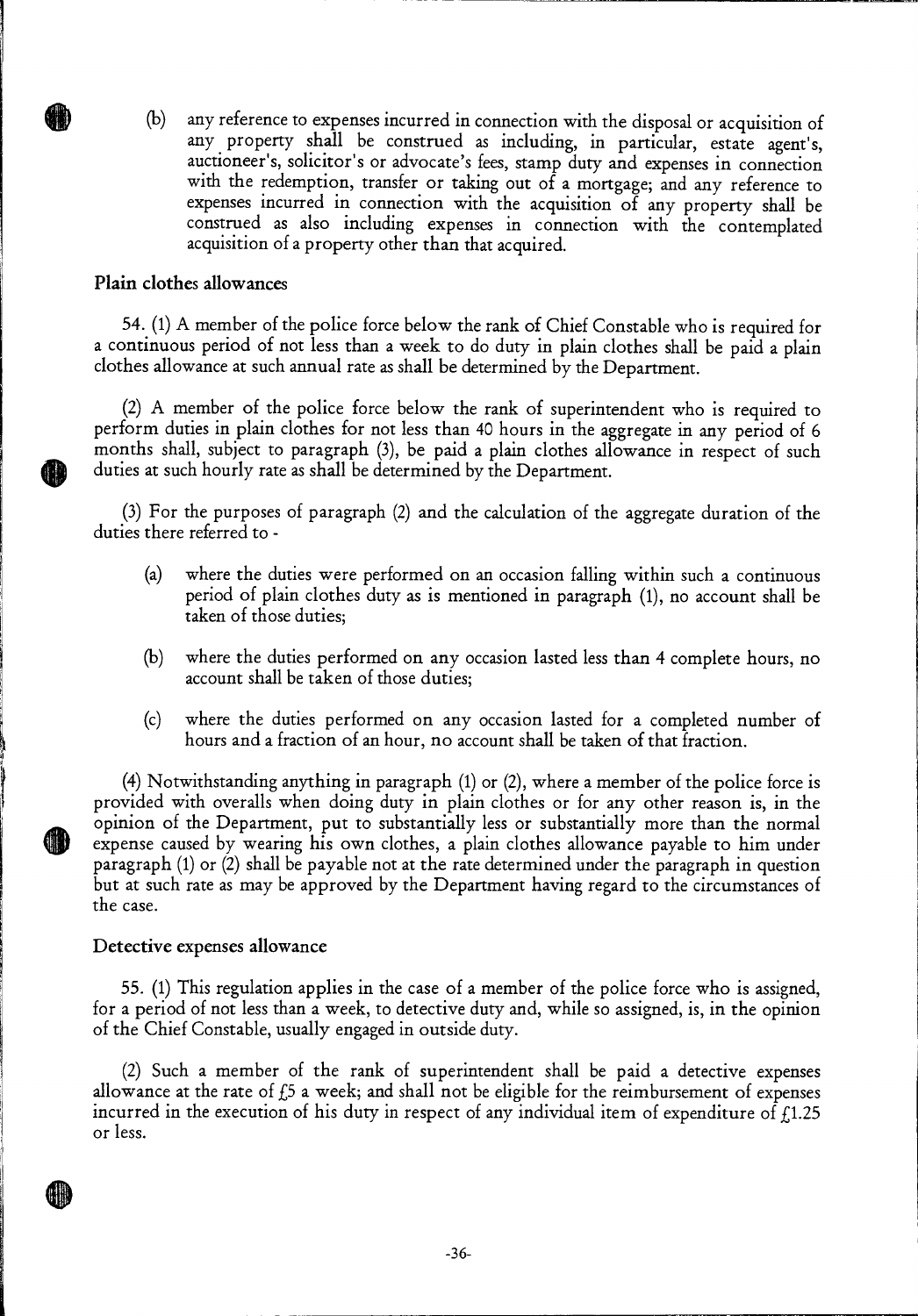(3) Such a member below the rank of superintendent shall be paid a detective expenses allowance at the rate of  $f_1$ 3 a week; and shall not be eligible for the reimbursement of expenses incurred in the execution of his duty in respect of any individual item of expenditure of 75 pence or less.

#### **Subsistence and refreshment allowances**

56. (1) Subject to paragraph (5), a member of the police force of or below the rank of superintendent who, having been retained on duty beyond his normal daily period of duty or engaged on duty away from his usual place of duty, certifies that, by reason of being so retained or engaged, he has been unable to obtain a meal in his usual way and that, as a consequence thereof, he has incurred additional expenditure to obtain food, shall -

- (a) if the period for which he is so retained or engaged is not less than 2 hours but does not exceed 5 hours, be paid a refreshment allowance;
- (b) if the period for which he is so retained or engaged exceeds 5 hours, be paid a subsistence allowance.

(2) A member of the police force of or below the rank of superintendent who satisfies the Chief Constable that during his normal daily period of duty he has, though not away from his usual place of duty, been prevented by the exigencies of duty from obtaining a meal in his usual way and that he has, as a consequence thereof, incurred additional expenditure to obtain food, may be paid a refreshment allowance.

(3) For the purposes of this regulation "usual place of duty" means -

- (a) in the case of a member of the rank of superintendent, the headquarters of the Isle of Man Constabulary, or
- (b) in the case of a member below the rank of superintendent, the police station or other police establishment,

in which the member is stationed or, where such place of duty has been temporarily changed, and after such period from the date of change as the Chief Constable may determine, in which he is temporarily stationed, as the case may be.

(4) A subsistence or refreshment allowance payable under the foregoing provisions of this regulation shall be of an amount determined in accordance with Schedule 8.

(5) A member of the police force, may, in lieu of the subsistence and refreshment allowance payable under the foregoing provisions of this regulation, be paid a subsistence allowance at such rate as is payable to Members of Tynwald and members of the Isle of Man Civil Service.

# **Advances to cover expenses when away on duty**

57. Where a member of the police force of or below the rank of chief inspector is required to do duty away from his usual place of duty he shall, if he so requests, be given an advance to cover, as far as practicable, any expenses which he will probably incur.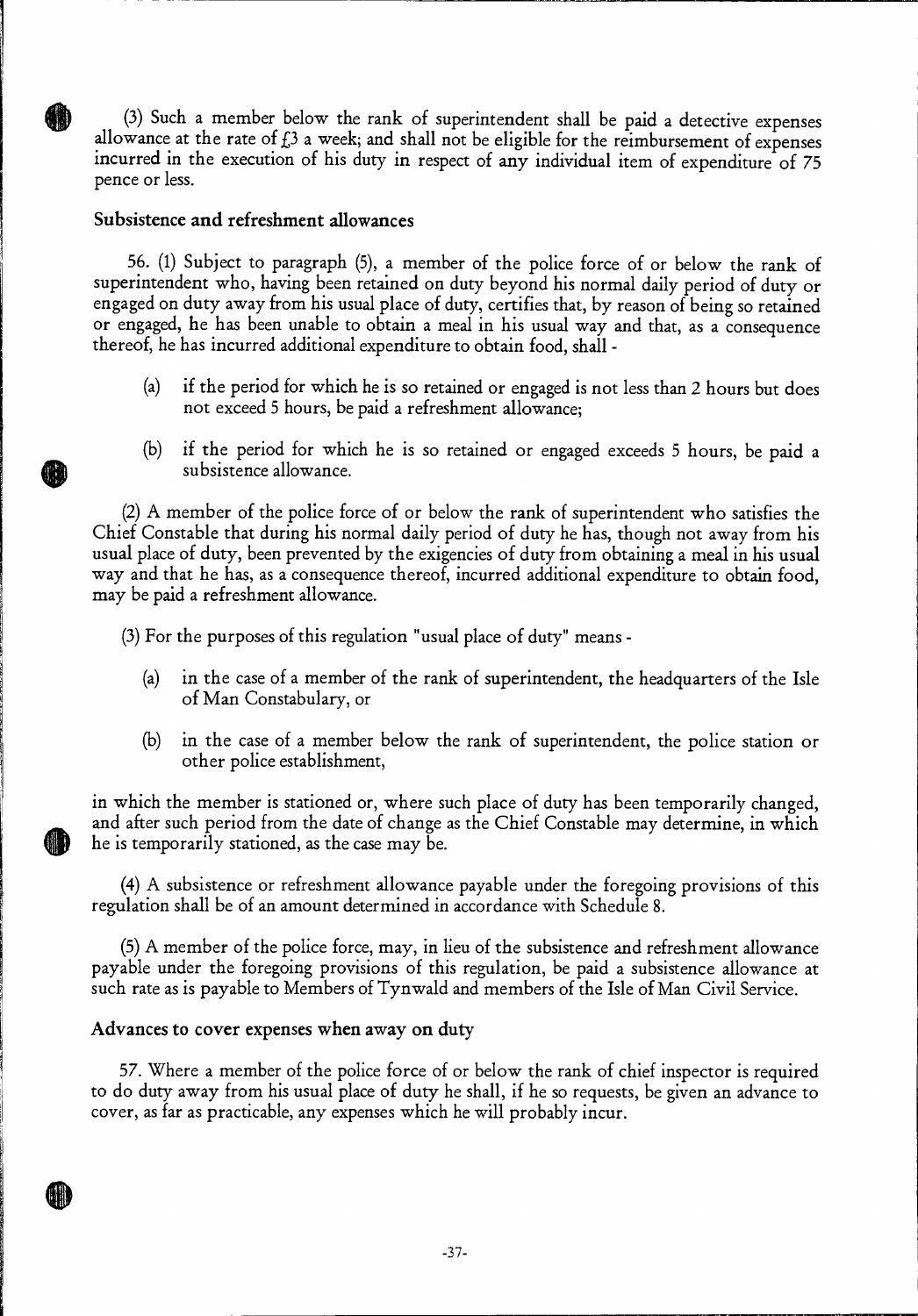#### **Motor vehicle allowances**

58. (1) Where the Chief Constable is of opinion that the duties normally performed by a member of the police force are of such a nature that it is -

(a) essential, or

(b) desirable,

that the member in question should, at all material times, have a motor vehicle at his disposal, he may authorise that member to use (subject to his directions) a motor vehicle owned by the member for the purposes of duties performed by him and, subject as hereinafter provided, in respect of such use the member shall be paid a motor vehicle allowance.

(2) A motor vehicle allowance shall not be payable in respect of the authorised use of a motor vehicle unless there was in force in relation thereto a policy of insurance in terms approved by the Department, in relation to the use in question, for the purposes thereof.

(3) A motor vehicle allowance shall not be payable in respect of the authorised use of a motor car of a cylinder capacity exceeding 500 cc unless the member concerned was willing to carry passengers for the purposes of the duties performed by him or, in the case of passengers being members of the police force, by those members.

(4) A motor vehicle allowance in respect of the authorised use of a motor car of a cylinder capacity exceeding 500 cc shall, subject as aforesaid, be payable -

- (a) where the Chief Constable is of the opinion mentioned in paragraph (1)(a), at the essential user's rate;
- (b) where the Chief Constable is of the opinion mentioned in paragraph (1)(b), at the casual user's rate,

as provided in Schedule 9:

Provided that the Chief Constable may instead be paid a flat-rate motor vehicle allowance at such annual rate as is determined by the Department.

(5) A motor vehicle allowance in respect of the authorised use of -

- (a) a motor car of a cylinder capacity not exceeding 500 cc, or
- (b) a motor bicycle,

shall, subject as aforesaid, be payable on such conditions and at such rate as is approved by the Department.

(6) In its application to the Chief Constable this regulation shall have effect as if any reference therein to that officer were a reference to the Department.

(7) Paragraph **1** of Schedule 9 shall have effect for the purposes of the interpretation of this regulation.

 $\mathbf{z}'$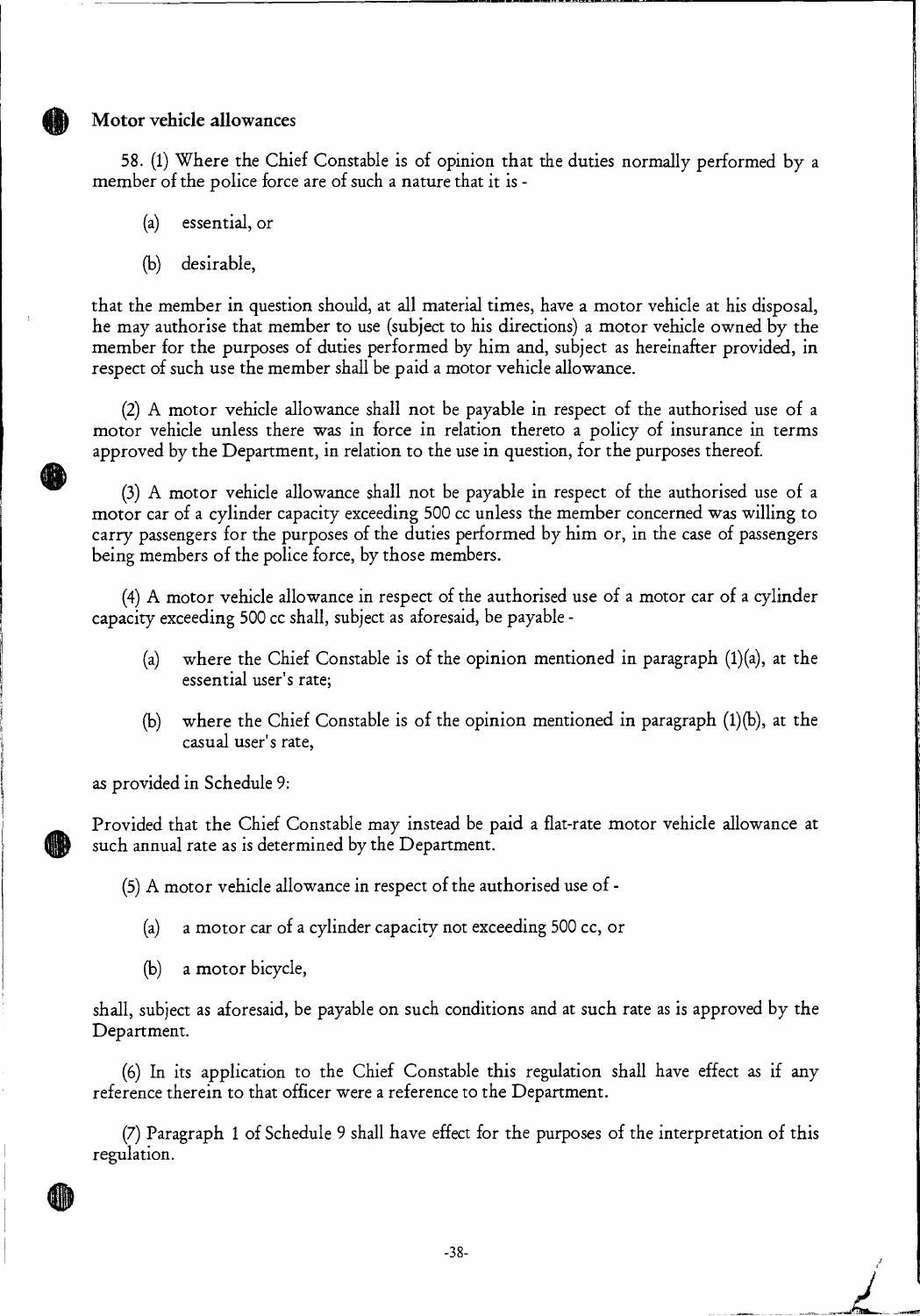#### **Dog handler's allowance**

59. (1) Where a dog owned by the Department is kept and cared for by a member of the police force at his home, the member shall be paid a dog handler's allowance in respect of the care accorded to the dog on the member's rest days and on public holidays.

(2) A dog handler's allowance shall be of an amount determined in accordance with Schedule 10.

(3)For the purposes of this regulation and of Schedule 10 a member of the police force shall be treated as keeping and caring for a dog at his home if he would be so doing but for his being on annual leave.

#### **Allowance in respect of medical charges**

60. (1) A member of the police force, if the charges are incurred by reason of an injury received without his default in the execution of his duty as a constable, shall be reimbursed any charges incurred in his case under any provisions of the National Health Service (Isle of Man) Act 1948, in respect of charges for certain drugs, medicines and appliances and for dental treatment.

(2) For the purposes of paragraph (1) "injury" and "injury received in the execution of duty" have the same meanings as they have in the Police Pensions Regulations.

#### **Allowance for recurring escort duty, etc.**

61. An allowance may be paid, of such amount and under such conditions as may be approved by the Department on the recommendation of the Chief Constable in respect of recurring escort duty or other specific duties involving recurring retention on duty beyond the normal daily period and not covered by any other payment.

#### **Continuance of allowances when member ill**

62. If a member of the police force who is regularly in receipt of a plain clothes allowance, detective expenses allowance or any allowance to meet an expense which ceases during his or her absence from duty is placed upon the sick list or is on maternity leave, the allowance shall be payable during his or her absence from duty up to a period of a month, but thereafter, during the remainder of his or her absence from duty, payment may be suspended at the discretion of the Chief Constable.

#### **Allowances in respect of periods of suspension**

63. This Part of these Regulations shall have effect in relation to a member of the police force suspended under the Discipline Regulations, subject to the provisions of paragraphs 2 and 3 of Schedule 7.

#### **University scholars**

64. This Part of these Regulations shall have effect in relation to a university scholar subject to the provisions of paragraph 4 of Schedule 5.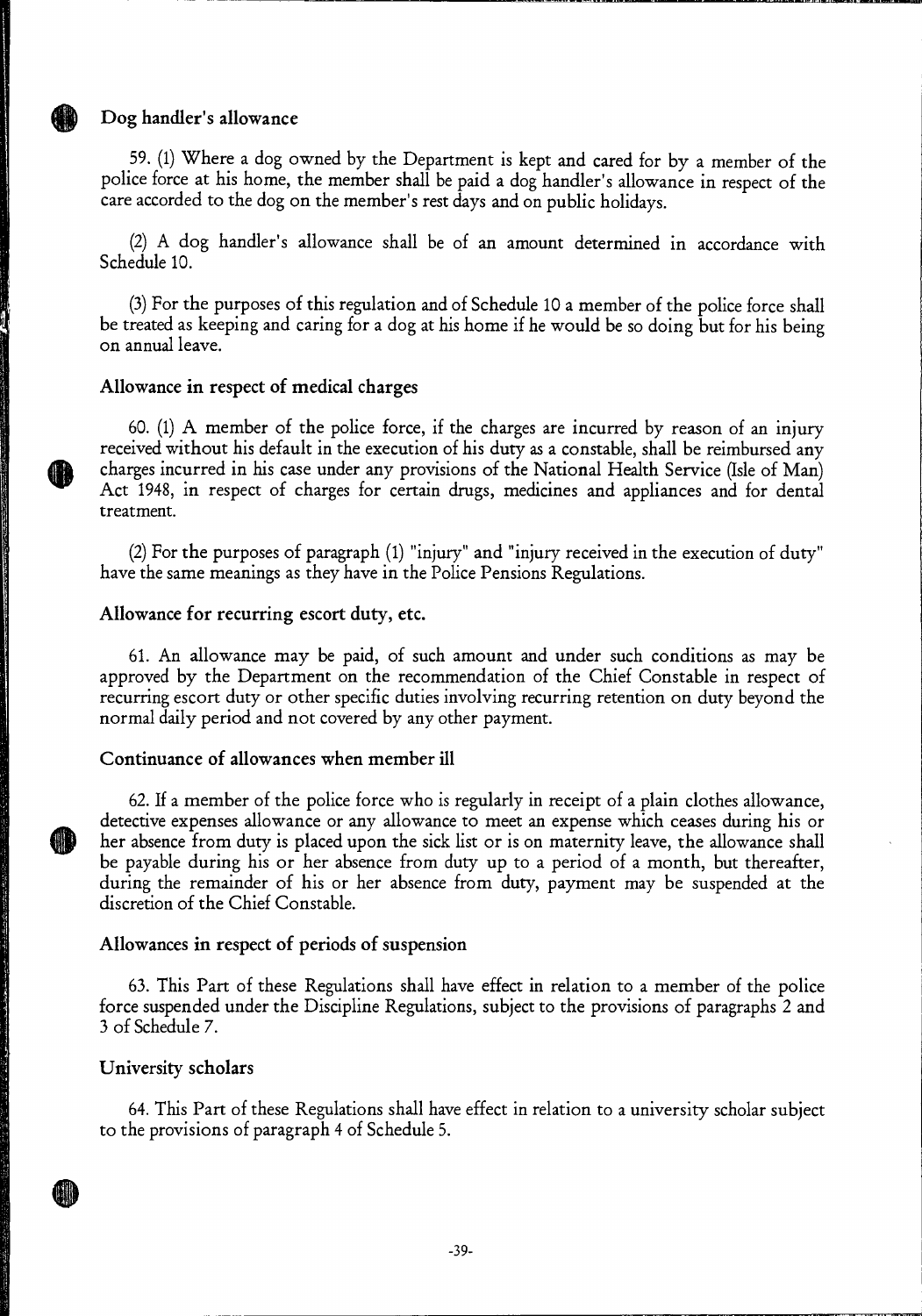#### PART VI

#### *Uniform and Equipment*

#### **Issue of uniform and equipment**

**GD** 

65. (1) Uniform and equipment shall be issued by the Department free of charge to sergeants and constables in accordance with the provisions of Schedule 11.

(2) Uniform and equipment may, if the Department so determine, be issued as required to a member of the police force of or above the rank of inspector.

#### **Re-issue of uniform and equipment**

66. Uniform and equipment handed back to the Department shall not be re-issued to another member of the police force until it has received any necessary cleaning or renovation and is in serviceable condition.

#### **Ownership of uniform and equipment**

67. Subject to regulation 68 the uniform and equipment issued by the Department shall not become the property of the member of the police force to whom they are issued and shall be handed back by him to the Department on his leaving the force.

#### **Replacement of uniform and equipment**

68. On any article of uniform or equipment being replaced by the Department the article shall be handed back to the Department unless the member, with the consent of the Department, buys such article at a price to be fixed by the Department or, with such consent, retains it without payment.

#### PART VII

#### *Revocations and Savings*

#### **Revocations and savings**

**(III)** 

ŒD

69. (1) The Regulations specified in Part I of Schedule 12 are revoked to the extent specified.

(2) The revocations have effect subject to the savings in Part **II** of Schedule 12.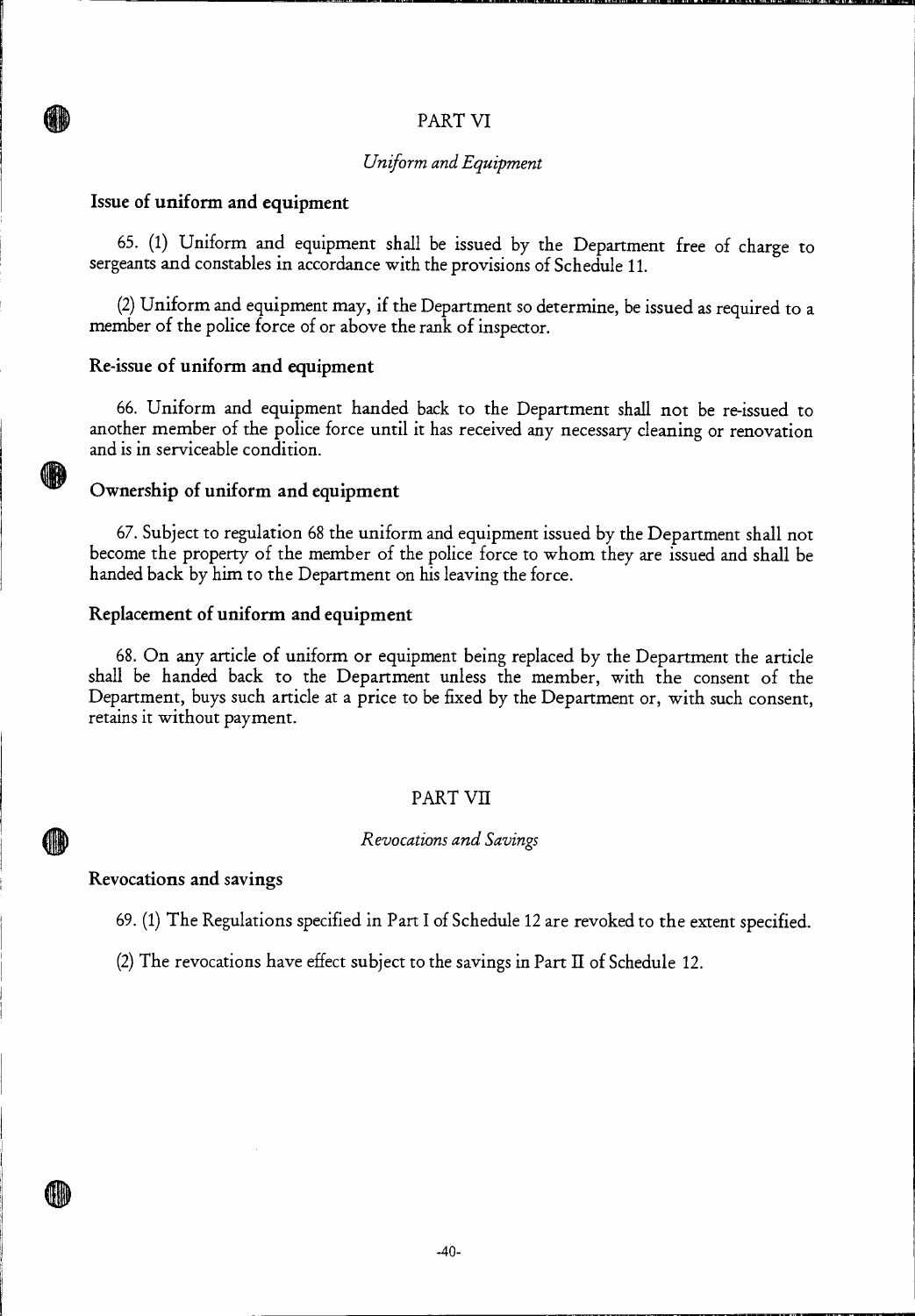# extending to the SCHEDULE 1 Regulation 6

#### MODIFICATION FOR PART-TIME SERVICE

1. In regulation 3 (meanings assigned to certain expressions) after paragraph (4) insert -

"(5) In relation to a member of the police force below the rank of inspector -

- (a) the determined hours are the number of hours which the Chief Constable has determined under regulation 24(2) or (4A)(a) as his normal period of duty in a relevant period,
- (b) a relevant period is a period for which a duty roster relating to him has effect for the time being under regulation 27, and
- (c) the appropriate factor is A/B,

where -

•

 $\bullet$ 

A is the number of the determined hours, and

B is 40 times the number of weeks in the relevant period.

(6) In relation to a member of the police force above the rank of sergeant the appropriate factor is  $1/2.$ ".

- 2. In regulation 15 (probationary service in the rank of constable)
	- (a) in paragraph (1) omit the words after "constable";
	- (b) in paragraph (2) for the words after "this regulation applies" substitute "may be required to serve on probation for such period, not exceeding 2 years and 6 months, as the Chief Constable determines in the circumstances of a particular case."; and
	- (c) omit paragraph (3).
- 3. In regulation 16 (discharge of probationer)
	- (a) in paragraph (1) for the words "his period" substitute "any period"; and
	- (b) after paragraph (4) insert -

"(4A) For the purposes of this regulation a month's pay is to be calculated by multiplying one twelfth of the annual rate ascertained from Schedule 6 by the appropriate factor.".

4. In regulation 24 (normal daily period of duty) for paragraphs (2) to (4) substitute -

"(2) The normal period of duty in every relevant period of a member of the police force to whom this regulation applies, which is to be performed in accordance with general arrangements made by the Chief Constable after consulting the Department and the Federation Board, is, subject to paragraph (4A), the total number of hours determined by the Chief Constable with the agreement of the member at the time of his appointment.

(3) For the purposes of paragraph (2) a day of annual leave counts as a period of duty of 8 hours multiplied by the appropriate factor.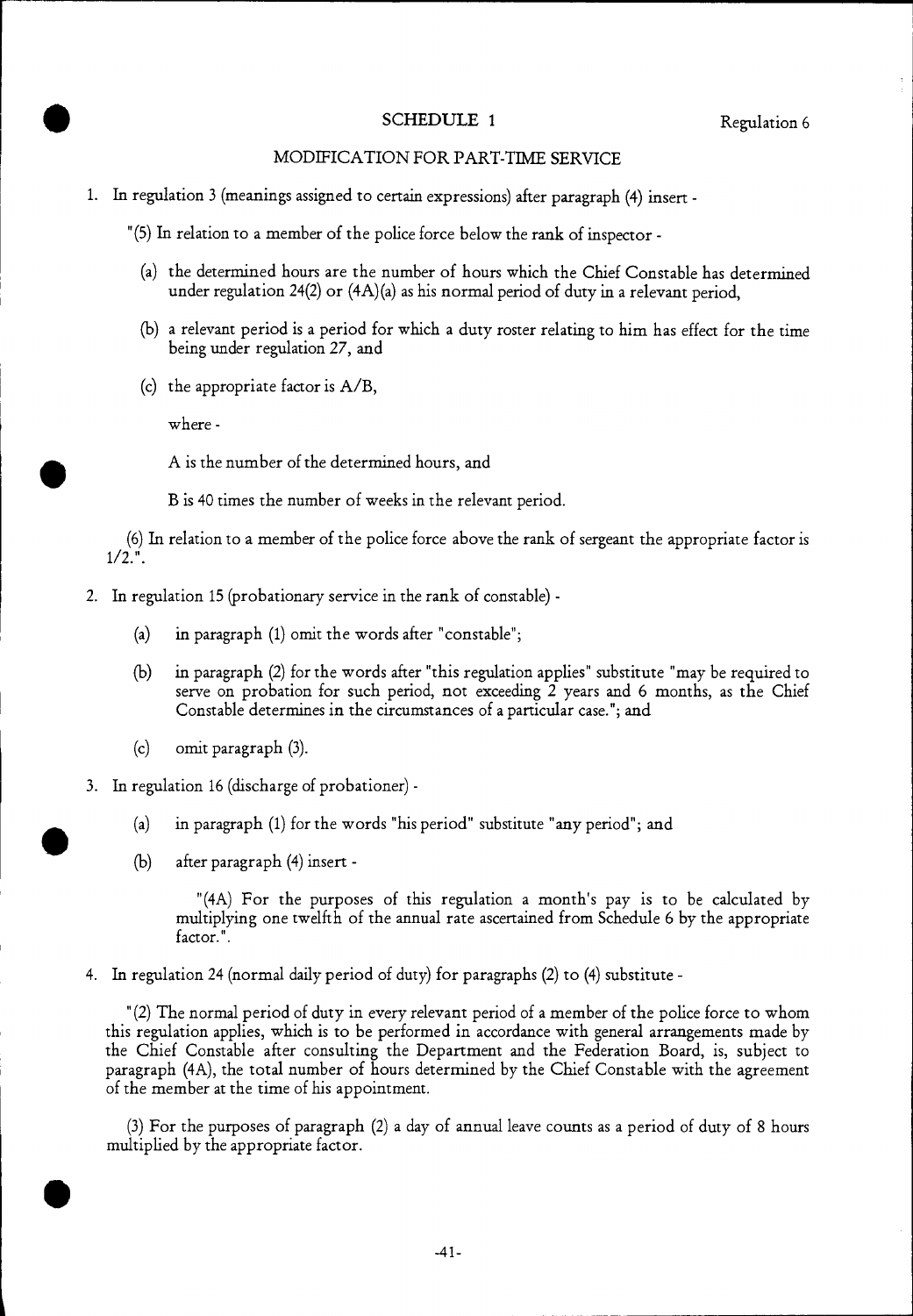than 52 weeks, and in doing so shall have regard to the number of hours actually spent on duty during the interval preceding the review. (4) The Chief Constable shall review a member's normal period of duty at intervals of not more

(4A) After a review under paragraph (4) -

•

- (a) any number of hours different from that determined under paragraph (2) which was determined by the Chief Constable and agreed to by the member becomes the member's normal period of duty, and
- (b) if no different number was agreed to by the member, his normal period of duty is the number of hours determined under paragraph (2).

(4B) The number of hours determined under paragraph (2) or (4A)(a) must not be less than 16 times the number of weeks in the relevant period.

(4C) As far as the exigencies of duty permit, a shift shall consist of one continuous period.

(4D) Where in one day a member is on duty for a continuous period of 5 hours or more, an interval for refreshment shall, as far as the exigencies of duty permit, be allowed in accordance with the Table below.

| Number of hours                        | Refreshment interval |  |
|----------------------------------------|----------------------|--|
| Less than 6 hours                      | 30 minutes           |  |
| 6 hours or more, but less than 7 hours | 35 minutes           |  |
| 7 hours or more, but less than 8 hours | 40 minutes           |  |
| 8 hours or more                        | 45 minutes           |  |

(4E) Where a shift consists of two periods amounting in total to 5 hours or more and the member does not travel to and from his home between those periods, an interval for refreshment and rest shall normally be included at the beginning or end of one of them.".

- 5. In regulation 27 (rostering of duties)
	- (a) in paragraph  $(1)$  -
		- (i) omit the word "annual", and
		- (ii) after sub-paragraph (b) insert -

"and

- (c) a reference to a free day is to be construed as a reference to a day which is not
	- (i) a day on which a shift is, according to the duty roster, to begin or end, or
	- (ii) a rostered rest day, or
	- (iii) a public holiday.";
- (b) in paragraph (2) after the word "roster" insert "(except one relating to a member who has agreed with the Chief Constable on a different period) shall have effect for a period of 12 months, and";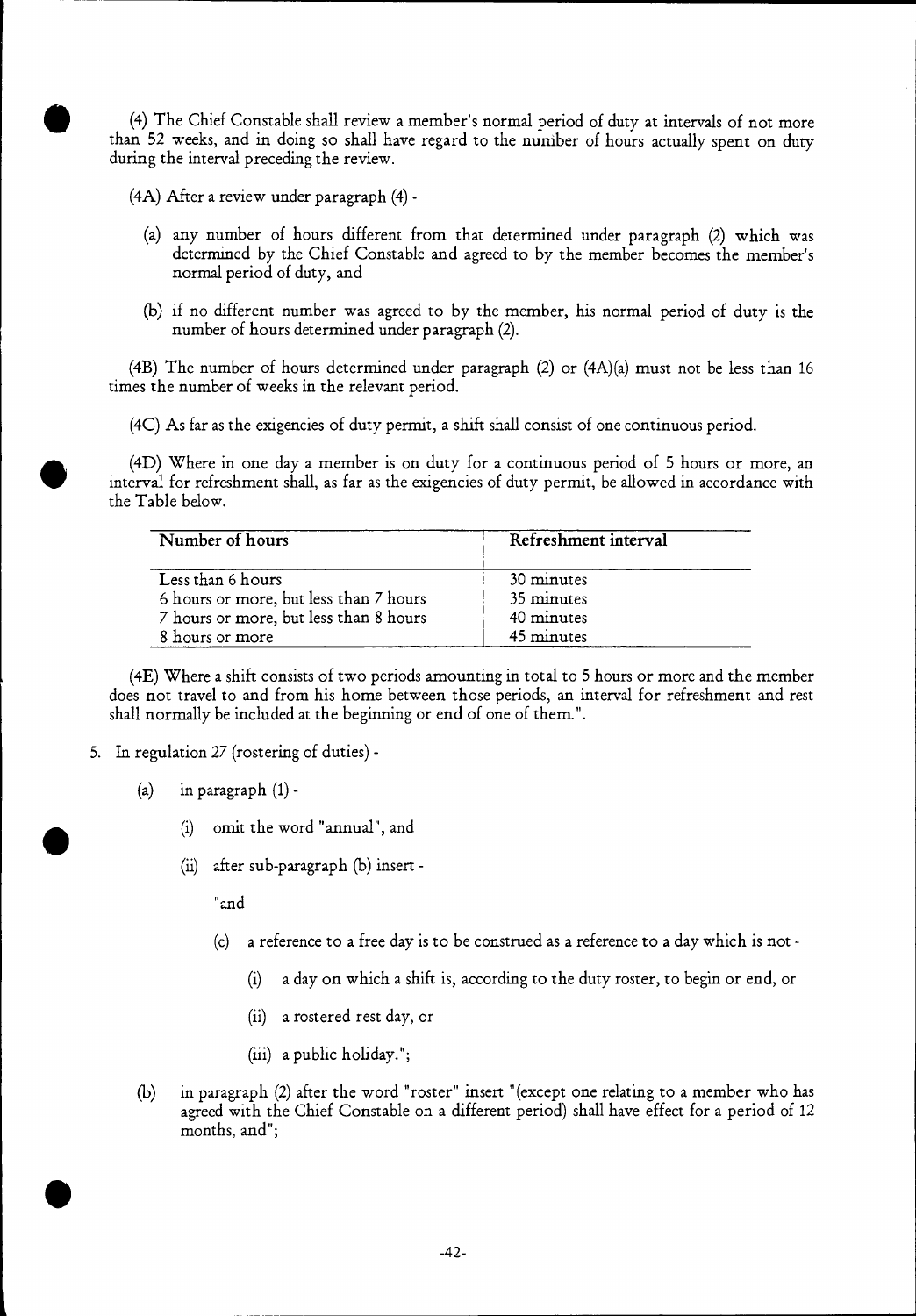- (c) in paragraph  $(3)$  -
	- (i) for the words "the 12 months following the date on which it comes into force" substitute "the period for which it has effect",
	- (ii) after sub-paragraph (a) insert -

"(aa) his free days;", and

- (iii) in sub-paragraph (c) for the words "his scheduled daily periods of duty are" substitute "each of his shifts is";
- (d) in paragraph  $(4)$  -
	- (i) in sub-paragraph (a) for the words "daily periods of duty" substitute "shifts", and
	- (ii) in sub-paragraph (b) before the words "an interval" insert "unless he has agreed with the Chief Constable on a longer interval,"; and
- (e) in paragraph (5) for the words "daily period of duty" substitute "shift".
- 6. For regulation 28 (overtime) substitute -

"28. (1) This regulation applies to a member of the police force below the rank of inspector.

(2) A member who has been on duty for more than 40 hours in any period of 7 days beginning with such day as is fixed for the purposes of this regulation by the Chief Constable (a "relevant week") is entitled in respect of any day during that period in which he has been on duty for more than 8 hours (a "long-duty day") to an allowance at the rate of one twelfth of an hour's pay for each completed 15 minutes in excess of 8 hours, except that on each of the first 4 occasions on which overtime which the member was not told at the beginning of the shift would be required is worked during a relevant week 30 minutes of the overtime worked is to be disregarded.

(3) A member may, before the end of a pay period (that is to say, a period comprising one of the intervals between payments under regulation 50), elect to be granted time off, instead of an allowance under paragraph (2), in respect of any long-duty day that occurred during a relevant week ending within the pay period.

(4) Subject to the exigencies of duty, where a member has elected as mentioned in paragraph (3) the Chief Constable shall, within 3 months after the end of the relevant week, grant him time off equal to the total of -

- (a) the time in excess of 8 hours spent on duty in the day, or as the case may be in each of the days, in respect of which the election was made, and
- (b) 15 minutes in respect of each completed 45 minutes of that time.

(5) Any time counting for the purposes of regulation 40(1) (pay) as time spent on duty, except -

- (a) time for which an allowance is received under paragraph (7) or under regulation 29 or 61, and
- (b) any period of less than 30 minutes worked during the first 30 minutes after the end of a rostered shift, except a period of 15 minutes which the member was told at the beginning of the shift would be required,

counts as time spent on duty for the purposes of paragraph (2).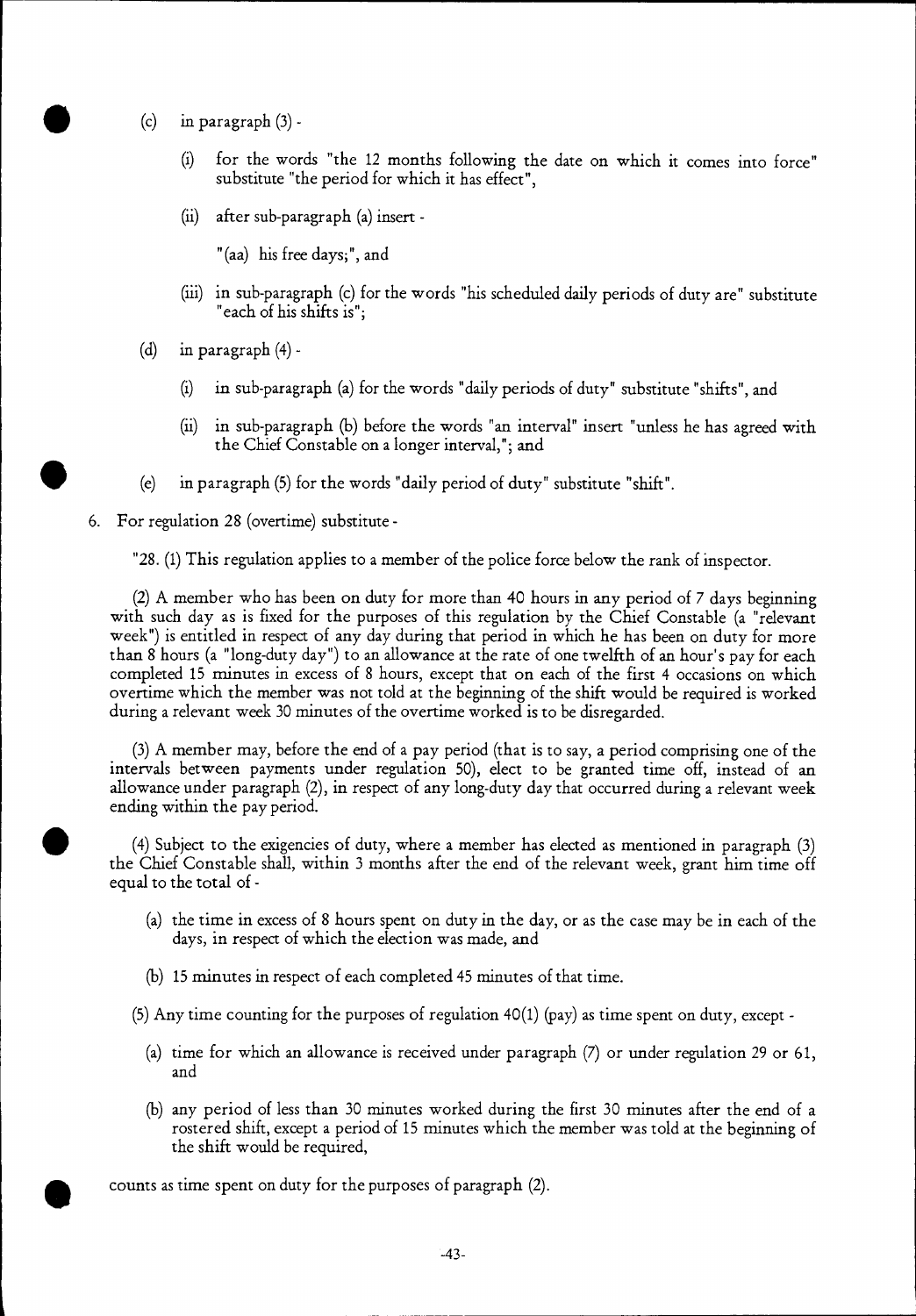$(6)$  For the purposes of paragraph  $(2)$  a period of duty -

- (a) which resulted from a member's being recalled and returning to duty between two rostered shifts, and
- (b) the length of which, after deducting any travelling time counting as a period of duty by virtue of regulation 32, was less than 4 hours,

counts as a period of duty lasting for the aggregate of 4 hours and any period counting by virtue of regulation 32.

(7) Where the time at which a member is required to commence a rostered shift is brought forward -

- (a) without giving him notice 8 hours or more before the new commencement time, and
- (b) so that he is required to commence that shift on the day on which his previous shift ended,

• he is entitled to an allowance at the rate of one twelfth of an hour's pay for each completed 15 minutes of the time for which he is on duty before the rostered commencement time.

(8) A member who has become entitled to an allowance under paragraph (7) may, before the end of the pay period during which the day on which he was required to commence the shift occurred, elect to be granted time off instead of the allowance.

(9) Subject to the exigencies of duty, where a member has elected as mentioned in paragraph (8) the Chief Constable shall, within 3 months after the date of the election, grant him time off equal to one and one third times the number of completed quarters of an hour for which he was on duty before the rostered commencement time.

(10) Where -

•

a

- (a) on any day on which he has a rostered shift a member has been on duty for a period exceeding the length of that shift, and
- (b) he is not entitled in respect of that day to any allowance under paragraph  $(2)$  or  $(7)$ ,

he may, not later than 4 days after the end of the relevant week in which the day in question occurred, elect to be granted time off in respect of the excess over the length of the shift ("the excess period").

(11) For the purposes of paragraphs (2) and (10) a continuous period of duty which began before and ended after the beginning of a day shall -

(a) if the day on which it ended was not -

- (i) a public holiday,
- (ii) a rostered rest day, or
- (iii) a free day,

in respect of which he became entitled to an allowance under regulation 29, be treated as having fallen wholly within, and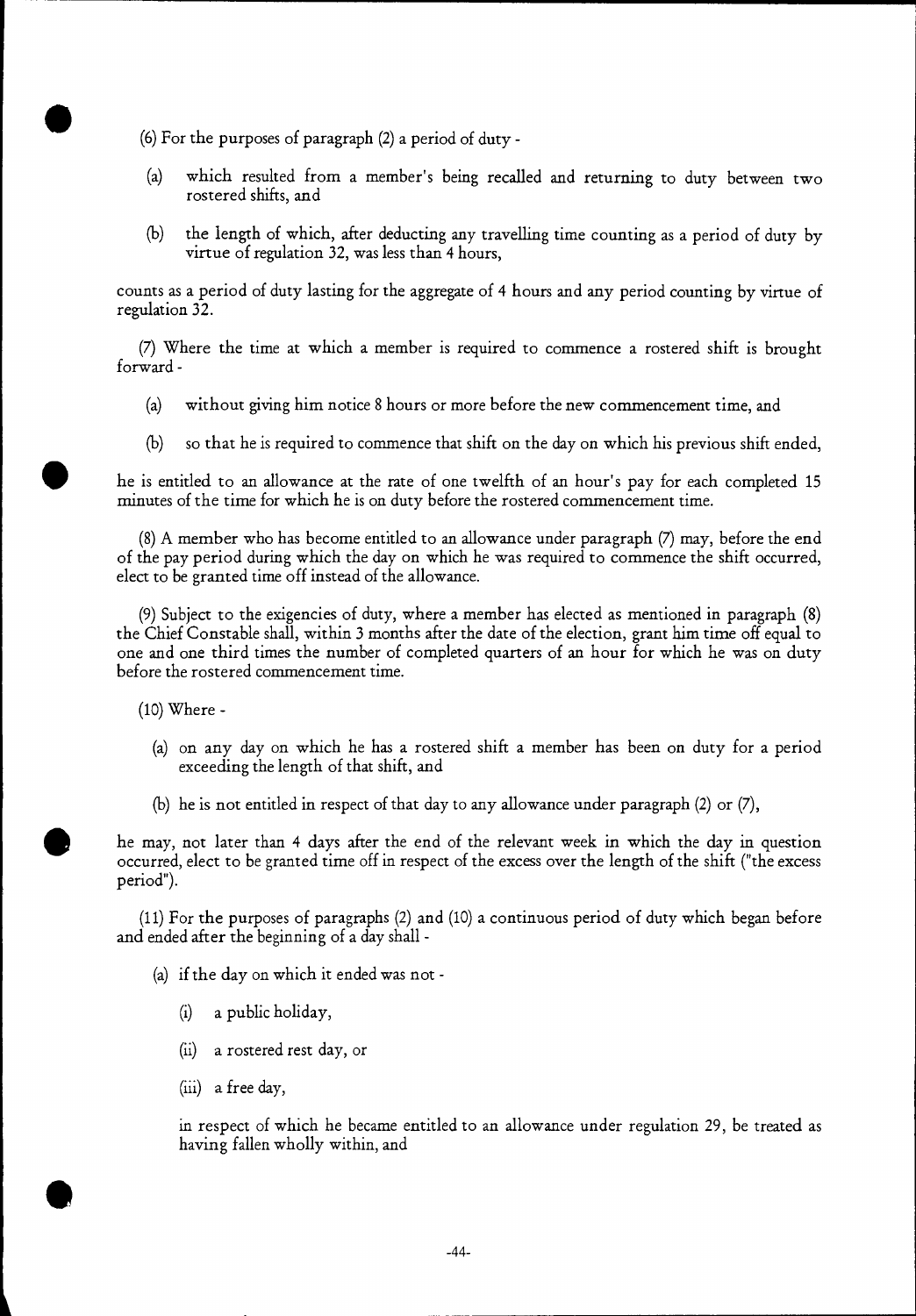(b) in any other case, be treated as having consisted only of so much of the period as fell within,

the day on which the period began.

•

•

•

 $(12)$  Subject to the exigencies of duty, where a member has elected as mentioned in paragraph  $(10)$ the Chief Constable shall, within 3 months after the date of the election, grant him time off equal to the excess period.

(13) For the purposes of regulation 40(1) (pay) any extra period of duty in respect of which time off is granted under paragraph (4) or (9) counts as one and one third times the number of completed quarters of an hour comprised in the extra period of duty, and a period falling within paragraph  $(6)(a)$  and  $(b)$  counts as one of 4 hours.".

- 7. In regulation 29 (public holidays and rest days for ranks below inspector)
	- (a) in paragraph (4) for the words "a day's pay" substitute "the member's hourly rate of pay calculated in accordance with regulation 40(1)";
	- (b) in paragraph  $(5)$  -
		- (i) for the words "one sixteenth" substitute "one quarter", and
		- (ii) for the words "three sixty-fourths" substitute "one eighth";
	- (c) after paragraph (5) insert -

"(5A) A member who -

- (a) is required to do duty on a free day, and
- (b) receives less than 15 days' notice of the requirement,

shall be granted another free day in lieu, which shall be notified to him within 4 days of notification of the requirement.

(5B) This paragraph applies where -

- (a) a member is required to do duty on a free day, and
- (b) he receives less than 15 days' notice of the requirement, and
- (c) the duty is of such a nature that it would not in the circumstances have been reasonably practicable for it to be done by any other member.

(5C) Where paragraph (5B) applies -

- (a) if the member was on duty for more than 8 hours on the free day and for more than 40 hours (in addition to any hours on a rostered rest day or a public holiday for which an allowance fell to be granted under paragraph  $(3)(a)$  or  $(6)(a)$  or  $(b)$ ) during the week in which the free day occurred, he is entitled to an allowance at the rate of one twelfth of an hour's pay for each completed period of 15 minutes of duty done on the free day, and
- (b) in any other case, he is entitled to time off equal to the total length of those periods.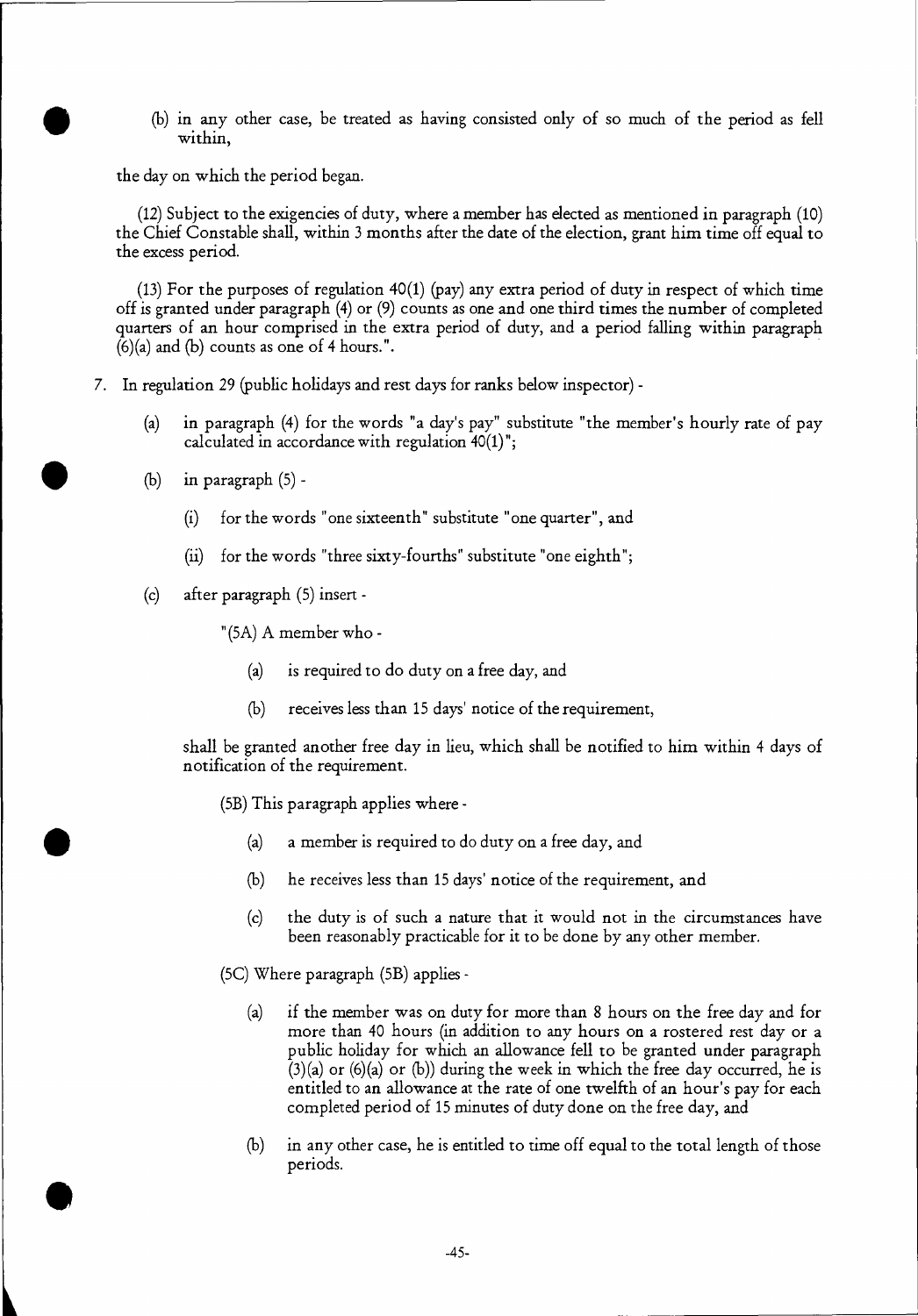(5D) Where -

•

- (a) a member is required to do duty on a free day, and
- (b) he receives less than 15 days' notice of the requirement,

but paragraph (5C) does not apply, he is entitled to an allowance at the appropriate restday rate.";

(d) after paragraph (7) insert -

"(7A) A member who is required to do duty on a free day may within 28 days of that day elect to receive -

- (a) in lieu of an allowance under paragraph (5C)(a), time off equal to one and one third times, and
- (b) in lieu of an allowance under paragraph (5D), time off equal to one and a half times,

the period of completed quarters of an hour of duty done on the free day.";

- (e) in paragraph (8)
	- (i) after the words "rostered rest day" insert "or on a free day",
	- (ii) after the words "paragraph  $(7)$ " insert "or  $(7A)$ ",
	- (iii) after the words "as the case may be," insert "paragraph (5C) or (5D) or";
- (f) in paragraph  $(9)$  -
	- (i) for sub-paragraph (b) substitute
		- "(b) "the appropriate rate" is, for each completed 15 minutes of duty done on a public holiday, one quarter of the member's hourly rate of pay calculated in accordance with regulation 40(1);",
	- (ii) omit sub-paragraph (c), and
	- (iii) in sub-paragraphs (f) and (g) after the words "rostered rest day", wherever occurring, insert "or a free day" and in sub-paragraph (f) for the words "a normal daily period of duty" substitute "a rostered shift";
- (g) in paragraph (10) after the words "rostered rest day", wherever occurring, insert "or a free day"; and
- (h) after paragraph (10) insert -

•

- "(11) For the purposes of regulation 40(1) (pay)
	- (a) a day's leave allowed under paragraph (2) and a day off granted under paragraph (3)(a) or under paragraph (10) in respect of a public holiday each count as a period of duty of 8 hours multiplied by the appropriate factor, and

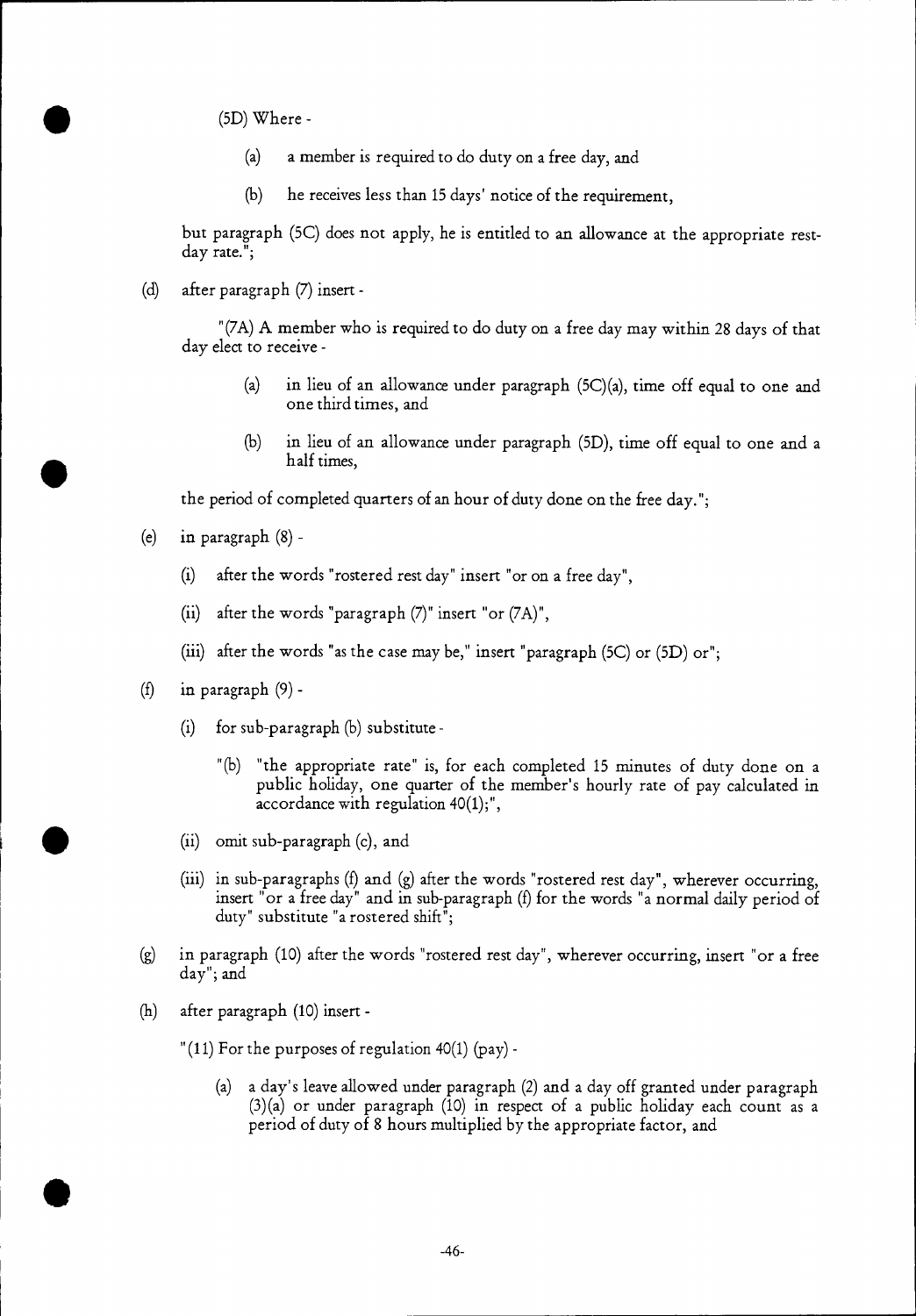- (b) so much of any time off granted under paragraph (7A) or (8) as exceeds the time spent on duty on the public holiday, rest day or free day counts as time spent on duty.".
- 8. In regulation 31 (public holidays and monthly leave days for ranks above chief inspector)
	- (a) in paragraph (2) after the words "each month" insert "the amount of leave arrived at by multiplying by the appropriate factor"; and
	- (b) in paragraph  $(3)$  -
		- (i) for the words "eight monthly leave days" substitute "the amount of leave arrived at by multiplying 8 days by the appropriate factor", and
		- (ii) for the words after "permit" substitute "be allowed a day's leave in lieu of any day on a public holiday not allowed (or as the case may be) be granted the balance of monthly leave as additional monthly leave".
- 9. In regulation 32 (travelling time treated as duty)
	- (a) for paragraph (1) substitute
		- "(1) This regulation applies to a member of the police force where
			- (a) a shift consists of two separate periods, or
			- (b) he is recalled to duty between two shifts,

and he travels to and from his home between those periods or, as the case may be, in consequence of his recall (in this regulation referred to as "relevant travelling")."; and

(b) in paragraph (2) for the words from "overtime" to "thereof)" substitute "duty for the purposes of regulation 28, regulation 29 (except paragraph  $(9)(f)$ ) or regulation 41(1)".

10. In regulation 34 (annual leave) -

- (a) in paragraph (1) after the words "Schedule 4" insert ", except that in the case of a member above the rank of chief inspector any period of leave calculated in accordance with Schedule 4 is to be multiplied by the appropriate factor"; and
- (b) after paragraph (1) insert -

"(1A) In the case of a member below the rank of superintendent, each day of annual leave granted counts for the purposes of regulation  $40(1)$  (pay) as a period of duty of 8 hours multiplied by the appropriate factor.".

11. In regulation 35 (sick leave) after paragraph (2) insert -

"(3) While a member below the rank of inspector is entitled under this regulation to be absent from duty, any rostered shift counts for the purposes of regulation 40(1) (pay) as a period of duty of the same duration.".

12. In regulation 38 (paternity leave) after paragraph (3) insert -

"(4) In the case of a member below the rank of superintendent, each day of paternity leave granted counts for the purposes of regulation 40(1) (pay) as a period of duty of 8 hours multiplied by the appropriate factor.".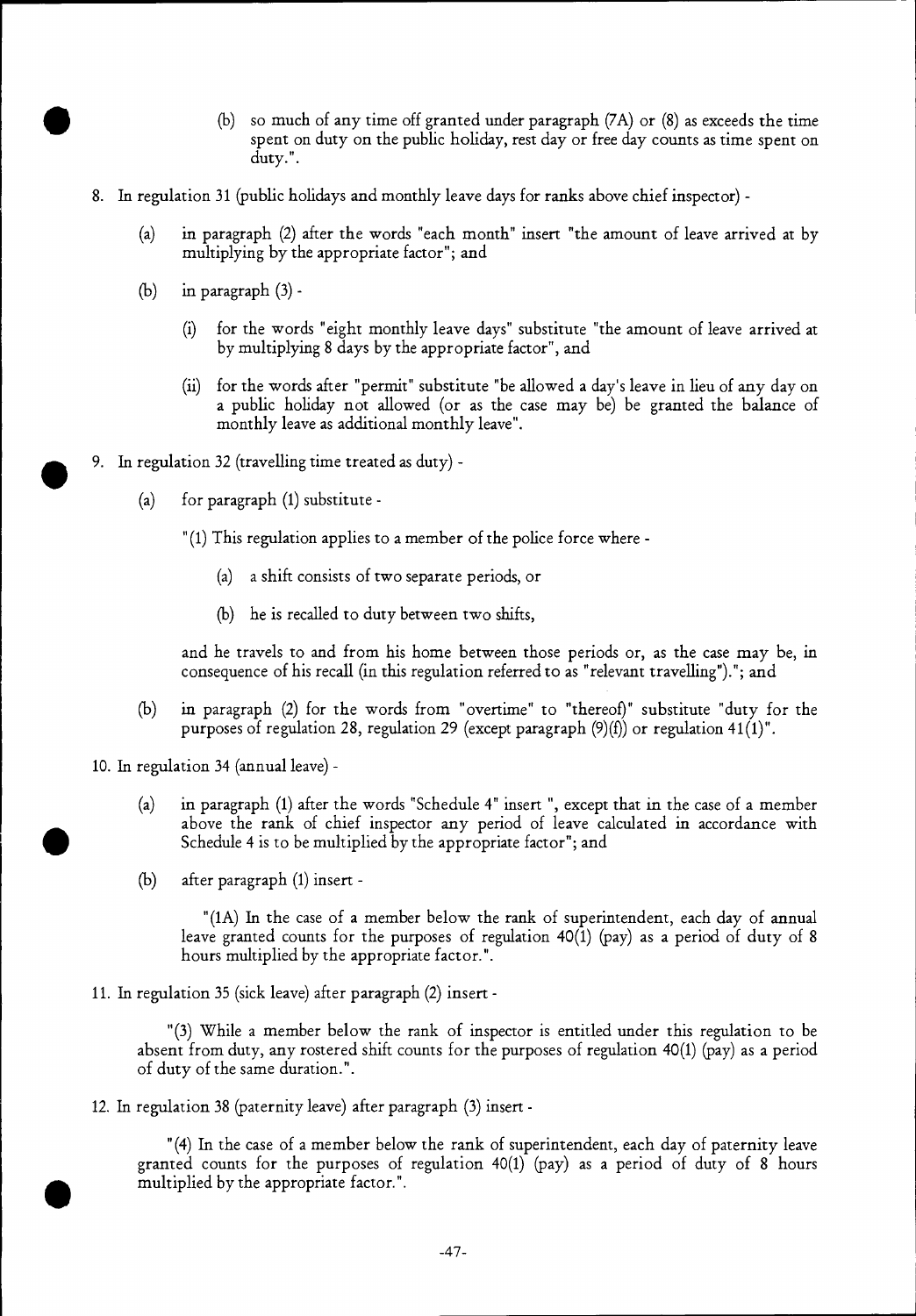- 13. In regulation 40 (rate of pay) -
	- (a) for paragraph (1) substitute -

"(1) A member of the police force below the rank of superintendent shall be paid for time spent on duty at an hourly rate calculated by multiplying the annual rate ascertained from Schedule 6 by 6/12520."; and

(b) after paragraph (1) insert -

"(1A) A member above the rank of chief inspector shall be paid at an annual rate calculated by multiplying that ascertained from Schedule 6 by the appropriate factor.".

14. In regulation 41 (temporary salary) -

- (a) in paragraph (1) after the words "performed by a" insert "full-time";
- (b) in paragraph  $(3)$ 
	- after the words "performed by a" insert "full-time", and
	- (ii) after the words "to the higher rank" insert "as a full-time member"; and
- (c) in paragraph (8) for the words after "inspector" substitute "the period that would constitute his normal daily period of duty if he were a full-time member, and "full-time member" means a member of the force appointed otherwise than under regulation 6.".

15. In regulation 47 (pay during maternity leave) after paragraph (3) insert -

"(4) A woman member below the rank of superintendent who satisfies the conditions in paragraph (2) is to be treated for the purposes of regulation 40(1) (pay) as having been on duty for the number of hours determined by multiplying the number of her determined hours by the length in days of the paid leave period and dividing the result by the length in days of the relevant period."

16. In regulation 53 (removal allowance) after paragraph (4) insert -

"(4A) Every sum of money specified in paragraphs (6) to (8) is to be multiplied by the appropriate factor.".

17. In regulation 54 (plain clothes allowance) in paragraph (1) -

- (a) for the words "for a continuous period of not less than a week" substitute "on 7 or more consecutive days"; and
- (b) after the word "determined" insert "(regard being had to the appropriate factor)".

18. In regulation 55 (detective expenses allowance) -

- (a) in paragraph (1) for the words "for a period of not less than a week" substitute "on 7 or more consecutive days" and;
- (b) after paragraph (1) insert -

"(1A) The rates specified in paragraphs (2) and (3) as the rates of allowances under this regulation are to be multiplied by the appropriate factor.".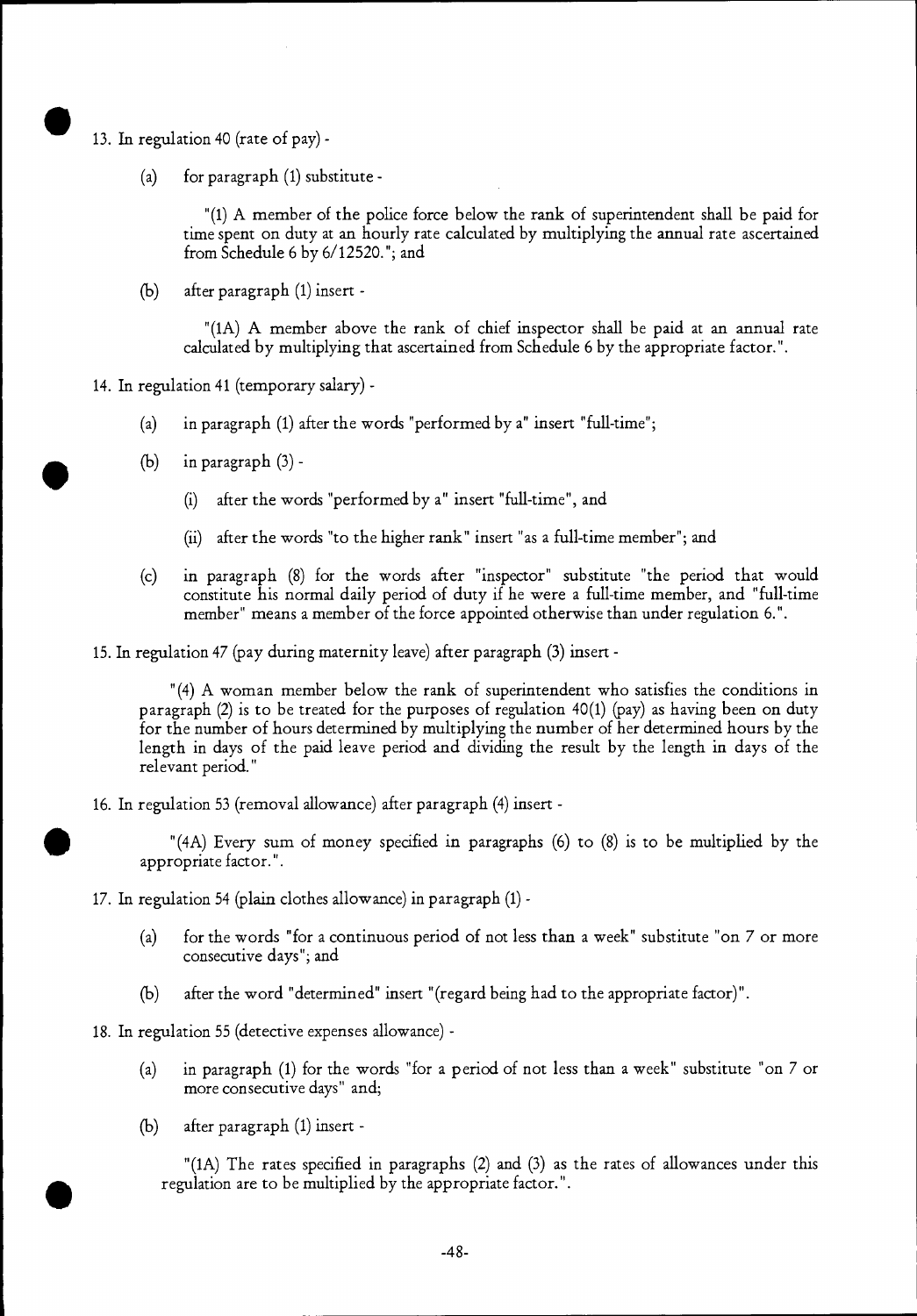19. In regulation 56 (subsistence and refreshment allowances) at the end of paragraph (2) insert -

", and in relation to a member below the rank of superintendent references in this regulation to his normal daily period of duty are to be construed as references to -

- (i) a period of duty lasting 8 hours, or
- (ii) periods of duty performed in one day amounting in total to 8 hours".
- 20. In Schedule 5 (university scholars) in paragraph 3(2) for the words "the rate of" substitute "the rate obtained by multiplying by the appropriate factor", and omit the words after "a year".
- 21. In Schedule 7 (effect of disciplinary action on pay and allowances) in paragraph 4
	- (a) after the words "13 weeks" insert "multiplied by the reciprocal of the appropriate factor"; and
	- (b) after the words "weekly pay" insert "multiplied by the appropriate factor".
- 22. In Schedule 9 (motor vehicle allowances) after paragraph 2(2) insert -

"(2A) The fixed element calculated in accordance with sub-paragraph (2) shall be multiplied by the appropriate factor.".

#### SCHEDULE 2 Regulation 8

#### RESTRICTIONS ON THE PRIVATE LIFE OF MEMBERS OF THE POLICE FORCE

- 1. A member of the police force shall at all times abstain from any activity which is likely to interfere with the impartial discharge of his duties or which is likely to give rise to the impression amongst members of the public that it may so interfere; and in particular a member of the police force shall not take any active part in politics.
- 2. A member of the police force shall not reside at premises which are not for the time being approved by the Chief Constable.

- (1) A member of the police force shall not, without the previous consent of the Chief Constable, receive a lodger in a house or quarters with which he is provided by the Department or sub-let any part of the house or quarters.
- (2) A member of the police force shall not, unless he has previously given written notice to the Chief Constable, receive a lodger in a house in which he resides and in respect of which he receives an allowance under Part II of Schedule 12 or sub-let any part of such a house.
- 4. A member of the police force shall not wilfully refuse or neglect to discharge any lawful debt.

<sup>3. -</sup>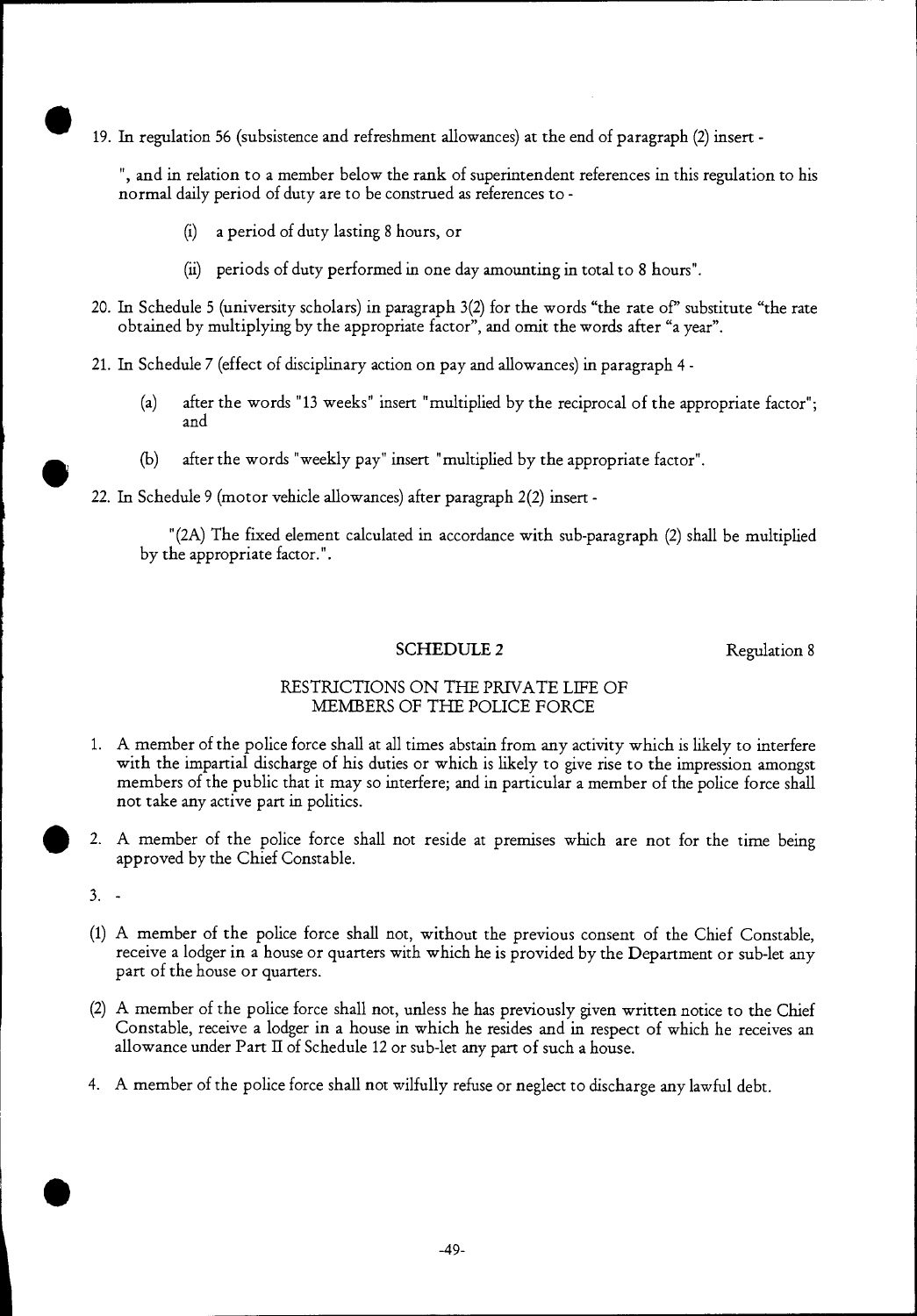#### SCHEDULE 3 Regulation 26

#### MODIFICATION FOR VARIABLE SHIFT ARRANGEMENTS

1. In regulation 24 (normal daily period of duty) for paragraphs (2) to (4) substitute -

"(2) As far as the exigencies of duty permit, a shift shall consist of one continuous period.

(3) Where in one day a member is on duty for a continuous period of 5 hours or more, time for refreshment shall, as far as the exigencies of duty permit, be allowed in accordance with the Table below.

#### Table

| Number of hours                         | Refreshment time |
|-----------------------------------------|------------------|
| Less than 6 hours                       | 30 minutes       |
| 6 hours or more, but less than 7 hours  | 35 minutes       |
| 7 hours or more, but less than 8 hours  | 40 minutes       |
| 8 hours or more, but less than 9 hours  | 45 minutes       |
| 9 hours or more, but less than 10 hours | 50 minutes       |
| 10 hours or more                        | 60 minutes       |

(4) Where a shift consists of two periods amounting in total to 5 hours or more and the member does not travel to and from his home between those periods, an interval for refreshment and rest shall normally be included at the beginning or end of one of them.".

- 2. In regulation 27 (rostering of duties)
	- (a) in paragraph (1) omit the word "annual";
	- (b) in paragraph (3)
		- (i) for the words "the 12 months following the date on which it comes into force" substitute "the period for which it has effect", and
		- (ii) in sub-paragraph (c) for the words "his scheduled daily periods of duty are" substitute "each of his shifts is";
	- (c) in paragraph (4)(a) for the words "daily periods of duty" substitute "shifts"; and
	- (d) in paragraph (5) for the words "daily period of duty" substitute "shift".
- 3. In regulation 28 (overtime)
	- (a) in paragraph (1)
		- (i) for the words "his tour of duty" substitute "a rostered shift",
		- (ii) for the words "tours of duty" substitute "rostered shifts", and
		- (iii) for the words "a tour of duty" and for the words "his normal daily period of duty" substitute "a rostered shift";
	- (b) in paragraph (6) for the words "tour of duty", wherever occurring, substitute "shift";
	- (c) omit paragraph (7)(b);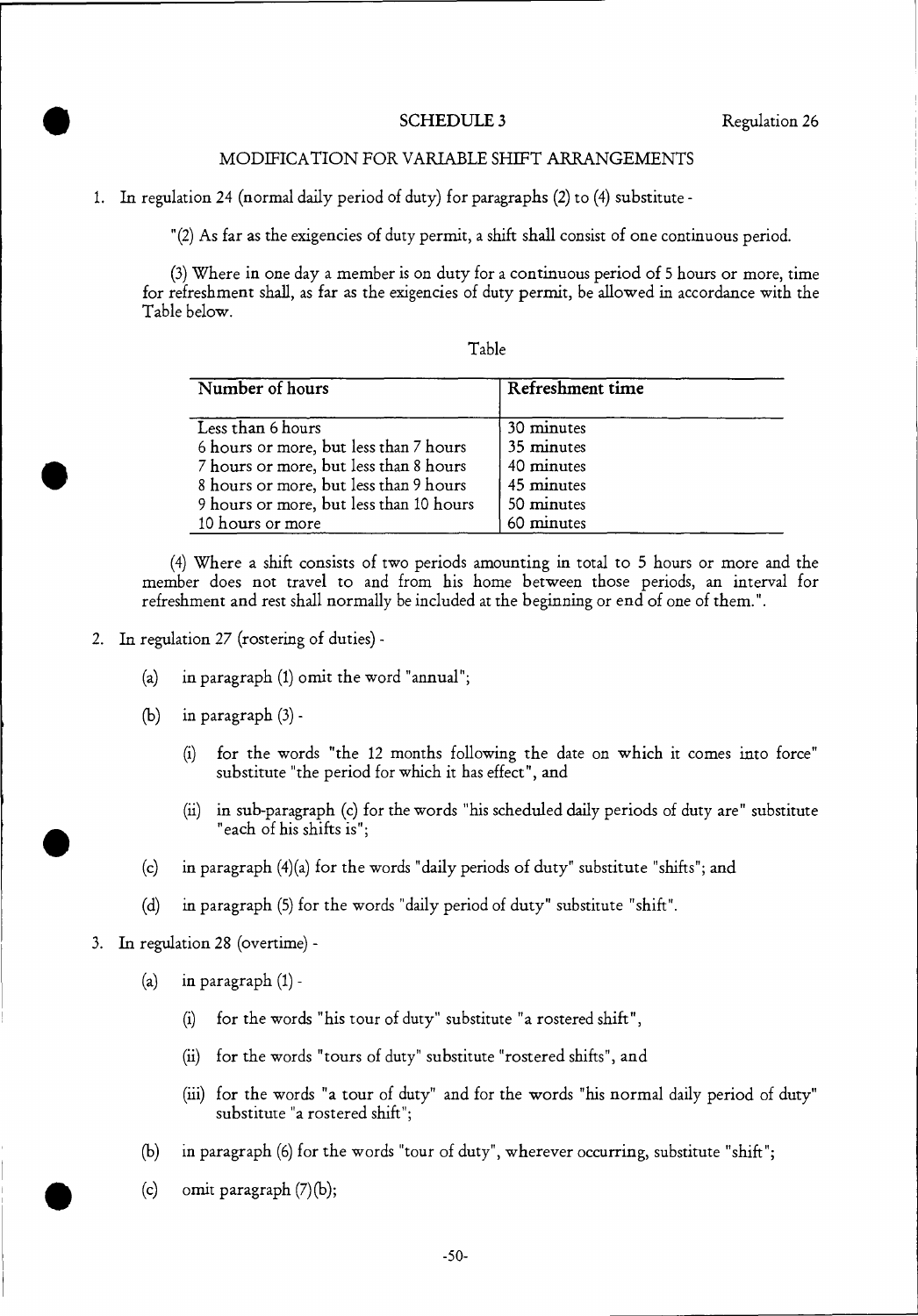- (d) in paragraph  $(7)(c)$  for the words "tours of duty" substitute "shifts";
- (e) in paragraph  $(7)(d)$  -
	- (i) for the words "a rostered tour of duty" substitute "a rostered shift",
	- (ii) for the words "begin that tour of duty" substitute "begin that shift",
	- (iii) for the words "his normal daily period of duty" substitute "a rostered shift", and
	- (iv) for the words "that tour of duty" substitute "that shift"; and
- (f) in paragraph (8) in the definition of "due notice" for the words "tour of duty" substitute "shift".
- 4. In regulation 29 (public holidays and rest days for ranks below inspector) in paragraph (2) after the words "the rate of" insert "not less than" and in paragraph (9)(f) for the words "a normal daily period of duty" substitute "a rostered shift".
- 5. In regulation 32 (travelling time treated as duty) for paragraph (1) substitute
	- "(1) This regulation applies to a member of the police force where
		- (a) a shift consists of two separate periods, or
		- (b) he is recalled to duty between two shifts,

and he travels to and from his home between those periods or, as the case may be, in consequence of his recall (in this regulation referred to as "relevant travelling").".

- 6. In regulation 34 (annual leave) omit paragraph (1).
- 7. In regulation 41 (temporary salary)
	- (a) in paragraph (3) for the words from "has been required" to "equal to" substitute "has had qualifying shifts amounting in total to 112 hours shall be paid in respect of each further qualifying shift in that year at the hourly rate arrived at by dividing by 8 a day's pay at";
	- (b) in paragraph (6)
		- (i) for sub-paragraph (a) substitute
			- "(a) has a qualifying shift as his last rostered shift in any year, and",
		- (ii) in sub-paragraph (b) for the word "day" substitute "shift",
		- (iii) for sub-paragraph (c) substitute
			- " (c) has a qualifying shift as his first rostered shift in the next following year,",
		- (iv) for the words from "the day" to "formed part of" substitute "the shift mentioned in sub-paragraph (c) and any qualifying shifts beginning on days that follow consecutively the day on which that shift began as if that shift or shifts had occurred in", and<br>
		(v) in the proviso for the words "day or days" substitute "shift or shifts"; and
		-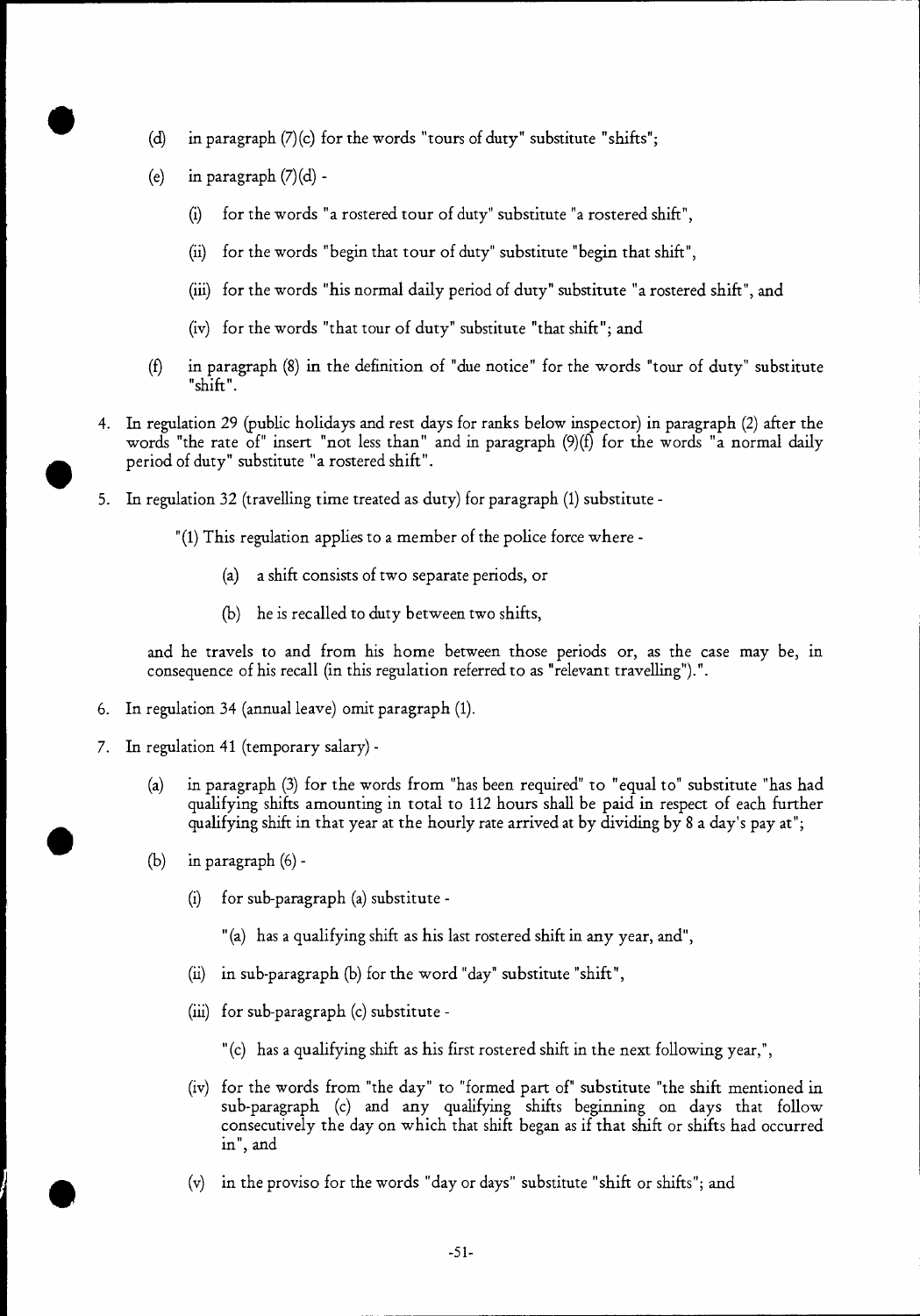(c) for paragraph (8) substitute -

"(8) For the purposes of this regulation the expression "qualifying shift" means, in relation to a member of the police force, a rostered shift throughout which he is required to perform duties normally performed by a member of the force of a higher rank than his own.".

- 8. In regulation 56 (subsistence and refreshment allowances) at the end of paragraph (2) insert ", and references in this regulation to a member's normal daily period of duty are to be construed as references to a rostered shift".
- 9. In regulation 61 (allowance for recurring escort duty, etc.) for the words "beyond the normal daily period" substitute "after rostered shifts".
- 10. Omit Schedule 4.

#### **SCHEDULE 4** Regulation 34

#### ANNUAL LEAVE

1.

- (1) Subject to regulation 34 and the provisions of this Schedule, every member of the police force of or above the rank of superintendent shall be granted in each leave year the following period of annual leave namely -
	- (a) in the case of a member of the rank of superintendent, 31 days;
	- (b) in the case of a member of a rank higher than that of superintendent who has not completed 10 years' relevant service, not less than 42 days; and
	- (c) in any other case, not less than 48 days.
- (2) Subject as aforesaid and to paragraph (3) below every member of the police force holding a rank below that of superintendent shall be granted in each leave year the period of leave set out opposite his relevant service as a member of the police force in the Table below -

Table

| Relevant service                   | Annual leave |  |
|------------------------------------|--------------|--|
| Under 5 years' relevant service    | 21 days      |  |
| 5 or more years' relevant service  | 23 days      |  |
| 10 or more years' relevant service | 26 days      |  |
| 15 or more years' relevant service | 27 days      |  |
| 20 or more years' relevant service | 29 days      |  |

(3) Where the annual leave entitlement of a member of the police force immediately before the coming into effect of this paragraph exceeded the period prescribed in.his case in respect of that year by the foregoing provisions of this paragraph he shall continue to be entitled to be granted such greater period of leave until such time as he shall have completed such number of years' relevant service as, by virtue of the said provisions, entitle him to an increased period of leave.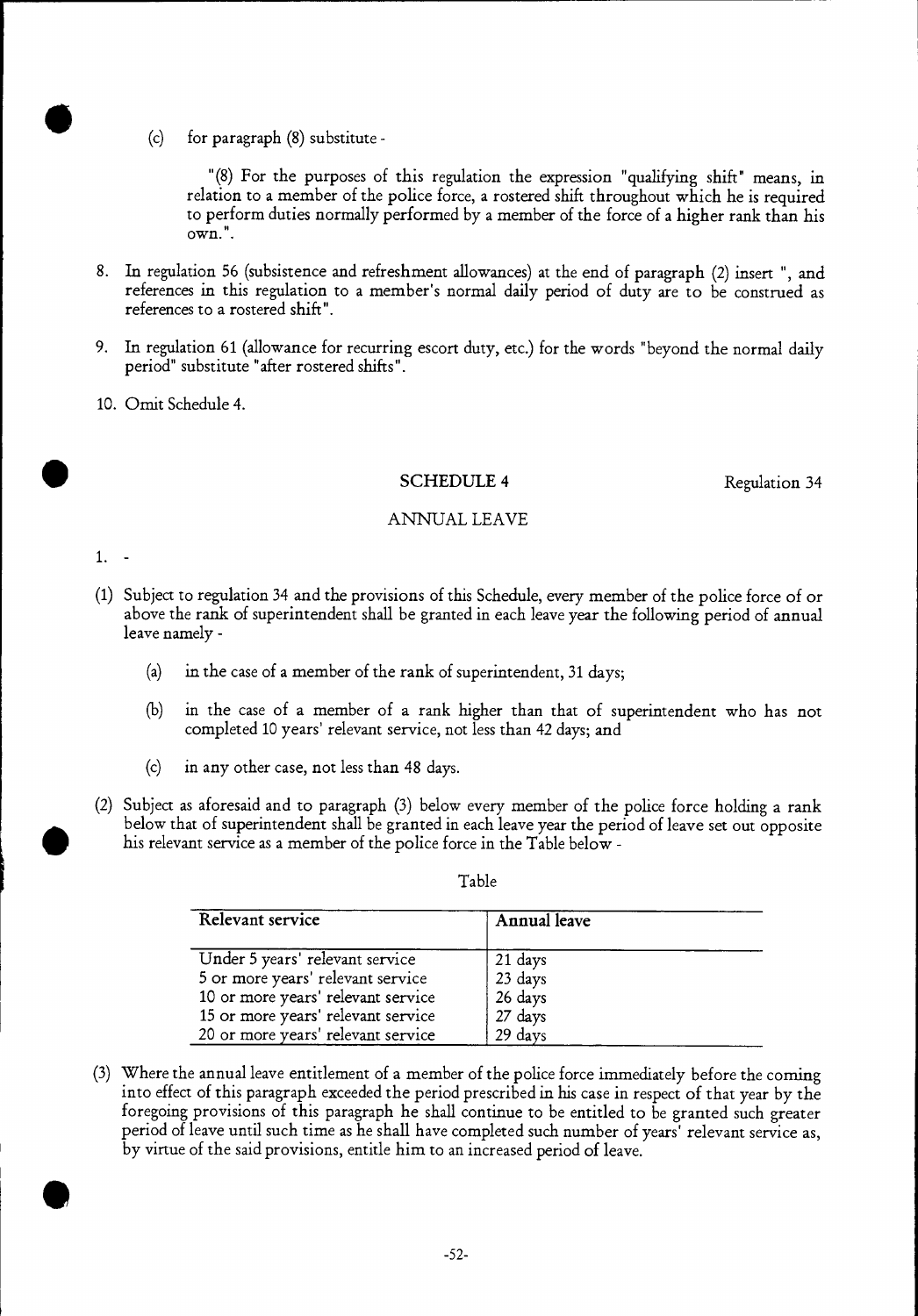• 2. In the leave year in which a member of the police force is appointed to, is promoted in, or retires from the force or completes such number of years' relevant service as will entitle him to an increased period of annual leave, his annual leave shall be calculated at the rate of a twelfth of the period of annual leave appropriate, under paragraph 1, to the rank held by him for each complete month of service in that rank in the leave year in question, a fraction of a day being reckoned as a day:

Provided that where a member of the police force is promoted or completes the said number of years' relevant service while completing a month's service in the leave year in question, he shall be treated for the purposes of this paragraph as if he had been promoted or, as the case may be, completed the said number of years' relevant service at the beginning of that month's service.

- 3. In the case of a member of the police force of a rank not higher than that of superintendent, the Chief Constable may, in his discretion and subject to the exigencies of duty -
	- (a) notwithstanding anything in paragraphs 1 and 2, where he is satisfied that, in any leave year, the member has not taken the full period of annual leave specified in those paragraphs, grant the member, during the following leave year, additional days of annual leave not exceeding the number of days not taken, so however that he shall not exercise his discretion so as to grant more than 5 additional days of annual leave to a member unless he is satisfied that there are exceptional circumstances and that it is in the interests of efficiency to do so;
	- (b) grant the member not more than 5 additional days of annual leave, to be taken in the last month of the leave year, subject to a corresponding reduction being effected in the member's period of annual leave under paragraph 1 for the following year.
- $4.$
- (1) Subject to sub-paragraph (2), days of annual leave granted under this Schedule may be taken, in the discretion of the Chief Constable and subject to the exigencies of duty, as a single period, or as single days, or in periods of more than one day or as half days.
- (2) In the case of a member below the rank of superintendent, not more than 3 days of annual leave shall be taken as half days, and where annual leave is so taken, the member -
	- (a) shall do duty on that day for 4 hours, and
	- (b) shall not be entitled to be allowed an interval for refreshment such as is mentioned in regulation 24(3).

•

- (1) Where a member of the police force has been recalled to duty from a period of absence from duty to which this paragraph applies, he shall be granted, in compensation for being recalled to duty on any day during that period which is a day of annual leave or a day taken off in lieu of overtime -
	- (a) if he was so recalled to duty for 1 or 2 days (whether or not in the latter case those days formed a single period), an additional 2 days' annual leave in lieu of each such day for which he was so recalled; or
	- if he was so recalled to duty for 3 or more days (whether or not forming a single period), 2 days' annual leave in lieu of each of the first 2 such days for which he was so recalled, and 1 1/2 days' annual leave in lieu of each such day for which he was so recalled thereafter. (b)

<sup>5.</sup>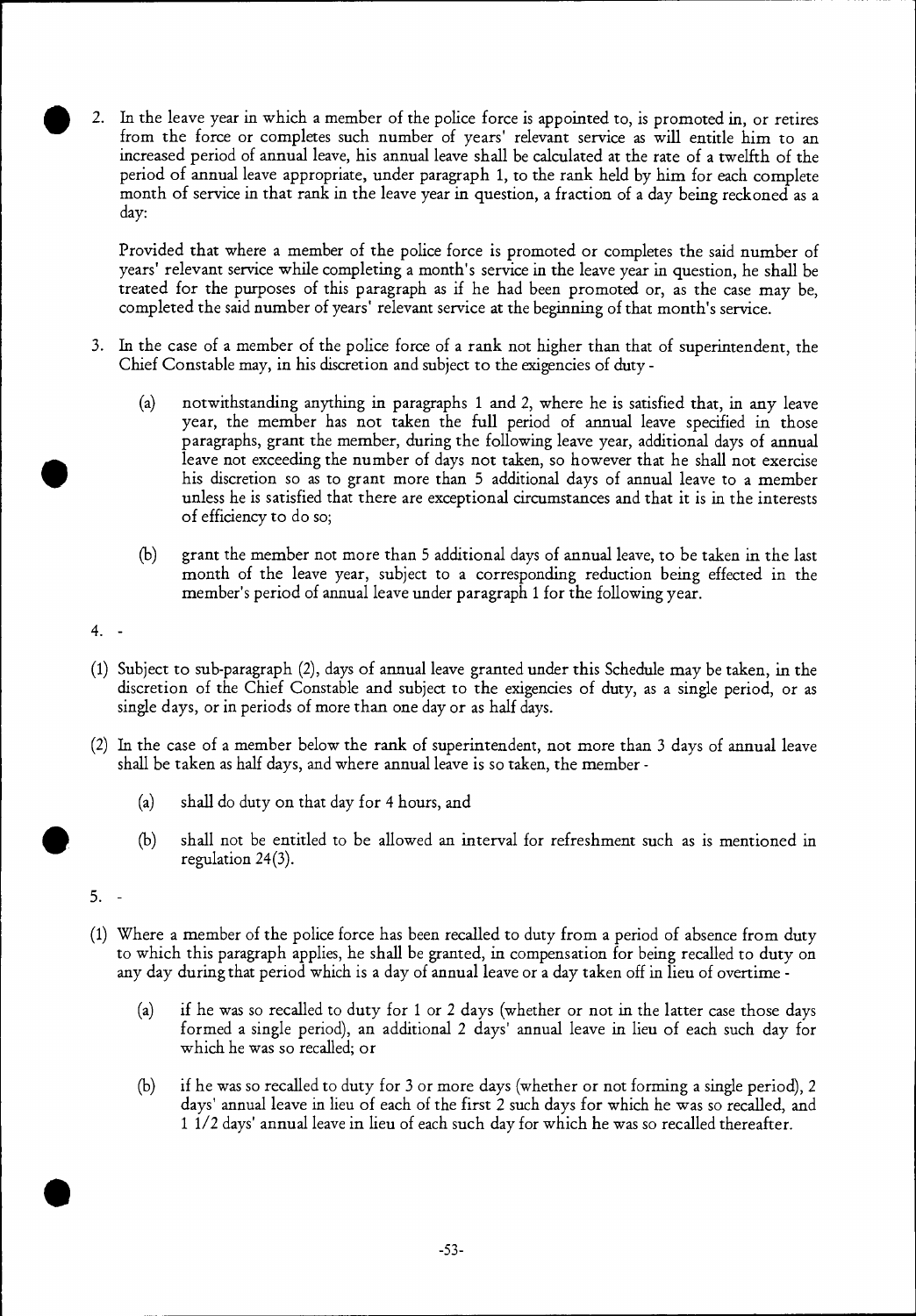• (2) This paragraph applies to a period of absence from duty of 3 or more days, where at least one of those days is a day of annual leave and the other days, if not days of annual leave, are rostered rest days, days taken off in lieu of overtime, public holidays (or days taken off in lieu thereof) or monthly leave days, or any combination thereof.

6.

(1) For the purposes of this Schedule -

"leave year" means that period of 12 months beginning on such date as may from time to time be determined by the Department;

"relevant service" means any service which the member concerned is entitled to reckon for the purposes of pay together with any service which he was previously so entitled to reckon -

- (a) in the case of a member below the rank of superintendent, in any lower rank;
- (b) in any other case, in the rank of superintendent or any higher rank,

except that relevant service shall not include any such service as is mentioned in regulation 45.

(2) Where a member of an aerodrome constabulary has been transferred to the police force by an order under section 30 of the Aviation Security Act 1982 (an Act of Parliament) then, for the purposes of this paragraph, his service in any rank in that constabulary shall be treated as if it were service in the corresponding rank in the police force.

SCHEDULE 5 Regulation 3, 39, 40, 64

#### UNIVERSITY SCHOLARS

1.

- (1) In this Schedule a reference to a university scholar is a reference to a member of the police force nominated for a course of university study by the Department or by the Chief Constable in pursuance of arrangements in that behalf approved by the Department and, in relation to such a member, "course" means the course for which he has been nominated and which he has undertaken and "study" means study for the purposes of that course. •
	- (2) For the purposes of this paragraph a full-time course leading to a degree awarded by the Council for National Academic Awards shall be treated as a course of university study notwithstanding that the course is provided otherwise than at a university.
	- 2. Regulations 24, 28 and 29 shall not apply to a university scholar for the duration of his course except for such period or periods, if any, as he is engaged otherwise than in study.

•

(1) This paragraph shall apply to a university scholar, not being a member of the City of London or metropolitan police force, who has undertaken a course of study given wholly or mainly at an institution within the City of London or the metropolitan police district.

<sup>3. -</sup>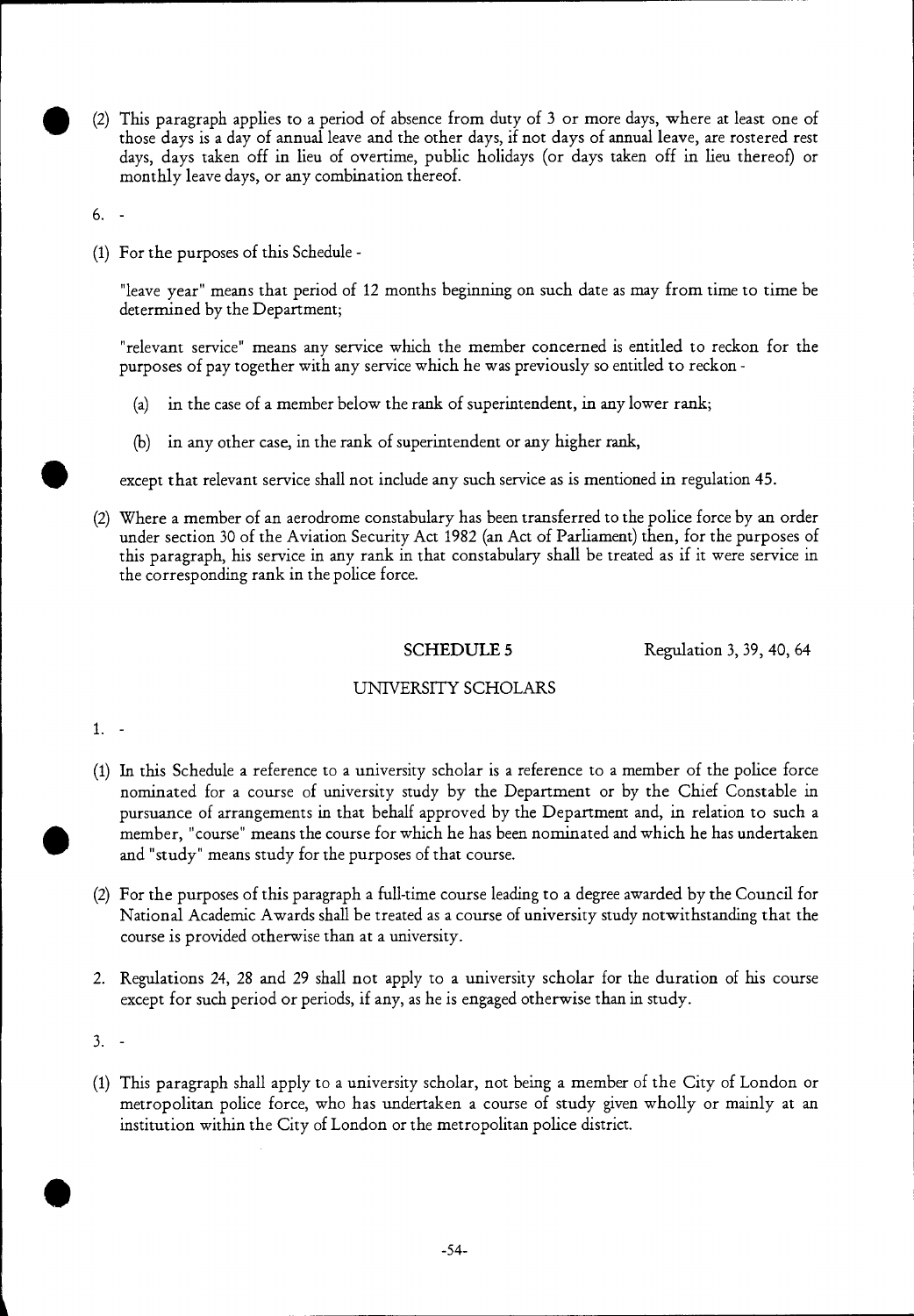- (2) Where such a university scholar takes up residence within the City of London or the metropolitan police district and the taking up of such residence is, in the opinion of the Chief Constable, due to his having undertaken his course, then, for the duration of the course (whether or not he is so resident throughout that period), he shall be entitled to supplementary pay at the rate of  $f.1,398$  a year and his rate of pay, determined in accordance with Part IV of these Regulations, shall be increased accordingly.
- 4. Where a university scholar moves his home and the removal is, in the opinion of the Chief Constable, due to his having undertaken or completed his course of study and is, in his opinion, reasonable in all the circumstances of his case, regulation 53 shall have effect in his case as if the removal were such as is mentioned in paragraph (1) thereof.

#### SCHEDULE 6 Regulation 40

#### DETERMINATION OF PAY

*0* 1. -

- (1) Subject to paragraph 2 and 3, the annual pay of a member of the police force is the amount specified below at the pay point for his pay category.
- (2) The pay points for the superintendent are the following:

| Pay category | Pay point | Amount |
|--------------|-----------|--------|
|              |           |        |
|              |           | 43,143 |
| B            |           | 44,493 |
| Ć            |           | 45,849 |
| D            |           | 47,202 |
| Ε            |           | 48,705 |
| F            | 6         | 50,325 |
| G            |           | 51,204 |
| Н            | 8         | 52,323 |
|              |           | 53,556 |

(3) The pay categories for the superintendent are the following:

| Category     | Description                                                                                                                                                                                                                                                                                                                                                                                                                                                                                                            |
|--------------|------------------------------------------------------------------------------------------------------------------------------------------------------------------------------------------------------------------------------------------------------------------------------------------------------------------------------------------------------------------------------------------------------------------------------------------------------------------------------------------------------------------------|
| $\mathbf{A}$ | The member is a superintendent and -<br>was appointed in that rank after 31st August 1994,<br>(a)<br>(b)<br>immediately before his appointment was an inspector or chief inspector in pay<br>category F or a lower category, and<br>has not completed one year's service in the rank of superintendent.<br>(c)                                                                                                                                                                                                         |
| $\, {\bf B}$ | The member is a superintendent -<br>(a) who was appointed in that rank before 1st September 1994 and has not<br>completed one year's service in it, or<br>who was appointed in that rank after 31st August 1994 and has not completed<br>(b)<br>one year's service in it but, immediately before his appointment, was a chief<br>inspector in pay category G or a higher category, or<br>who was appointed in that rank after 31st August 1994 at pay category A and<br>(c)<br>has completed one year's service in it. |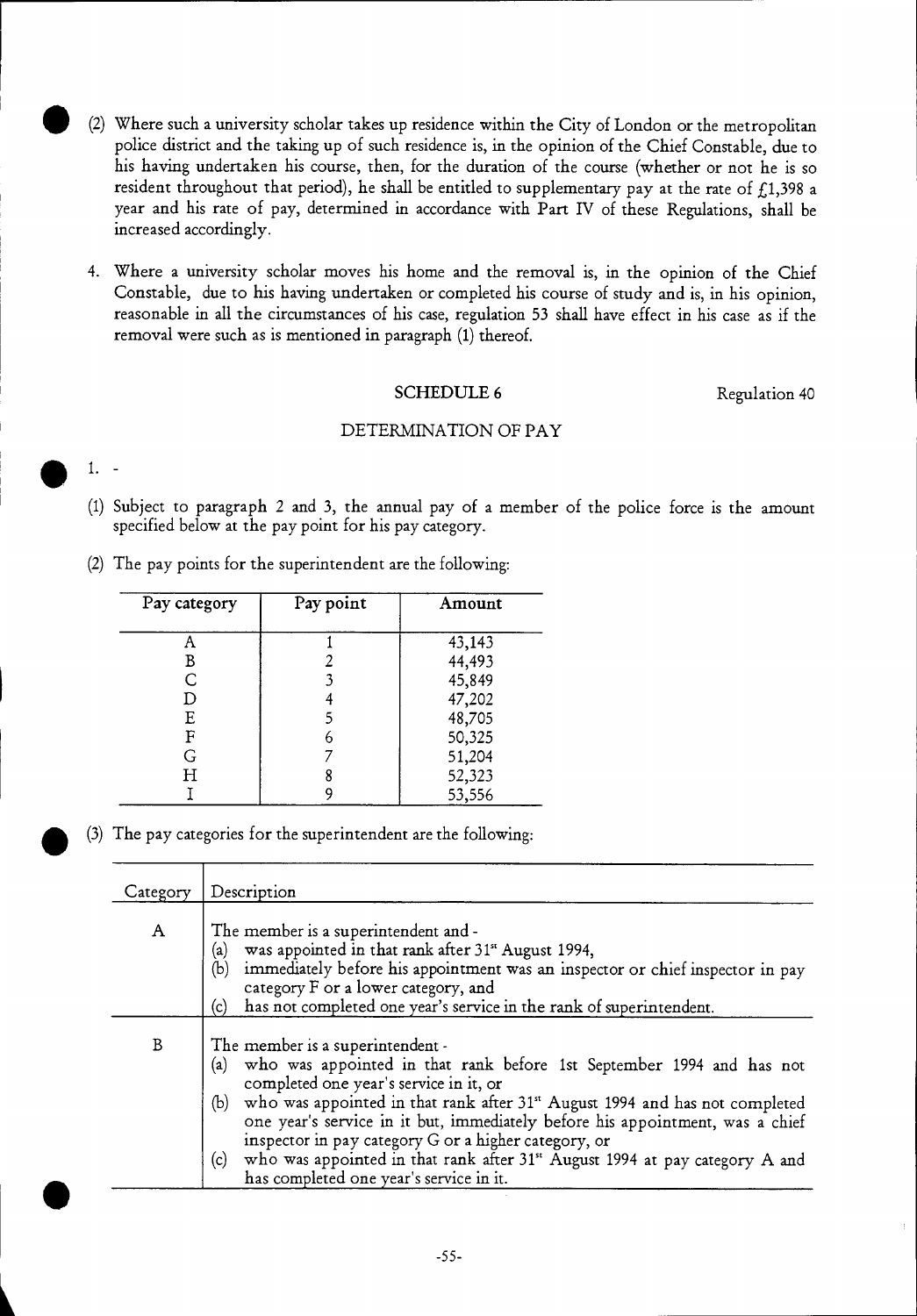| Category<br>$\mathsf{C}$  | Description<br>The member is a superintendent -<br>who was appointed in that rank before 1 <sup>st</sup> September 1994 and has completed<br>(a)<br>one year's service in it, or                       |
|---------------------------|--------------------------------------------------------------------------------------------------------------------------------------------------------------------------------------------------------|
|                           | who was appointed in that rank after 31 <sup>st</sup> August 1994 and has completed one<br>(b)<br>year's service in it at pay category B.                                                              |
| D                         | The member is a superintendent -<br>who was appointed in that rank before 1st September 1994 and has completed 2<br>(a)<br>years' service in it, or                                                    |
|                           | who was appointed in that rank after 31 <sup>st</sup> August 1994 and has completed one<br>(b)<br>year's service in it at pay category C.                                                              |
| ${\bf E}$                 | The member is a superintendent -                                                                                                                                                                       |
|                           | who was appointed in that rank before 1st September 1994 and has completed 3<br>(a)<br>or more years' service in it, or                                                                                |
|                           | who was appointed in that rank after 31 <sup>st</sup> August 1994 and has completed one<br>(b)<br>year's service in it at pay category D.                                                              |
| $\boldsymbol{\mathrm{F}}$ | The member is a superintendent -<br>who has been assigned by the Department on the advice of the Chief Constable<br>(a)                                                                                |
|                           | to this category, or<br>who has completed one year's service at pay category E, or<br>(b)                                                                                                              |
|                           | who has completed one or more year's service in this pay category and who<br>(c)<br>does not qualify for pay category G, H or I.                                                                       |
| G                         | The member is a superintendent -                                                                                                                                                                       |
|                           | who has been assigned by the Department on the advice of the Chief Constable<br>(a)<br>to this category, or                                                                                            |
|                           | who has been assigned to pay category F by virtue of a decision under<br>(b)<br>paragraph (a) of the description of that category and who has completed one<br>year's service at that pay category, or |
|                           | who has completed one or more year's service in this pay category and who<br>(c)<br>does not qualify for pay category H or I.                                                                          |
| H                         | The member is a superintendent -                                                                                                                                                                       |
|                           | who has been assigned by the Department on the advice of the Chief Constable<br>(a)<br>to this category, or                                                                                            |
|                           | who has been assigned to pay category G by virtue of a decision under<br>(b)<br>paragraph (a) of the description of that category and who has completed one                                            |
|                           | year's service at that pay category, or<br>who has completed one or more year's service in this pay category and who<br>(c)<br>does not qualify for pay category I.                                    |
| $\bf I$                   | The member is a superintendent -                                                                                                                                                                       |
|                           | whose pay category would otherwise be H but who has been assigned by the<br>(a)<br>Department on the advice of the Chief Constable to this category, or                                                |
|                           | who has been assigned to pay category H by virtue of a decision under<br>(b)<br>paragraph (a) of the description of that category and who has completed one<br>year's service at that pay category, or |
|                           | who has completed one or more year's service in this pay category.<br>(c)                                                                                                                              |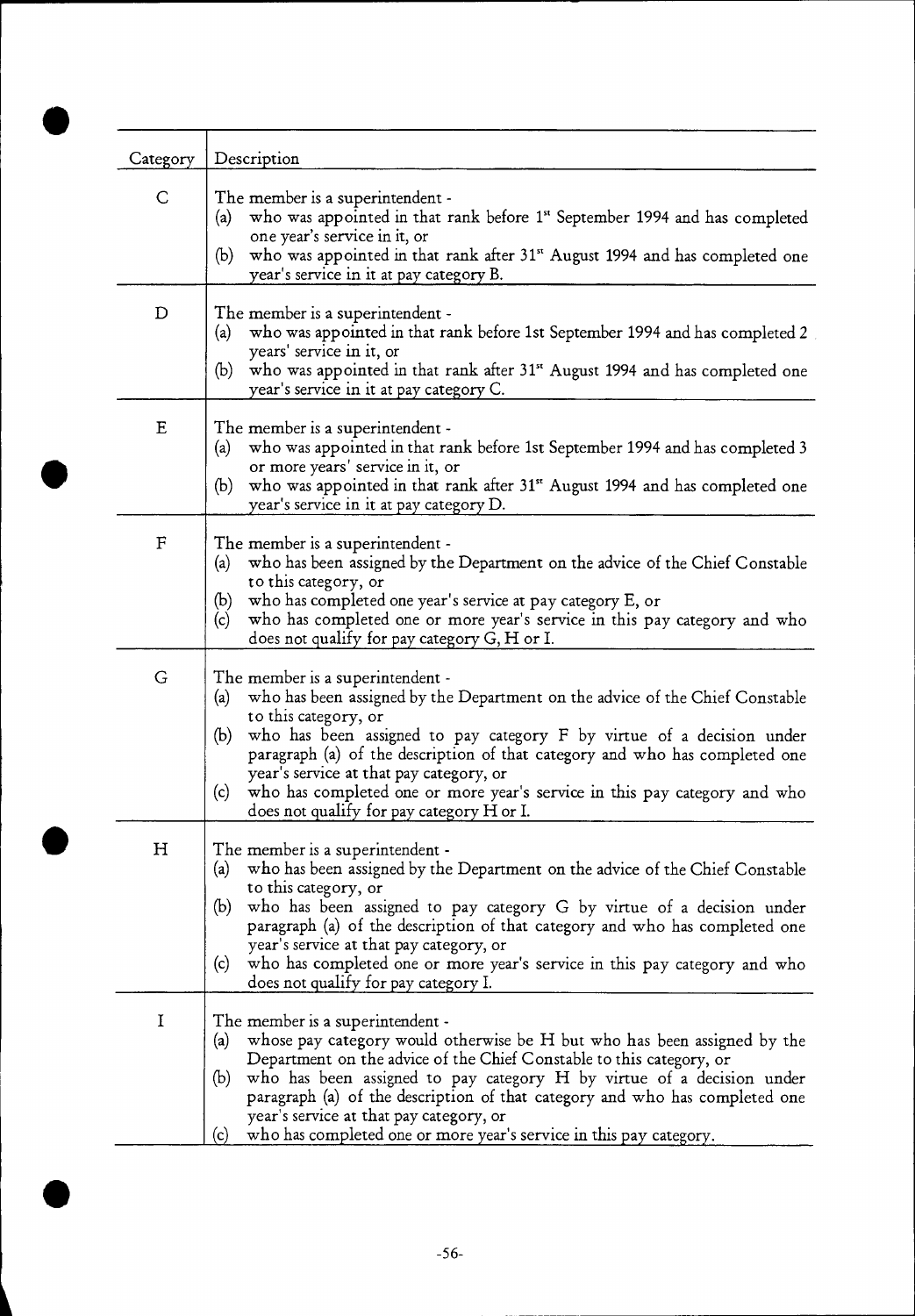(4) The pay points for inspectors and chief inspectors are the following -

 $\overline{\phantom{0}}$ 

| Pay category | Pay point | Amount |
|--------------|-----------|--------|
|              |           | 32,862 |
| B            |           | 33,831 |
| Ć            |           | 34,797 |
| D            |           | 35,760 |
| E            |           | 36,729 |
| F            | 6         | 37,485 |
| G            |           | 38,247 |
| Н            |           | 39,006 |
|              |           | 39,687 |

(5) The pay categories for inspectors and chief inspectors are the following -

| Category     | Description                                                                                                                                                                                                                                                                                                                                                                                                                                                                                                                                                                                                                                                                                                                                                                                                                                           |
|--------------|-------------------------------------------------------------------------------------------------------------------------------------------------------------------------------------------------------------------------------------------------------------------------------------------------------------------------------------------------------------------------------------------------------------------------------------------------------------------------------------------------------------------------------------------------------------------------------------------------------------------------------------------------------------------------------------------------------------------------------------------------------------------------------------------------------------------------------------------------------|
| $\mathbf{A}$ | The member is an inspector who-<br>has not completed one year's service in that rank, and<br>(a)<br>(b)<br>was not on 31st August 1994 an inspector to whom the revoked paragraph 1(3)<br>applied.                                                                                                                                                                                                                                                                                                                                                                                                                                                                                                                                                                                                                                                    |
| B            | The member is an inspector who has either -<br>completed one year's service in that rank, or<br>(a)<br>not completed one year's service in it but was on 31 <sup>st</sup> August 1994 an inspector<br>(b)<br>to whom the revoked paragraph 1(3) applied.                                                                                                                                                                                                                                                                                                                                                                                                                                                                                                                                                                                              |
| $\mathsf C$  | The member is an inspector who has either -<br>completed 2 years' service in that rank, or<br>(a)<br>(b) not completed 2 years' service in it but -<br>was on 31st August 1994 an inspector to whom the revoked paragraph<br>(i)<br>$1(3)$ applied, and<br>has completed one year's service in that rank.<br>(ii)                                                                                                                                                                                                                                                                                                                                                                                                                                                                                                                                     |
| $\mathbf D$  | The member is an inspector who has either-<br>completed 3 years' service in that rank, or<br>(a)<br>not completed 3 years' service in it, but -<br>(b)<br>was on 31st August 1994 an inspector to whom the revoked paragraph<br>(i)<br>$1(3)$ applied, and<br>has completed 2 years' service in that rank.<br>(ii)                                                                                                                                                                                                                                                                                                                                                                                                                                                                                                                                    |
| E            | The member is -<br>(a)<br>a person appointed in the rank of chief inspector who has not completed one<br>years' service in it and has not be assigned to pay category F,<br>(b)<br>an inspector who, having completed 3 years' service in that rank and having<br>been assigned to this pay category by the Department on the advice of the<br>Chief Constable, thereby holds the rank of chief inspector, or -<br>an inspector who has completed 4 years or more service in that rank, or<br>(c)<br>(d)<br>an inspector who has not completed 4 years' service in that rank and who has<br>not been assigned to the category by virtue of paragraph (b) of this description,<br>but who-<br>(i)<br>was on 31st August 1994 an inspector to whom the revoked paragraph<br>$1(3)$ applied, and<br>has completed 3 years' service in that rank.<br>(ii) |

•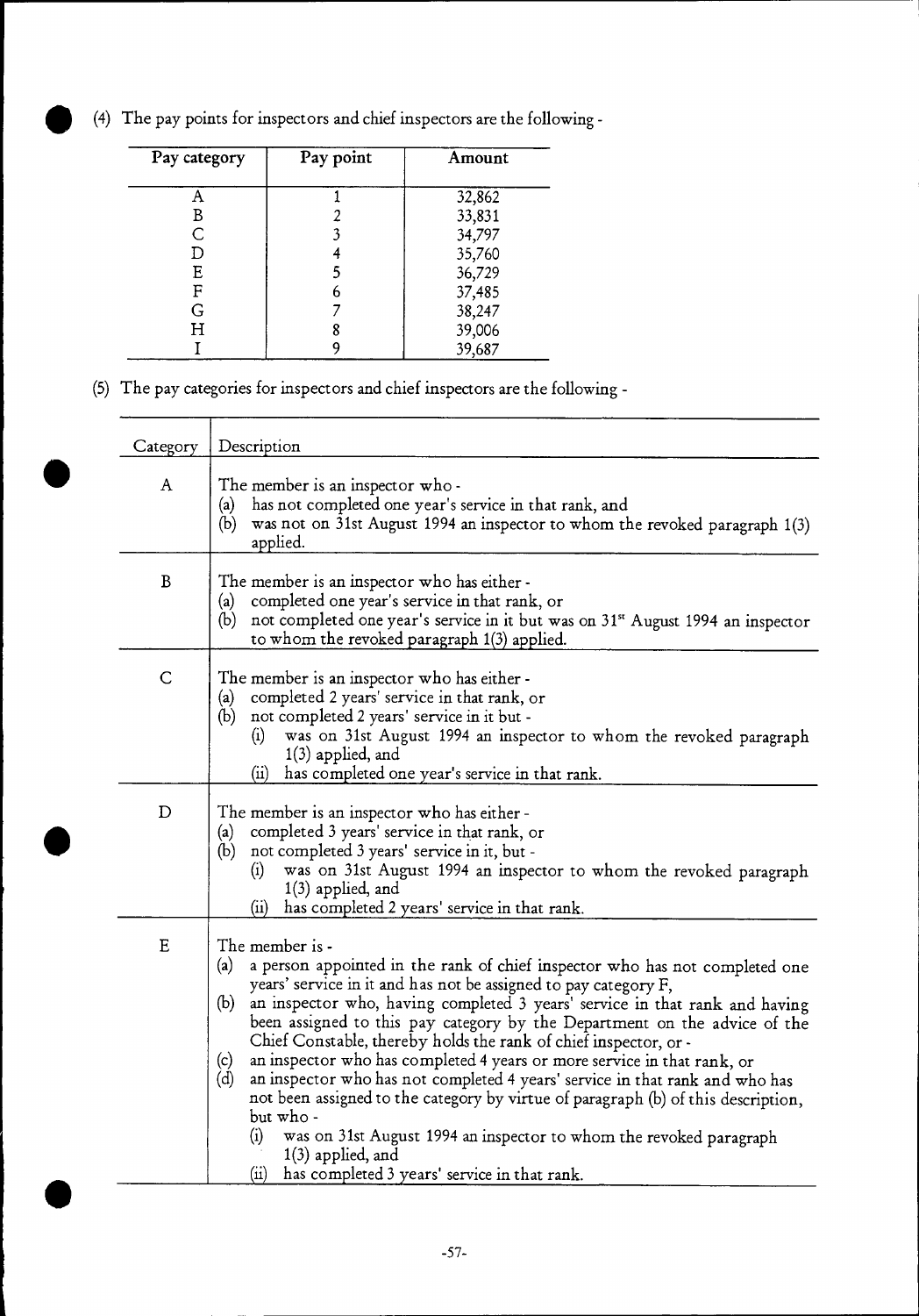| Category | Description                                                                                                                                                                                                                                                                                                                                                                                                                                                                                                                                                                                                                                                                                                                                                                                                                                                                      |
|----------|----------------------------------------------------------------------------------------------------------------------------------------------------------------------------------------------------------------------------------------------------------------------------------------------------------------------------------------------------------------------------------------------------------------------------------------------------------------------------------------------------------------------------------------------------------------------------------------------------------------------------------------------------------------------------------------------------------------------------------------------------------------------------------------------------------------------------------------------------------------------------------|
| F        | The member is -<br>a person appointed in or holding the rank of chief inspector who has<br>(a)<br>completed one year's service in it at pay category E,<br>(b) a person who was a chief inspector on 31st August 1994 -<br>who has completed one year's service in that rank, or<br>(i)<br>(ii) to whom on that date the revoked paragraph $1(3)$ applied and who has not<br>completed one year's service in that rank,<br>a person appointed in the rank of chief inspector who was assigned to this pay<br>(c)<br>category by the Department on the advice of the Chief Constable and has not<br>completed one year's service in it,<br>an inspector who, having completed 3 or more years' service in that rank and<br>(d)<br>having been assigned to this pay category by the Department on the advice of<br>the Chief Constable, thereby holds the rank of chief inspector. |
| G        | The member is a chief inspector -<br>who has completed one year's service in that rank and has been assigned to this<br>(a)<br>pay category by the Department on the advice of the Chief Constable, or<br>(b) who has completed one year's service in it at pay category F, or<br>(c) who was a chief inspector on 31st August 1994 and -<br>who has completed 2 years' service in that rank, or<br>(i)<br>(ii) to whom on that date the revoked paragraph 1(3) applied and who has<br>completed one year's service, but not 2 years' service, in that rank, or<br>who has completed one or more year's service in this pay category and who<br>(d)<br>does not qualify for pay category H or I.                                                                                                                                                                                 |
| Η        | The member is a chief inspector who held that rank on 31 <sup>st</sup> August 1994 and -<br>(a) who has completed three years' service in that rank, or<br>to whom on that date the revoked paragraph 1(3) applied and who has<br>(b)<br>completed two, but not three, years' service in that rank.                                                                                                                                                                                                                                                                                                                                                                                                                                                                                                                                                                              |
| I        | The member is a chief inspector who held that rank on 31 <sup>st</sup> August 1994 and -<br>who has completed four or more years' service in that rank, or<br>(a)<br>to whom on that date the revoked paragraph 1(3) applied and who has<br>(b)<br>completed three, but not four, years' service in that rank.                                                                                                                                                                                                                                                                                                                                                                                                                                                                                                                                                                   |

(6) The pay points for sergeants are the following -

| Pay category | Pay point | Amount   |
|--------------|-----------|----------|
|              |           | 25407.00 |
| B            |           | 26235.00 |
|              |           | 27243.00 |
| D            |           | 28167.00 |
| F            |           | 28773.00 |
|              |           | 29634.00 |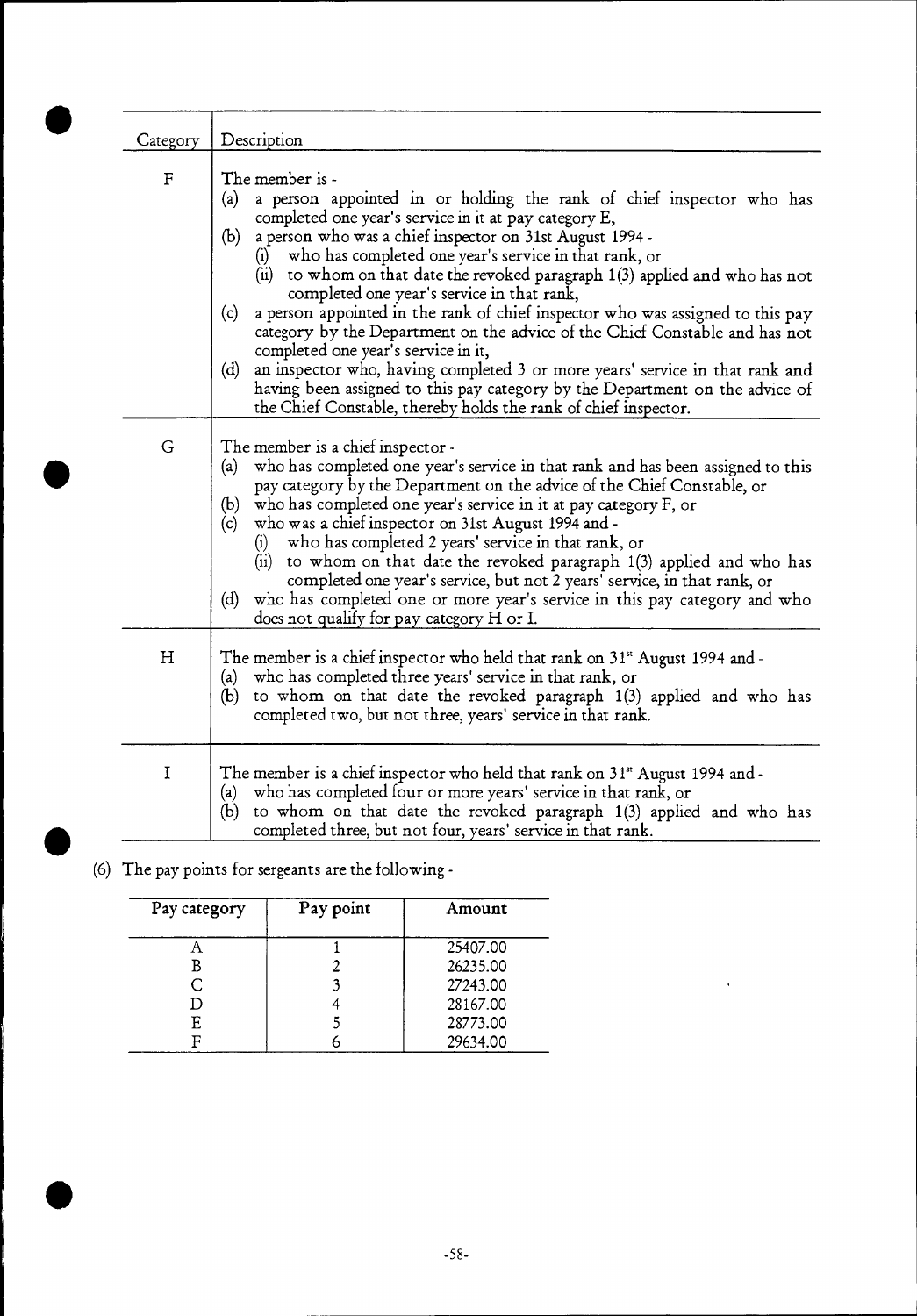0 (7) The pay categories for sergeants are the following -

| Category | Description                                                              |
|----------|--------------------------------------------------------------------------|
| A        | The member has not completed one year's service in the rank of sergeant. |
| B        | The member has completed one year's service in that rank.                |
| C        | The member has completed 2 years' service in that rank.                  |
| D        | The member has completed 3 years' service in that rank.                  |
| E        | The member has completed 4 years' service in that rank.                  |
| F        | The member has completed 5 years' or more service in that rank.          |

(8) The pay points for constables are the following -

| Pay category | Pay point | Amount   |
|--------------|-----------|----------|
| A            |           | 18512.00 |
| B            | 2         | 19713.00 |
| P            | 1(P)      | 20235.00 |
| С            |           | 20940.00 |
| D            |           | 21609.00 |
| E            | 5         | 22314.00 |
| F            | 6         | 22959.00 |
| G            |           | 23541.00 |
| Н            | 8         | 23541.00 |
|              | 9         | 24306.00 |
|              | 10        | 24306.00 |
| $\bf K$      | 11        | 25197.00 |
|              | 12        | 25197.00 |
| м            | 13        | 26235.00 |

(9) The pay categories for constables are the following -

•

**•** 

| Category | Description                                                                                                                                                                                                                                                                                                                                                               |
|----------|---------------------------------------------------------------------------------------------------------------------------------------------------------------------------------------------------------------------------------------------------------------------------------------------------------------------------------------------------------------------------|
| A        | The member -<br>(a) was appointed before 1st September 1994, was under 22 years of age on<br>appointment and has not completed one year's service, or<br>(b) was appointed after 31 <sup>st</sup> August 1994, is not a protected member, and is<br>undergoing initial training.                                                                                          |
| B        | The member -<br>(a) was appointed before 1st September 1994, was under 22 years of age on<br>appointment and has completed one year's service, or<br>(b) was appointed after 31 <sup>st</sup> August 1994, is not a protected member, has completed<br>initial training and has been assigned by the Department on the advice of the<br>Chief Constable to this category. |

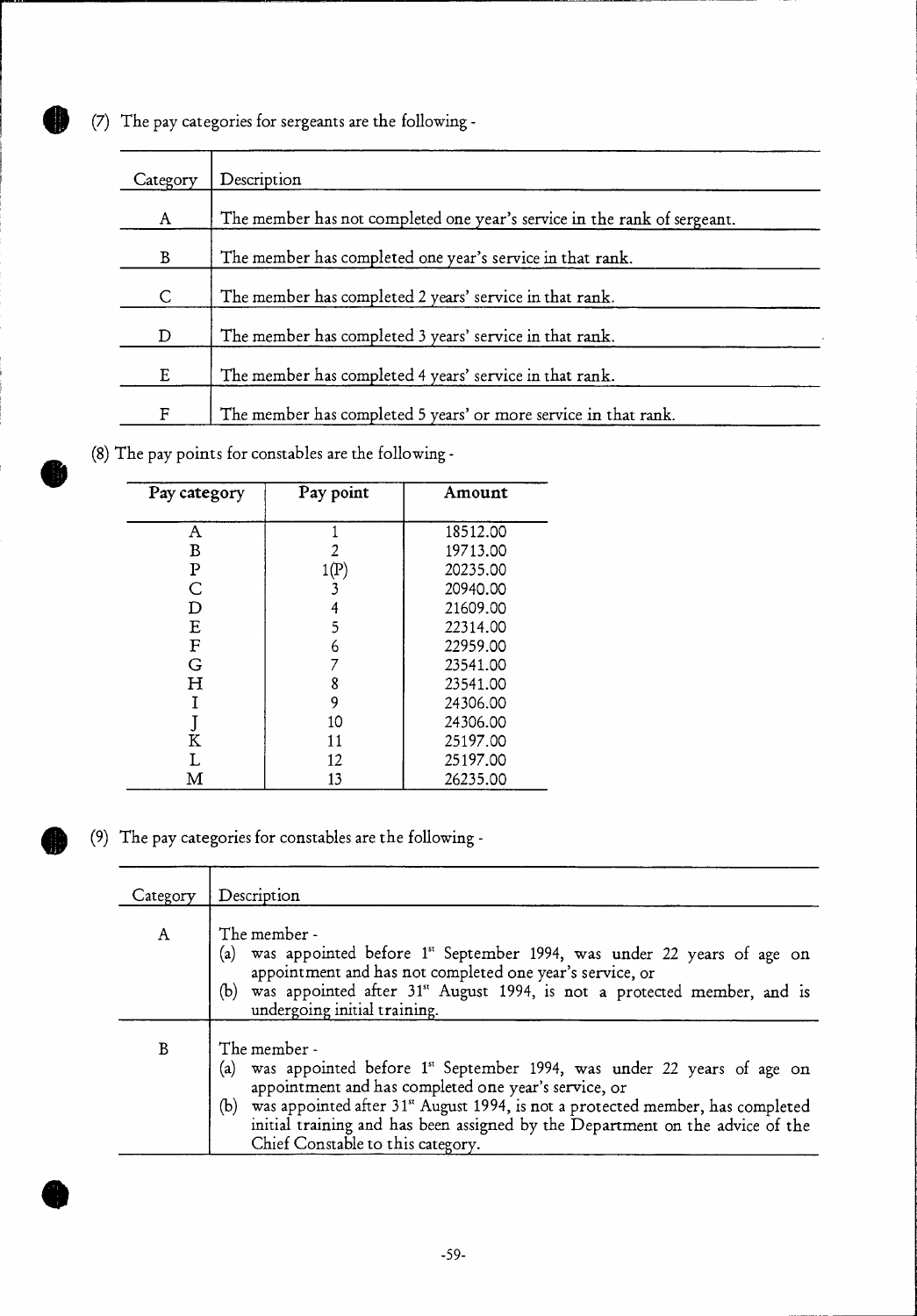| Category    | Description                                                                                                                                                                              |
|-------------|------------------------------------------------------------------------------------------------------------------------------------------------------------------------------------------|
| $\mathbf P$ | The member is a protected member and -<br>is undergoing initial training,<br>(a)<br>or has been assigned by the Department on the advice of the Chief Constable<br>(b)<br>to category C. |
| C           | The member was appointed after 31st August 1994, has completed initial training<br>and has been assigned by the Department on the advice of the Chief Constable to<br>this category.     |
| D           | The member -<br>has completed 2 years' service, or<br>(a)<br>was appointed before 1st September 1994 and was of the age of 22 years or over<br>(b)<br>on appointment.                    |
| E           | The member has completed 3 years' service.                                                                                                                                               |
| ${\bf F}$   | The member has completed 4 years' service.                                                                                                                                               |
| G           | The member has completed 5 years' service.                                                                                                                                               |
| н           | The member has completed 6 years' service.                                                                                                                                               |
| I           | The member has completed 7 years' service.                                                                                                                                               |
|             | The member has completed 8 years' service.                                                                                                                                               |
| K           | The member has completed 10 years' service.                                                                                                                                              |
| L           | The member has completed 12 years' service.                                                                                                                                              |
| M           | The member has completed 14 years' or more service.                                                                                                                                      |

(10)In sub-paragraph (5) above, the revoked "paragraph 1(3)" means paragraph 1(3) of Schedule 5 to the Police Regulations 1982 (which required pay to be determined in certain cases as if the member had an additional year's service) as it had effect on 31st August 1994; and in sub-paragraph (9), references to completing service of a specified number of years include service spent on initial training or on probation, and references to a protected member are to a member who was appointed after 31" August 1994 but before 30th September 1994 and was of the age of 22 years or over on appointment.

2. -

- (1) Where immediately before 1st September 1978 the annual pay of a superintendent was greater than  $f(7,839, h$  is annual pay determined in accordance with paragraph 1 shall be increased by  $f(42.1)$
- (2) Where a member promoted to or appointed in the rank of sergeant last served before his promotion or appointment in the rank of constable, then his annual pay for the rank of sergeant shall be determined -
	- (a) if he had 12 or more (but less than 14) years' reckonable service as a constable, as if he had an additional year's service as a sergeant;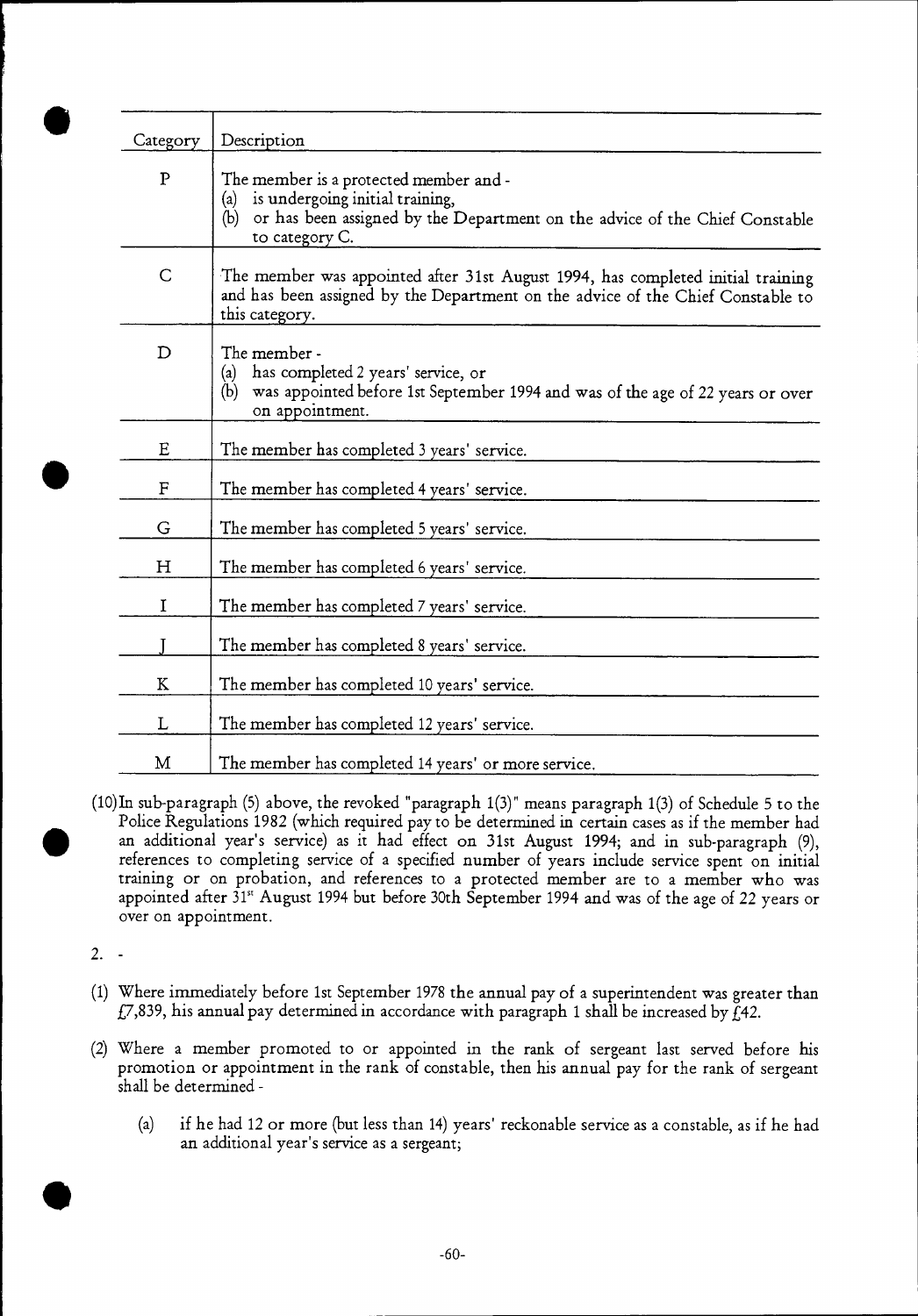- 0 (b) if he had 14 or more years' service as a constable, as if he had an additional 2 years' service as a sergeant.
- (3) In sub-paragraph (2) any reference to a member's reckonable service in any rank is a reference to the service reckonable for the purpose of his pay in the rank, including any additional service reckonable by virtue of this paragraph or otherwise.
- (4) The scale of pay of a member holding a rank above that of constable, not being a rank mentioned in paragraph 1, shall be such as shall be determined by the Department.
- 3. The salary of the Chief Constable shall be such as may be agreed between the Department and the Chief Constable, but shall not exceed the maximum of the lowest point set for chief constables on fixed-term appointments in England and Wales.

SCHEDULE 7 Regulations 40, 63

#### EFFECT OF DISCIPLINARY ACTION ON PAY AND ALLOWANCES

- 1.
- (1) Subject to paragraph 3, a member of the police force suspended under the Discipline Regulations who -
	- (a) is detained in pursuance of a sentence of a court in an institution (within the meaning of the Custody Act 1995), or is in custody (whether in prison or elsewhere) between conviction by a court and sentence, or
	- (b) has absented himself from duty and whose whereabouts are unknown to the Chief Constable (or an officer acting as Chief Constable),

shall not, by virtue of regulation 40, be entitled to pay in respect of his period in detention or custody or, as the case may be, in respect of the period during which his whereabouts are unknown as aforesaid.

- (2) Where the member suspended is the Chief Constable or other senior officer within the meaning of the Police (Discipline) (Senior Officers) Regulations 1980, sub-paragraph (1) (b) shall have effect as if for the words after "unknown" there were substituted "to the Department".
- 2. Subject to paragraph 3, a member of the police force suspended under the Discipline Regulations shall not, by virtue of Part V of these Regulations, be entitled to any allowance, in respect of the period of suspension, other than an allowance under Part II of Schedule 12.
- 3. Where a member of the police force returns to duty when the period of suspension comes to an end, and -
	- (a) it has been decided that he shall not be charged with a disciplinary offence, or
	- (b) he has been so charged and all the charges have been dismissed, or
	- (c) he has been so charged and has been punished by a reduction in his rate of pay, fine, reprimand or caution,

he shall receive, as from the date of his suspension, the pay to which, but for paragraph 1, and the allowances to which, but for paragraph 2, he would have been entitled by virtue of these Regulations.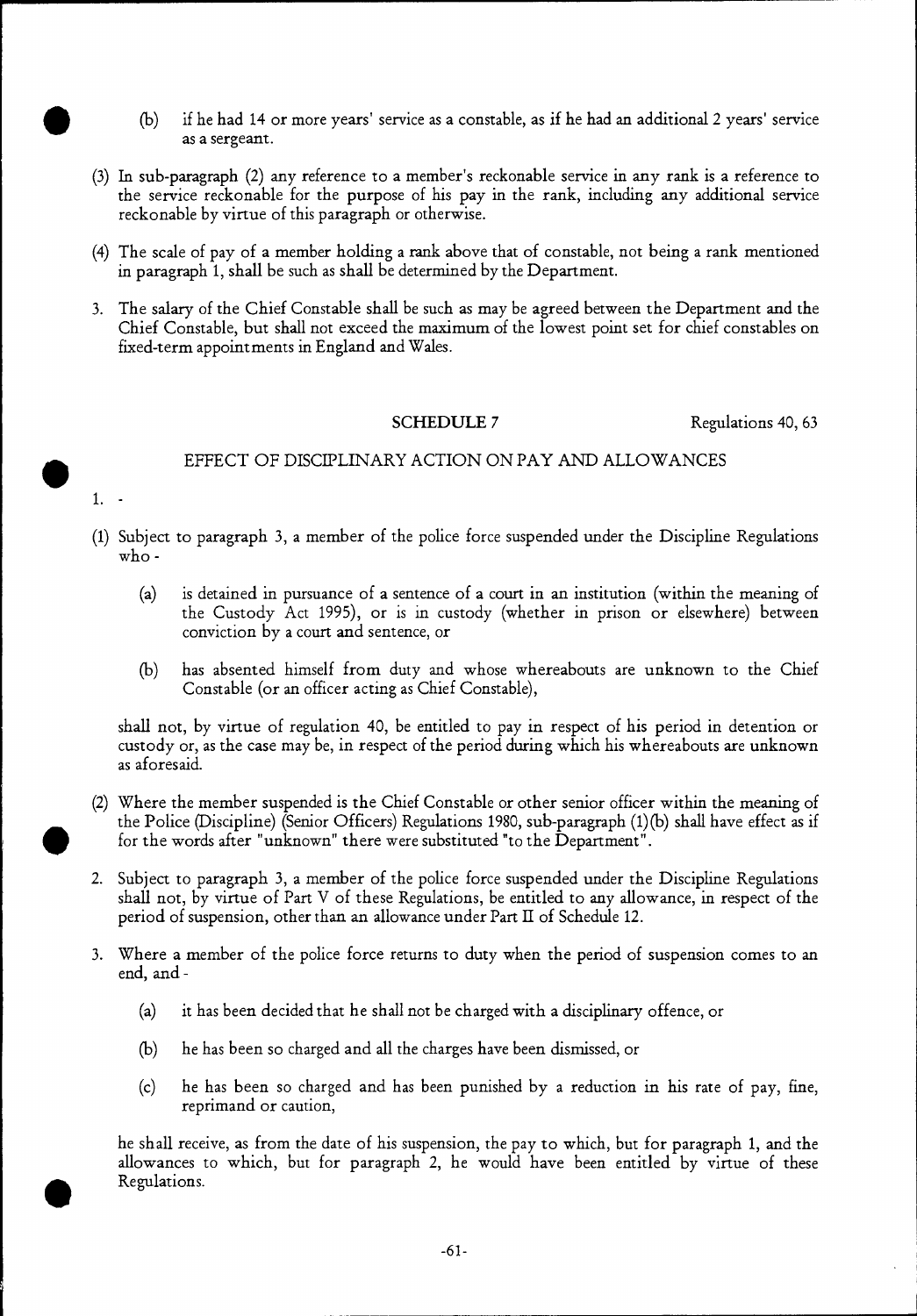4. Where a member of the police force is fined under the Discipline Regulations, the fine shall, without prejudice to any other method of recovery, be recoverable by way of deductions from the member's pay during the period of 13 weeks following the imposition of the fine so, however, that the aggregate sum which may be deducted in pursuance of this paragraph in respect of any one week (whether on account of one or more fines) shall not exceed a seventh of his weekly pay:

Provided that in the event of the member leaving the police force, the whole amount of any fine unpaid may be deducted from any pay then due.

#### SCHEDULE 8 Regulation 56

#### SUBSISTENCE AND REFRESHMENT ALLOWANCES

1.

- (1) Subject as hereafter in this Schedule provided, the amount of a subsistence or refreshment allowance payable under regulation 56(4) shall be in accordance with such scale appropriate to the rank of the member of the police force concerned as shall be determined by the Department; and separate scales shall be determined for members of the rank of superintendent and for members below that rank.
- (2) The scales of refreshment allowances shall provide for the allowance payable in respect of one meal and that payable in respect of two meals.
- (3) The scales of subsistence allowances shall provide for the allowance payable in respect of a period of retention or engagement on duty of -
	- (a) over 5 hours but not exceeding 8 hours;
	- (b) over 8 hours but not exceeding 12 hours;
	- (c) over 12 hours but not exceeding 24 hours;
	- (d) over 24 hours.
- 

2. If the Chief Constable is satisfied in any particular case that the amount of the allowances calculated in accordance with paragraph 1 is not sufficient to cover the actual expenses necessarily incurred, he may authorise payment of the difference.

- 3. If a member of the police force below the rank of superintendent is required during any period to accompany a member of that or a higher rank, paragraph 1 shall apply to his case as respects that period as if he held the rank of superintendent.
- 4. A member of the police force, may, in lieu of the subsistence and refreshment allowances payable under the foregoing provisions of this regulation, be paid a subsistence allowance at such rate as is payable to Members of Tynwald and members of the Isle of Man Civil Service.

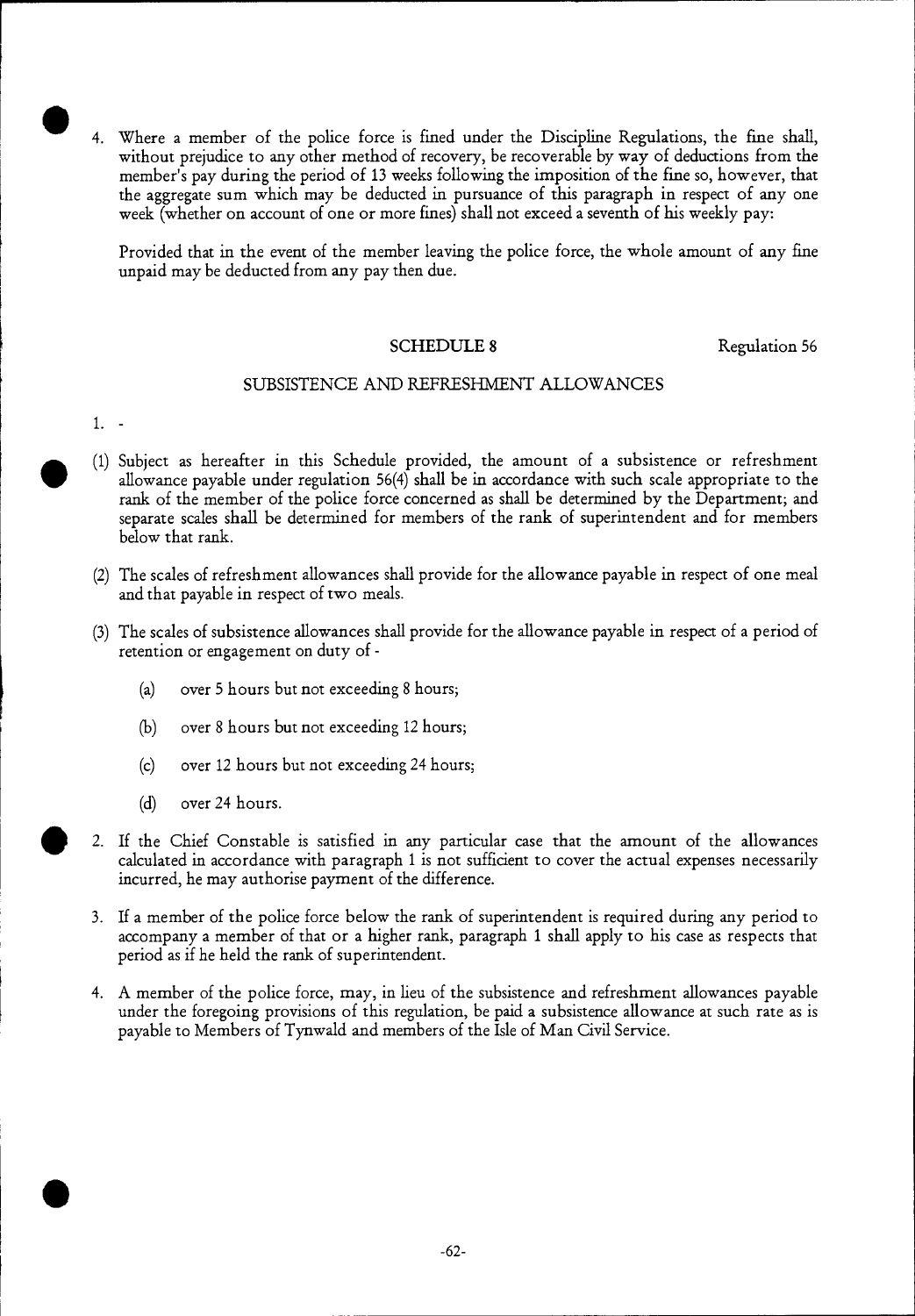#### SCHEDULE 9 Regulation 58

#### MOTOR VEHICLE ALLOWANCES

#### 1. For the purposes of regulation 58 and of this Schedule -

"authorised use" means the use, authorised under regulation 58, of a motor vehicle owned by the member of the police force concerned for the purposes of his duties as a member of the force and "period of authorised use" means the period during which such use is authorised;

"cylinder capacity" means the cylinder capacity of the engine of a vehicle calculated in accordance with regulations from time to time in force under the Licensing and Registration of Vehicles Act 1985"

"motor bicycle" means a mechanically propelled bicycle (including a motor scooter, a bicycle with an attachment for propelling it by mechanical power and a mechanically propelled bicycle used for drawing a sidecar);

"motor car" means a mechanically propelled vehicle other than a motor bicycle and, accordingly, includes a mechanically propelled tricycle;

"year" means a period of twelve months beginning on such date as may be determined by the Department;

and a reference to a motor vehicle owned by a member of the police force is a reference to such a vehicle kept and used by him.

2.

- (1) Subject as hereinafter provided, the amount of a motor vehicle allowance payable at the essential user's rate shall in any year comprise a fixed element and a mileage element calculated as provided in sub-paragraphs (2) and (3).
- (2) The fixed element shall be calculated by reference to the number of completed months comprised in the period of authorised use for the year in question at such annual rate as is specified by the Department by reference to the cylinder capacity of the motor car in question.
- **• (3)** The mileage element shall be calculated in relation to authorised use at such rate as is specified by the Department by reference to the cylinder capacity of the motor car in question, and for that purpose he may so specify -
	- (a) a basic rate, in relation to authorised use not exceeding such mileage as is specified by him ("the basic mileage"), and
	- (b) a reduced rate in relation to authorised use in excess of the basic mileage.
- (4) Where in any year a motor vehicle allowance is payable at the essential user's rate it shall be payable in such instalments, in advance or in arrears, as the Department may determine; but when the amount of the allowance for that year is finally calculated, any over-payment shall be recoverable.
- (5) Where in any year a motor allowance is payable at the essential user's rate to a member of the • police force and the member is on sick leave, or maternity leave, or the motor car in question is out of order, for a continuous period of four or more weeks in that year the allowance shall be reduced by such amount as the Department determines as being appropriate in all the circumstances.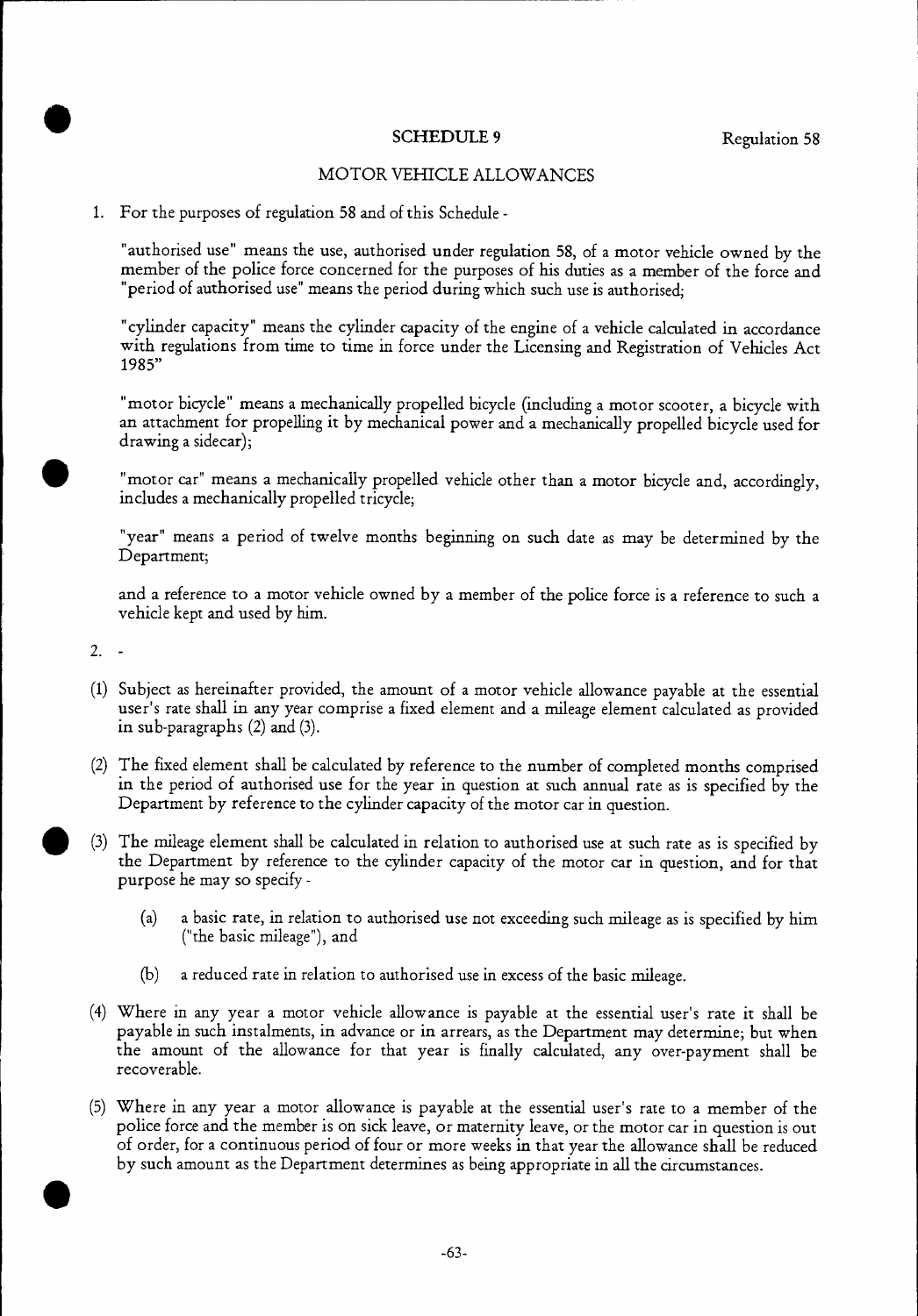- (6) Where in any year a motor vehicle allowance is payable at the essential user's rate but the period of authorised use is a fraction only of that year, sub-paragraph (3) shall have effect as if for the reference to the basic mileage there were substituted a reference to the corresponding fraction of that mileage; and for the purposes of this paragraph the monthly rate of the fixed element of such an allowance so payable shall be taken to be a twelfth of the annual rate.
- 3. The amount of a motor vehicle allowance payable at the casual user's rate shall in any year be an amount calculated in relation to the mileage of authorised use in that year at such rate as is specified by the Department by reference to that mileage and the cylinder capacity of the motor car in question, except that where the amount of the allowance would be less if it were calculated at the essential user's rate, it shall be of an amount calculated in accordance with paragraph 2.
- 4. The amount of a motor vehicle allowance payable to a member of the police force shall not exceed that which would be payable if the vehicle in question were of such a cylinder capacity, not being less than 1,000 cc, as the Chief Constable, with the approval of the Department, has determined appropriate for use for the purposes of the duties normally performed by the member concerned.

#### SCHEDULE 10 Regulation 59

#### DOG HANDLER'S ALLOWANCE

1. -

- (1) Subject as hereinafter provided, a dog handler's allowance shall be payable
	- (a) in the case of a constable, at the annual rate of  $f<sub>1</sub>1059.00$ ;
	- (b) in any other case, at the annual rate of  $f(1443.00)$ .
- (2) Where the member keeps and cares for at his home more than one dog owned by the Department, the annual rate of the allowance shall be multiplied by the number of such dogs so kept and cared for.

#### SCHEDULE 11 Regulation 65

#### ISSUE OF UNIFORM AND EQUIPMENT

1. The uniform specified in the following Tables for men and woman respectively shall be issued in accordance with those Tables subject to any modifications approved by the Department:

Provided that where particular duties or the duties of a particular member of the police force entail greater or less wear than normal the issue of any article of uniform may be made as required -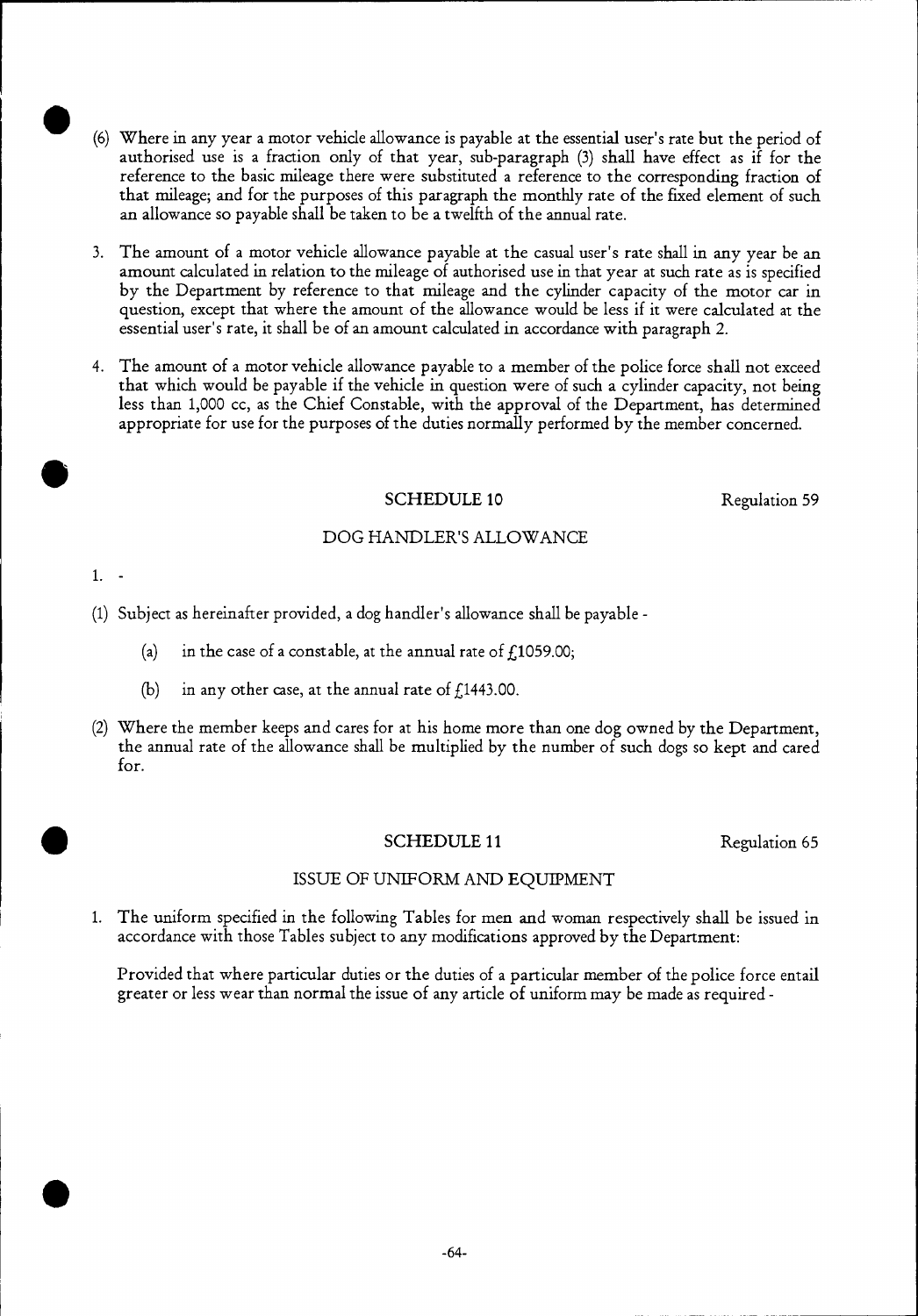Tables

R

| <b>MEN</b>                                                                   |                                                                                                                                                                          |                               |  |  |
|------------------------------------------------------------------------------|--------------------------------------------------------------------------------------------------------------------------------------------------------------------------|-------------------------------|--|--|
| Article                                                                      | Issue                                                                                                                                                                    | Maximum<br>number<br>in issue |  |  |
| Jacket                                                                       | 1 annually (period of wear 4 years)                                                                                                                                      | 4                             |  |  |
| Trousers                                                                     | 2 pairs annually (period of wear 2 years)                                                                                                                                | 4 pairs                       |  |  |
| Greatcoat                                                                    | If the Department approves the issue of greatcoats to<br>the force, as required                                                                                          |                               |  |  |
| Cape                                                                         | As required                                                                                                                                                              | $\overline{2}$                |  |  |
| Raincoat or mackintosh                                                       | As required                                                                                                                                                              | $\overline{2}$                |  |  |
| Headdress                                                                    | As required                                                                                                                                                              | $\overline{2}$                |  |  |
| Shirts (either<br>collar<br>attached or complete<br>with 3 separate collars) | After an initial issue of not less than 4 nor more than 6<br>(as the Department may determine) 3 annually or, in<br>the case of shirts with separate collars, 2 annually |                               |  |  |
| Ties                                                                         | 2 annually                                                                                                                                                               |                               |  |  |
| Long sleeved pullover<br>or jersey                                           | As required                                                                                                                                                              | 2                             |  |  |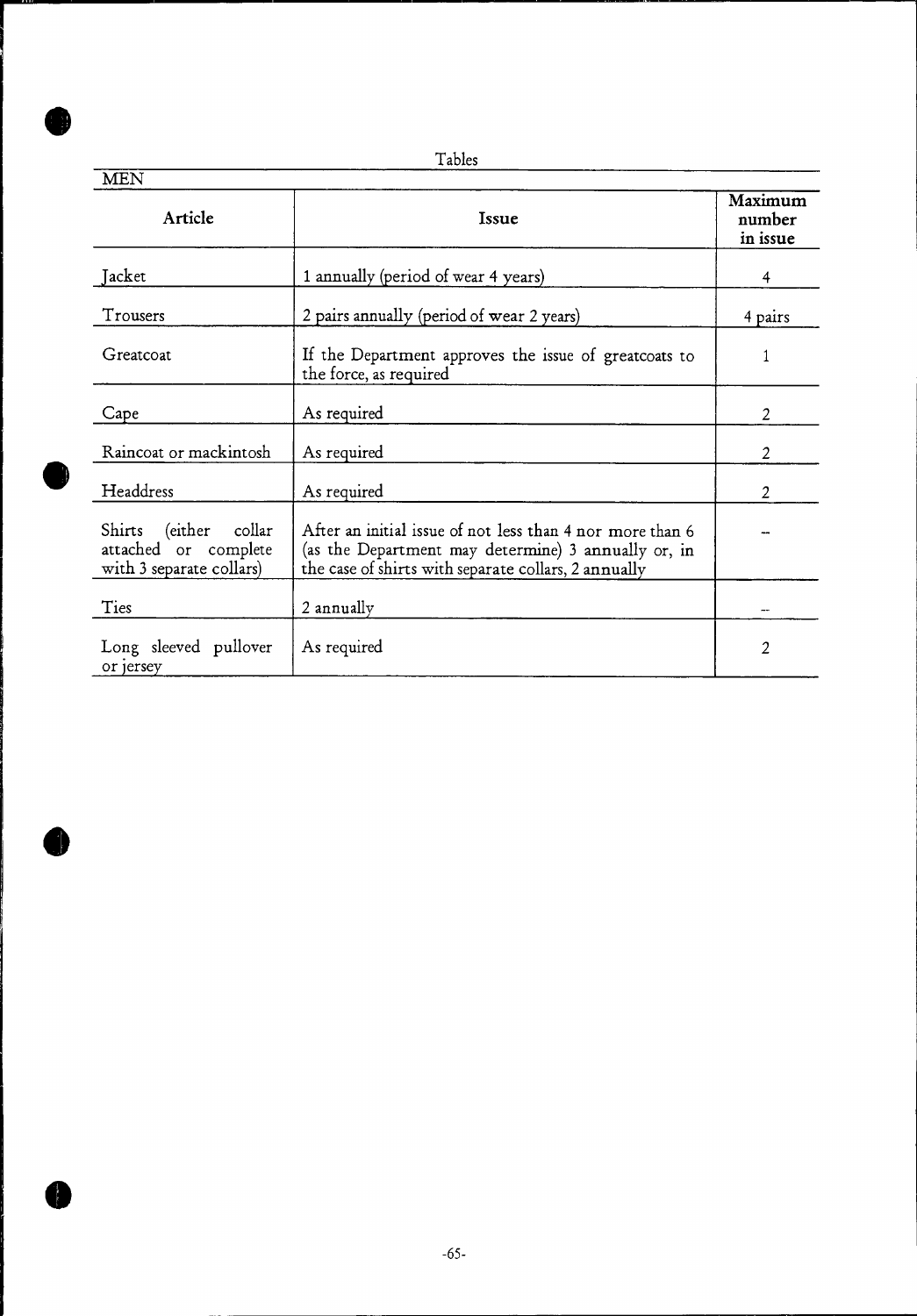# **WOMEN**

| <b>OMTTA</b><br>Article                                                                                            | Issue                                                                                                      | Maximum<br>number<br>in issue                        |
|--------------------------------------------------------------------------------------------------------------------|------------------------------------------------------------------------------------------------------------|------------------------------------------------------|
| Jacket                                                                                                             | 1 annually (period of wear 4 years)                                                                        | 4                                                    |
| Skirt or pair of trousers                                                                                          | 2 annually (period of wear 2 years)                                                                        | $\overline{\mathbf{4}}$                              |
| Greatcoat                                                                                                          | As required                                                                                                | 1 or 2 (as<br>the<br>Department<br>may<br>determine) |
| Other outer garments<br>comprising<br>the<br>following items -                                                     |                                                                                                            |                                                      |
| (a) a coat being a<br>raincoat<br>or<br>mackintosh, or                                                             | As required                                                                                                | $\overline{2}$                                       |
| $(b)$ a cloak,<br>a<br>gaberdine coat and<br>fully<br>a<br>waterproofed coat<br>as the Department<br>may determine | As required                                                                                                | 1 of each<br>item                                    |
| Headdress                                                                                                          | As required                                                                                                | $\overline{2}$                                       |
| Shirts (general issue,<br>either collar attached or<br>complete<br>$\mathbf{with}$<br>3<br>separate collars)       | After an initial issue of not less than 4 nor more than 6<br>(as the Department may determine), 2 annually |                                                      |
| Shirts (summer issue,<br>with<br>for<br>wear<br>or<br>without ties)                                                | After an initial issue of 3, 2 annually                                                                    |                                                      |
| Ties                                                                                                               | 2 annually                                                                                                 |                                                      |
| Long sleeved pullover<br>or jersey                                                                                 | As required                                                                                                | 2                                                    |

2. Uniform or equipment issued by the Department which is lost or damaged otherwise than owing to the member's default or is faulty or is ill-fitting shall be replaced or repaired by the Department free of charge:

Provided that this paragraph shall not apply to minor repairs or alterations which can be satisfactorily carried out by the member.

- 3. Clothing for particular duties such as cycling or driving of vehicles shall be issued as required.
- $\bullet$   $\bullet$ 4. Issues of equipment shall be made as circumstances require.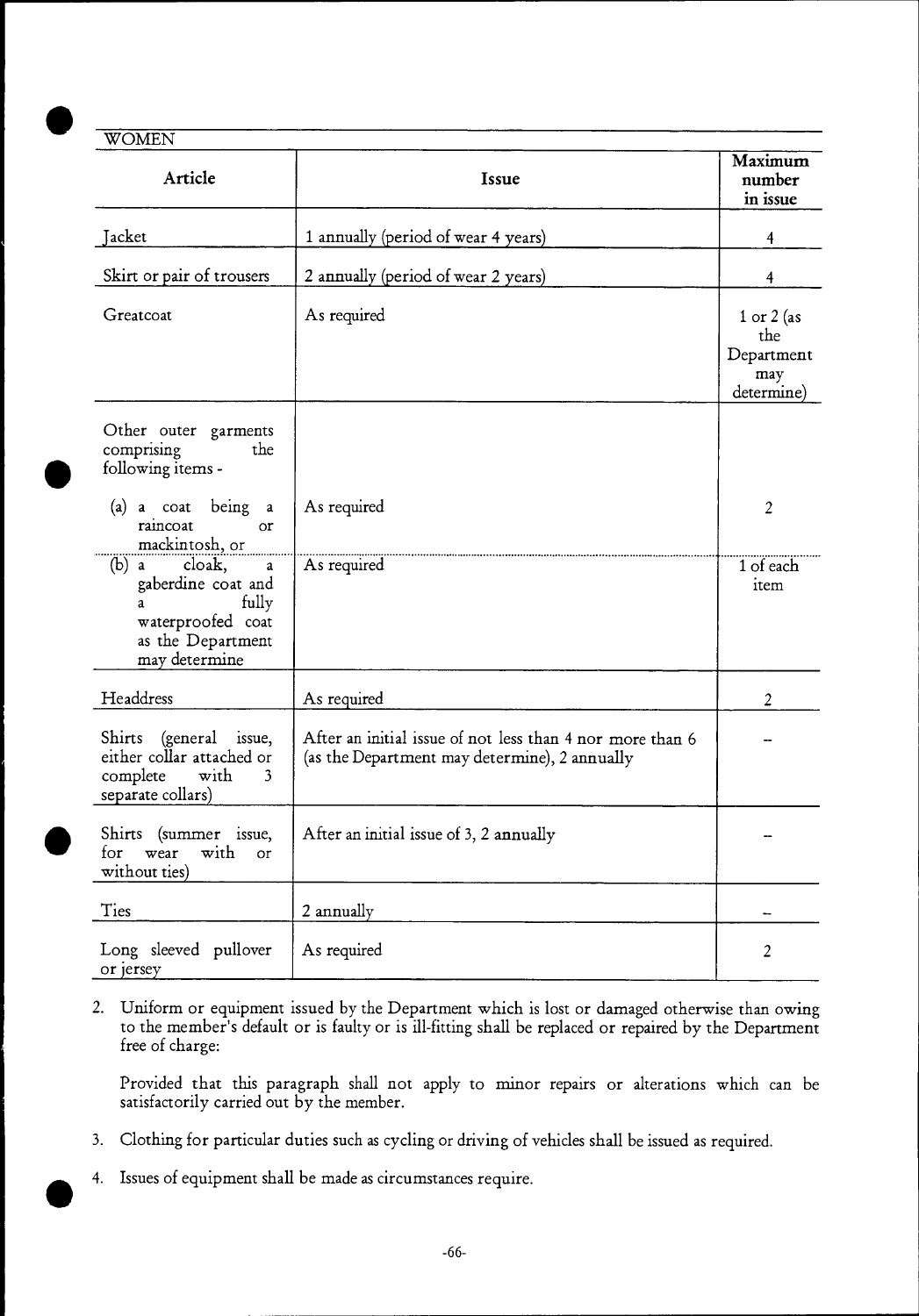# SCHEDULE 12 Regulation 69

# REVOCATIONS AND SAVINGS

# PART I

# REVOCATIONS

| References | Regulations revoked                                        |
|------------|------------------------------------------------------------|
| GC 181/82  | The Isle of Man Police Regulations 1982                    |
| GC 146/83  | The Isle of Man Police (Amendment) Regulations 1983        |
| GC 146/83  | The Isle of Man Police (Amendment) (No.2) Regulations 1983 |
| GC 64/84   | The Isle of Man Police (Amendment) Regulations 1984        |
| GC 36/85   | The Isle of Man Police (Amendment) Regulations 1985        |
| GC 95/85   | The Isle of Man Police (Amendment) (No.2) Regulations 1985 |
| GC 247/85  | The Isle of Man Police (Amendment) (No.3) Regulations 1985 |
| GC 154/85  | The Isle of Man Police (Amendment) (No.4) Regulations 1985 |
| GC 254/86  | The Isle of Man Police (Amendment) Regulations 1986        |
| GC 40/87   | The Isle of Man Police (Amendment) Regulations 1987        |
| GC 339/87  | The Isle of Man Police (Amendment) (No.2) Regulations 1987 |
| GC 6/88    | The Isle of Man Police (Amendment) (No.3) Regulations 1987 |
| GC 73/89   | The Isle of Man Police (Amendment) Regulations 1989        |
| GC 111/91  | The Isle of Man Police (Amendment) Regulations 1991        |
| GC 65/92   | The Isle of Man Police (Amendment) Regulations 1992        |
| SD 250/93  | The Isle of Man Police (Amendment) Regulations 1993        |
| SD 304/94  | The Isle of Man Police (Amendment) Regulations 1994        |
| SD 305/94  | The Isle of Man Police (Amendment) (No.2) Regulations 1994 |
| SD 409/95  | The Isle of Man Police (Amendment) Regulations 1995        |
| SD 645/96  | The Isle of Man Police (Amendment) Regulations 1996        |
| SD 515/99  | The Isle of Man Police (Amendment) Regulations 1999        |

•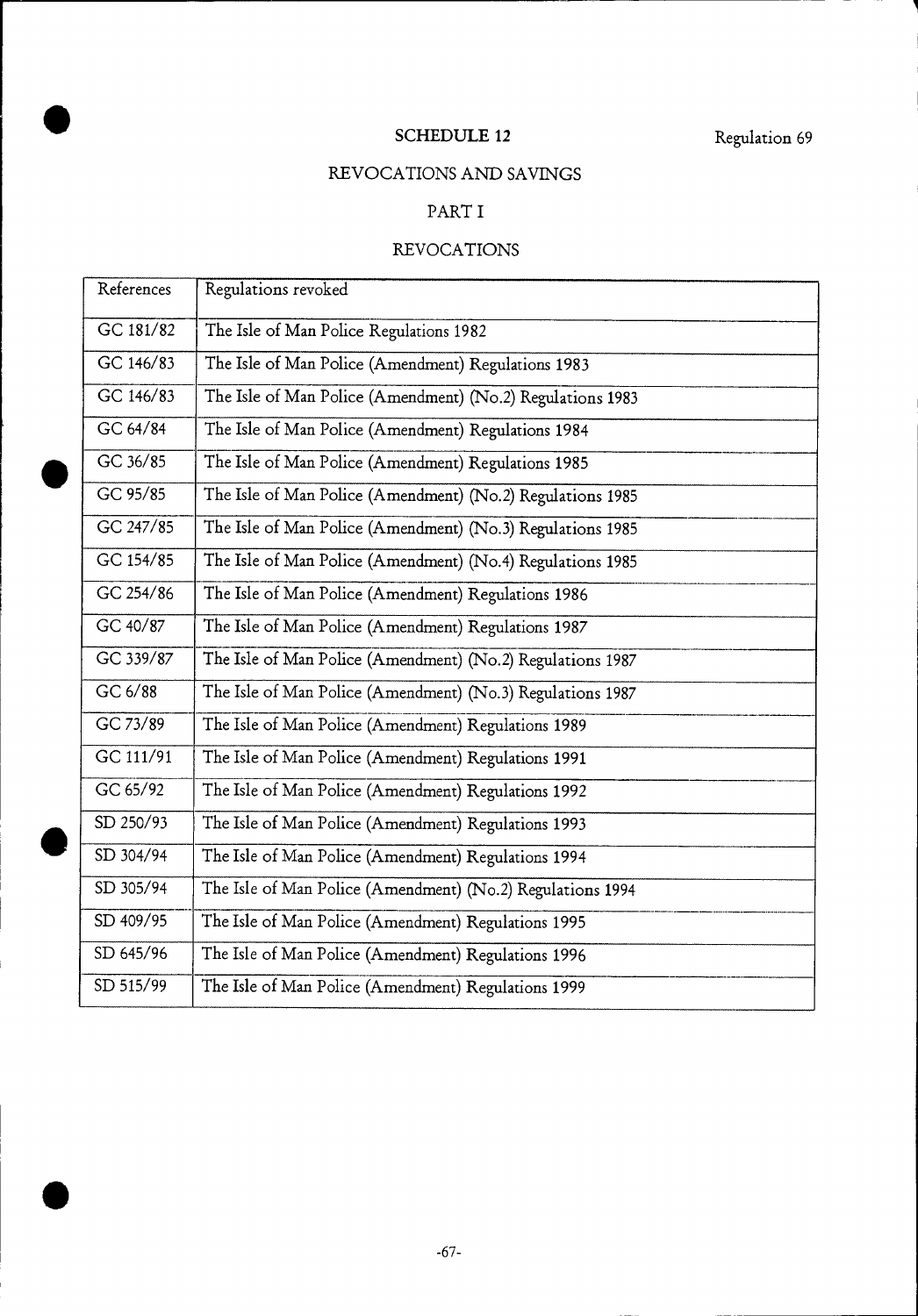#### PART II

#### SAVINGS

General interpretation

1. In this Part "the 1982 Regulations" means the Isle of Man Police Regulations 1982.

#### *Housing payments*

#### Interpretation

 $2. -$ 

- (1) This paragraph has effect for defining expressions used in paragraphs 3 to 8.
- $\bullet$ (2) "Qualifying member" means a member of the police force who -
	- (a) immediately before 1st September 1994 was a member of the police force,
	- (b) was not then on unpaid leave,
	- (c) has at all times after 31st August 1994 been a member of the police force, and
	- (d) has not after that date been on unpaid leave.
	- "Re-joining member" means a member of the police force who by reason only of a relevant absence (3) is not a qualifying member.
	- (4) "Relevant absence" means a period of unpaid leave ending after 31st August 1994.
	- "Housing emoluments" means any one or more of the following kinds of payments under the (5) revoked provisions as they had effect before 1st September 1994 -
		- (a) a housing allowance under regulation 47,
		- (b) a transitional rent allowance and a transitional supplementary rent allowance under regulation 47A,
		- (c) a supplementary housing allowance under regulation 48,
		- (d) a compensatory grant under regulation 50, and

and in relation to a re-joining member includes a rent allowance under regulation 47 as it had effect before 1st April 1992; and "housing allowance" and "transitional rent allowance" mean respectively the allowances mentioned in (a) and (b) above.

(6) "The revoked provisions" means the provisions of the 1982 Regulations relating to housing and housing payments that were revoked on 1st September 1994, that is to say regulations 47 to 50.

Qualifying member previously provided with accommodation

3. - •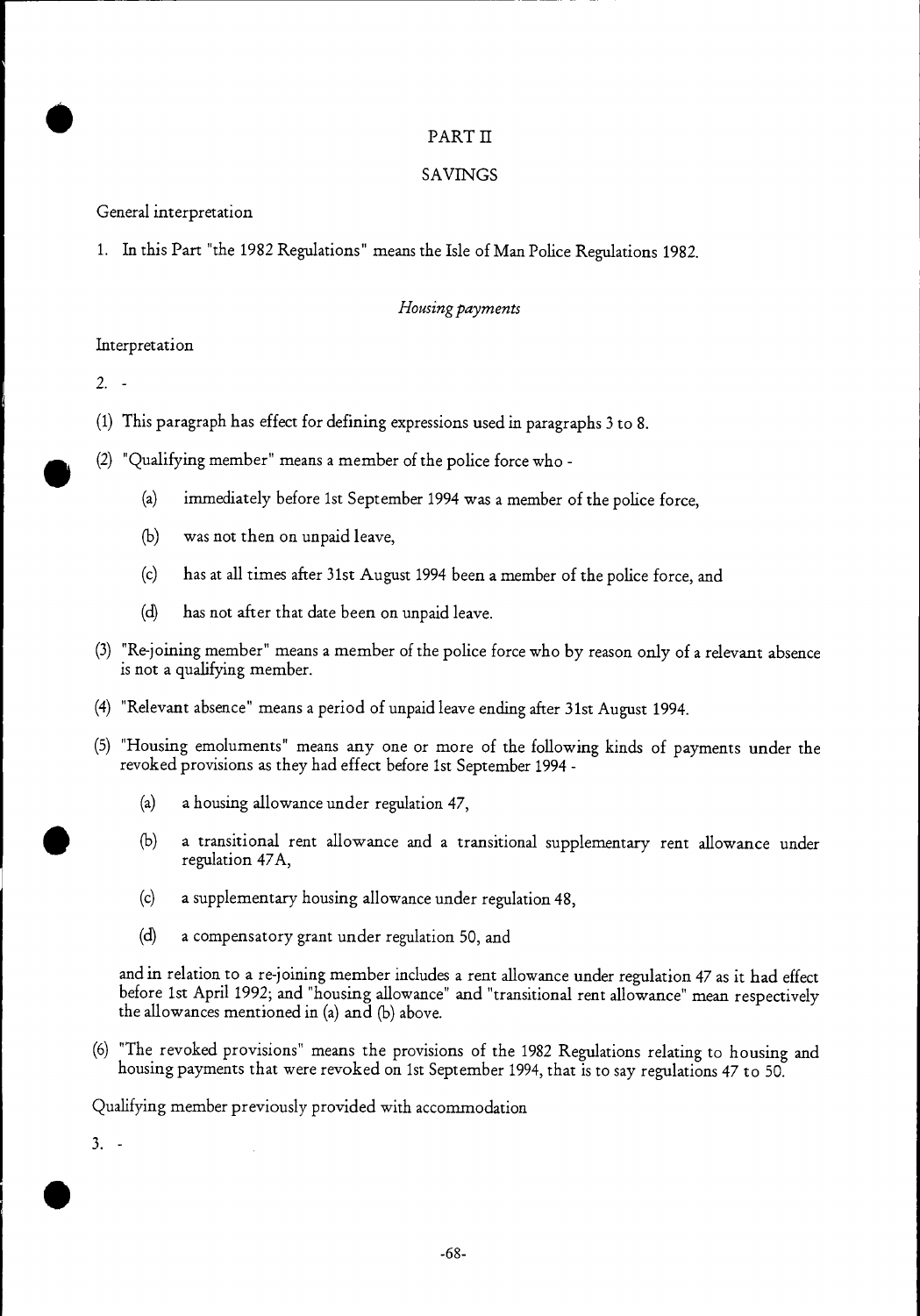- (1) A qualifying member who ceases to occupy a house or quarters with which he was provided free of rent becomes entitled to a replacement allowance.
- (2) The replacement allowance is, subject to paragraph 8, an allowance at a rate equal to the total of
	- (a) the rate at which housing allowance, or as the case may be transitional rent allowance, was payable, or would have been payable if he had not been occupying the house or quarters, immediately before 1st September 1994, and
	- (b) the rate at which any allowance under regulation  $47(11)$  or  $48(3)$  was or would have been then payable.

Qualifying member with housing emoluments

4.

- (1) A qualifying member who immediately before 1st September 1994 was in receipt of housing emoluments is entitled to a replacement allowance unless he is provided with a house or quarters free of rent.
- (2) The replacement allowance is, subject to paragraph 8, an allowance at the rate at which the housing emoluments were payable immediately before 1st September 1994.

Re-joining member previously provided with accommodation

5.

- (1) A re-joining member who immediately before the relevant absence began was occupying a house or quarters with which he was provided free of rent becomes entitled to a replacement allowance unless he is again provided with a house or quarters free of rent.
- (2) The replacement allowance is, subject to paragraph 8, an allowance at the rate at which, if he had not been occupying the house or quarters, housing allowance, or as the case may be transitional rent allowance, would have been payable -
	- (a) where the relevant absence began before 1st September 1994, immediately before it began, and
	- (b) in any other case, immediately before 1st September 1994.

Re-joining member previously in receipt of housing payments

6.

- (1) A re-joining member who immediately before the relevant absence began was in receipt
	- (a) of housing emoluments, or
	- (b) of a replacement allowance under paragraph 3 or 4,

becomes entitled to a replacement allowance unless he is provided with a house or quarters free of rent.

- (2) The replacement allowance is, subject to paragraph 8, an allowance
	- (a) where sub-paragraph  $(1)(a)$  applies, at the rate at which the housing emoluments were payable, and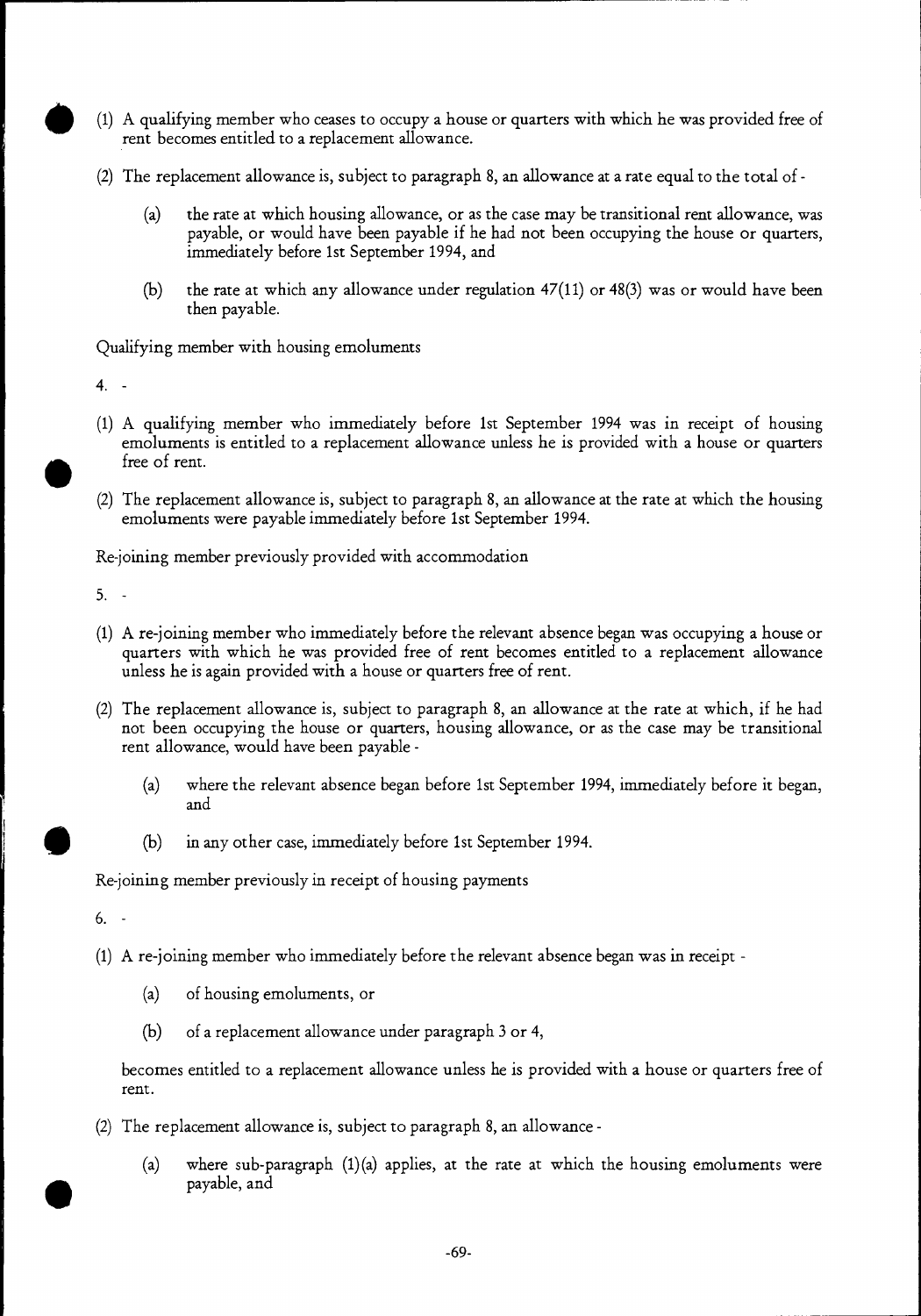(b) where sub-paragraph (1)(b) applies, at the rate at which the previous replacement allowance was payable,

immediately before the relevant absence began.

Members provided with house or quarters

- 7. A qualifying member or a re-joining member who
	- (a) is provided with a house or quarters free of rent, and
	- (b) if the revoked provisions had continued in force would have been entitled to an allowance under regulation 47(11) or 48(3) of the 1982 Regulations,
	- is, subject to paragraph 8, entitled to an equivalent replacement allowance.

Variation and termination of replacement allowances

8.

(1) Subject to sub-paragraph (2), in circumstances in which -

- (a) a housing allowance or transitional rent allowance payable as mentioned in paragraph 3(2) or 5(2), or
- (b) any of the housing emoluments mentioned in paragraphs  $4(1)$ ,  $6(1)(a)$  and 7,

would, if the revoked provisions had continued in force, have fallen to be reduced or discontinued, the replacement allowance in question is reduced accordingly or, if the effect of a discontinuance would have been that no housing emoluments remained payable, terminated.

- (2) For the purposes of sub-paragraph (1) it is to be assumed that a housing allowance or transitional rent allowance would not have fallen to be reduced by reason of the member's being married to or sharing accommodation with another member of the police force appointed after 31st August 1994.
- (3) In circumstances in which any allowance or housing emoluments mentioned in sub-paragraph (1) would, if the revoked provisions had continued in force, have fallen to be increased otherwise than under regulation 47A of the 1982 Regulations (which provided for biennial adjustment of housing allowances), or in which any new housing emoluments would in that case have become payable, the replacement allowance in question is increased accordingly.

 $\text{Made}$   $\text{IS}^{\text{K}}$  March  $_{2000}$ 

Minister for Home Affairs